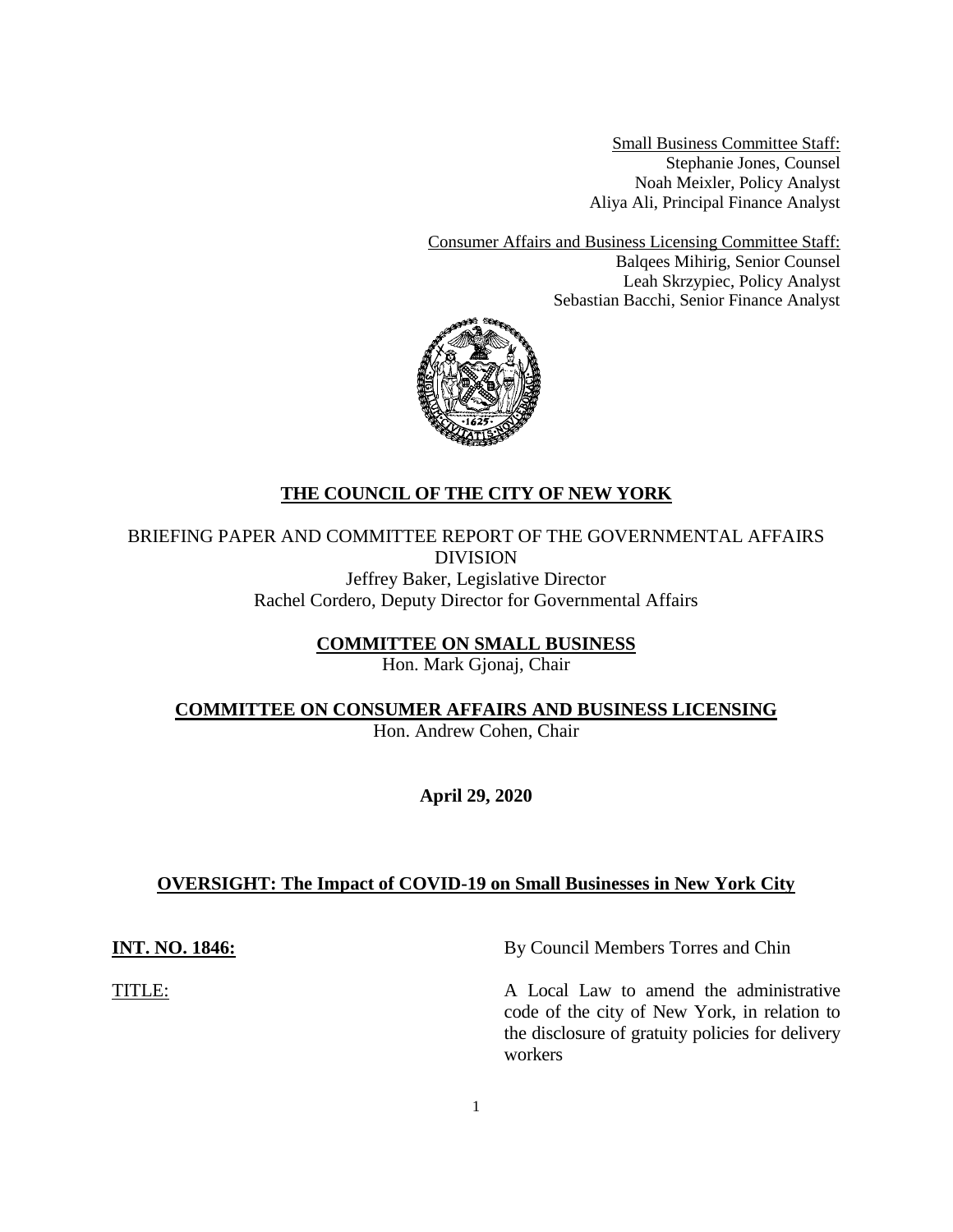| <u>INT. NO. 1895:</u> | By Council Members Gjonaj, Kallos,<br>Constantinides, and Brannan                                                                                                                      |
|-----------------------|----------------------------------------------------------------------------------------------------------------------------------------------------------------------------------------|
| TITLE:                | A Local Law to amend the administrative<br>code of the city of New York, in relation to<br>food service establishments' packaging of<br>food for delivery                              |
| <u>INT. NO. 1896:</u> | Council<br>Members<br>Gjonaj,<br>By<br>Kallos,<br>Constantinides, Brannan, and Gibson                                                                                                  |
| TITLE:                | A Local Law to amend the administrative<br>code of the city of New York, in relation to<br>the disclosure of commissions charged by<br>third-party food delivery services              |
| <u>INT. NO. 1897:</u> | By Council Members Gjonaj, Constantinides,<br>Brannan, and Gibson                                                                                                                      |
| ITTLE:                | A Local Law to amend the administrative<br>code of the city of New York, in relation to<br>the licensing of third-party food delivery<br>services                                      |
| <u>INT. NO. 1898:</u> | By Council<br>Members<br>Gjonaj,<br>Moya,<br>Constantinides, Brannan,<br>Rosenthal<br>and<br>Gibson                                                                                    |
| ITTLE:                | A Local Law to amend the administrative<br>code of the city of New York, in relation to<br>telephone order charges by third-party food<br>delivery services                            |
| <u>INT. NO. 1907:</u> | Council<br>Members<br>By<br>Moya,<br>Gjonaj,<br>Brannan, Rosenthal and Gibson                                                                                                          |
| TITLE:                | A Local Law to amend the administrative<br>code of the city of New York, in relation to<br>prohibiting third-party food delivery services<br>from limiting the purchase prices covered |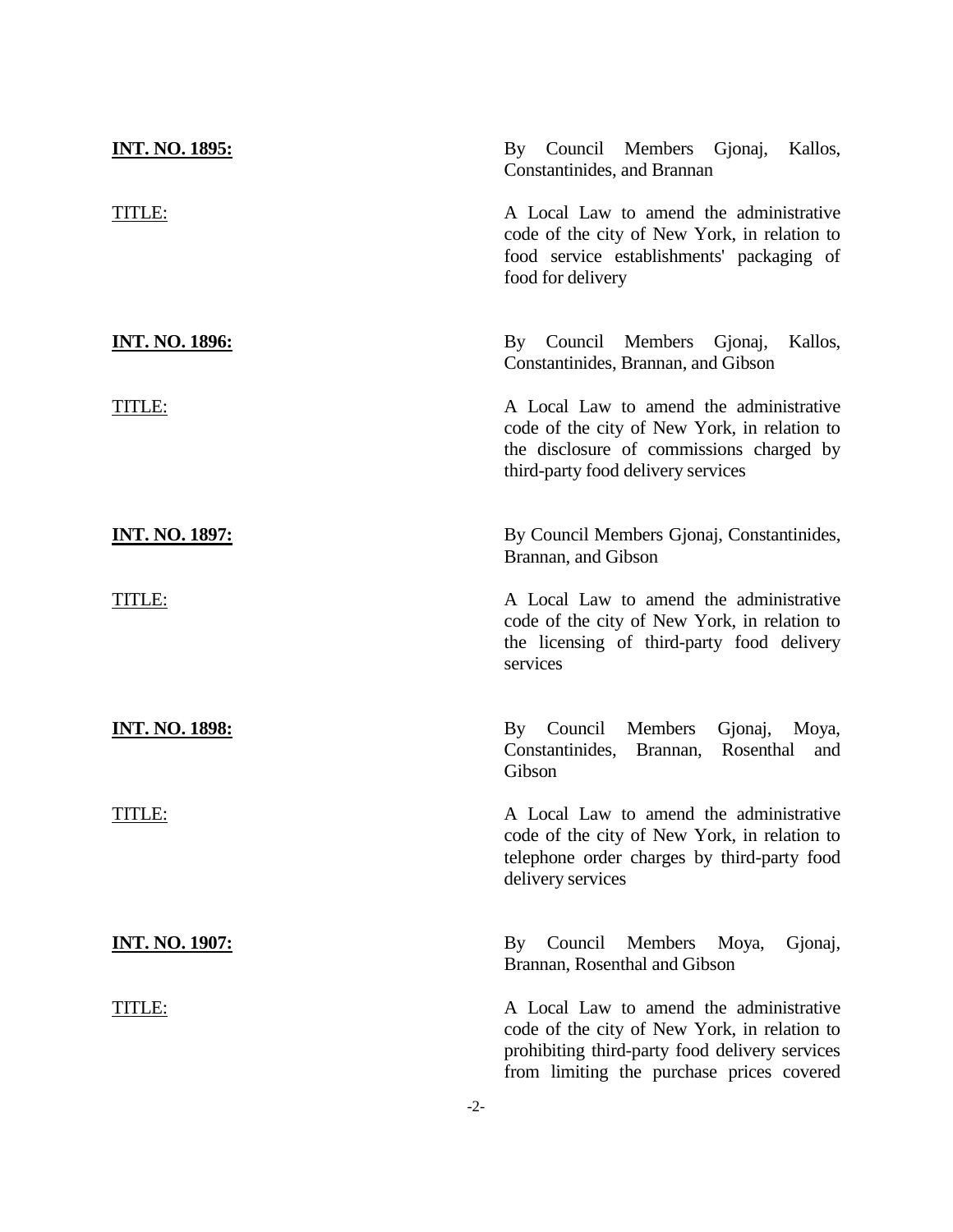|                                  | establishments may charge on food and<br>beverage orders                                                                                                                                                                                                                                              |
|----------------------------------|-------------------------------------------------------------------------------------------------------------------------------------------------------------------------------------------------------------------------------------------------------------------------------------------------------|
| <b>PROPOSED INT. NO. 1908-A:</b> | By Council Members Moya, Gjonaj, Kallos,<br>Brannan, Rosenthal, Gibson, Ayala, Van<br>Bramer, Rivera and Cohen                                                                                                                                                                                        |
| TITLE:                           | A Local Law to amend the administrative<br>code of the city of New York, in relation to<br>fees charged by third-party food delivery<br>services                                                                                                                                                      |
| <b>INT. NO. 1914:</b>            | By Council Member Adams and the Speaker<br>(Council Member Johnson)                                                                                                                                                                                                                                   |
| TITLE:                           | A Local Law to amend the administrative<br>code of the city of New York, in relation to<br>harassment of commercial tenants impacted<br>by COVID-19                                                                                                                                                   |
| <u>INT. NO. 1916:</u>            | By Council Member Cohen                                                                                                                                                                                                                                                                               |
| TITLE:                           | A Local Law in relation to requiring the<br>department of consumer affairs to waive and<br>refund all fees related to sidewalk cafe<br>licenses that are due on or after January 1,<br>2020 until December 31, 2020, and providing<br>for the repeal of such provision upon the<br>expiration thereof |
| <u>INT. NO. 1921:</u>            | By Council Members Gjonaj and Louis                                                                                                                                                                                                                                                                   |
| TTLE:                            | A Local Law to amend the administrative<br>code of the city of New York, in relation to<br>requiring third-party food delivery services<br>and food service establishments to display<br>sanitary inspection letter grades online                                                                     |
|                                  |                                                                                                                                                                                                                                                                                                       |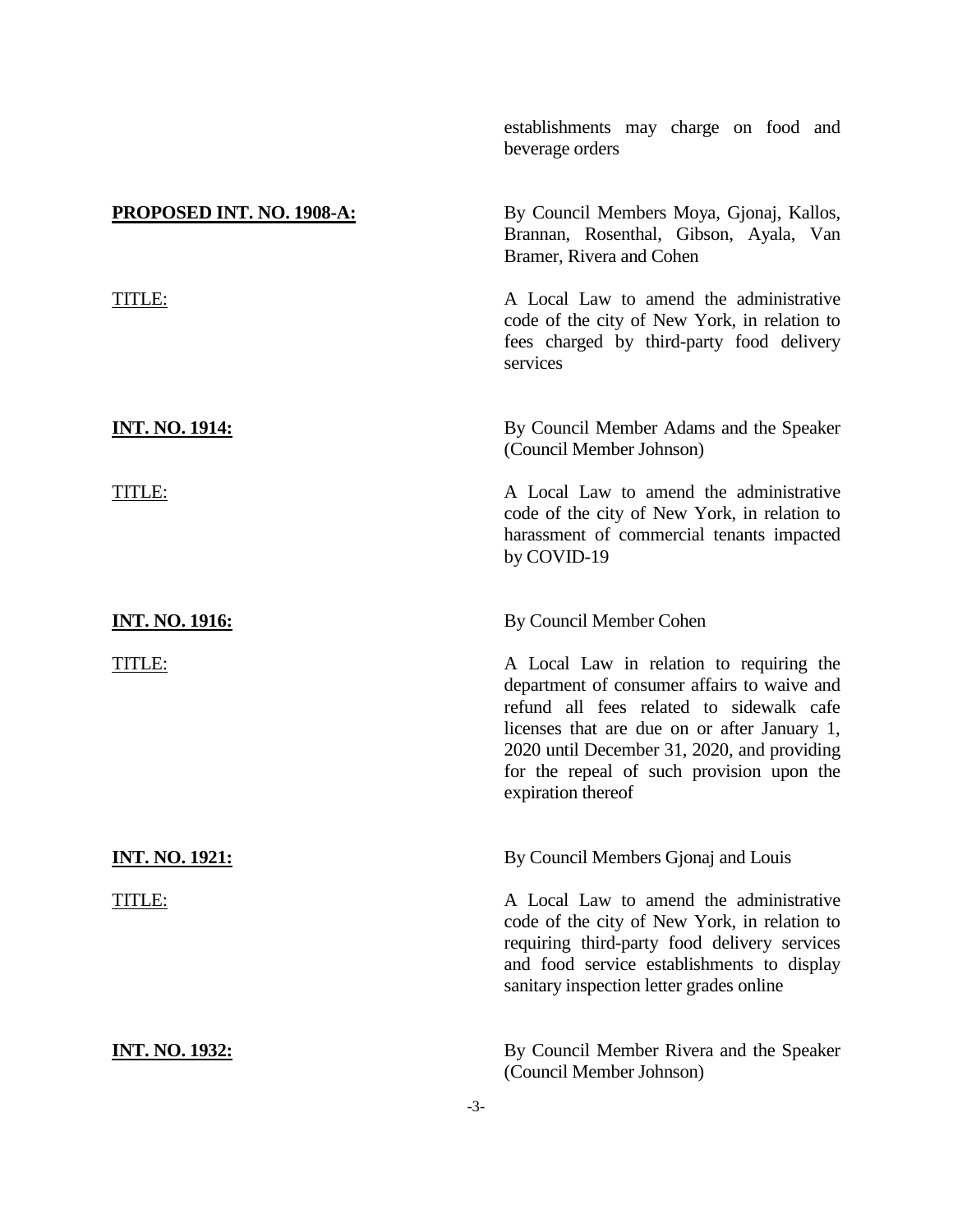| TITLE:                          | A Local Law to amend the administrative<br>code of the city of New York, in relation to<br>personal liability provisions of leases for<br>commercial tenants impacted by COVID-19                                                                                                                                                                     |
|---------------------------------|-------------------------------------------------------------------------------------------------------------------------------------------------------------------------------------------------------------------------------------------------------------------------------------------------------------------------------------------------------|
| <b>PRECONSIDERED INT. NO. :</b> | By Council Member Matteo                                                                                                                                                                                                                                                                                                                              |
| TITLE:                          | A Local Law in relation to requiring the<br>mayor to issue a guidance on license and<br>permit renewal deadline extensions, and<br>requiring that no such licenses or permits be<br>required to be renewed within 90 days after<br>the COVID-19 emergency has ended, and<br>providing for the repeal of such provision<br>upon the expiration thereof |
| <b>RES. NO. 1049:</b>           | By the Public Advocate (Mr. Williams) and<br><b>Council Members Levin and Cabrera</b>                                                                                                                                                                                                                                                                 |
| TLE:                            | A Resolution calling upon the United States<br>Congress and the New York State Legislature<br>to pass legislation to prohibit the use of a<br>confession of judgment in business loans                                                                                                                                                                |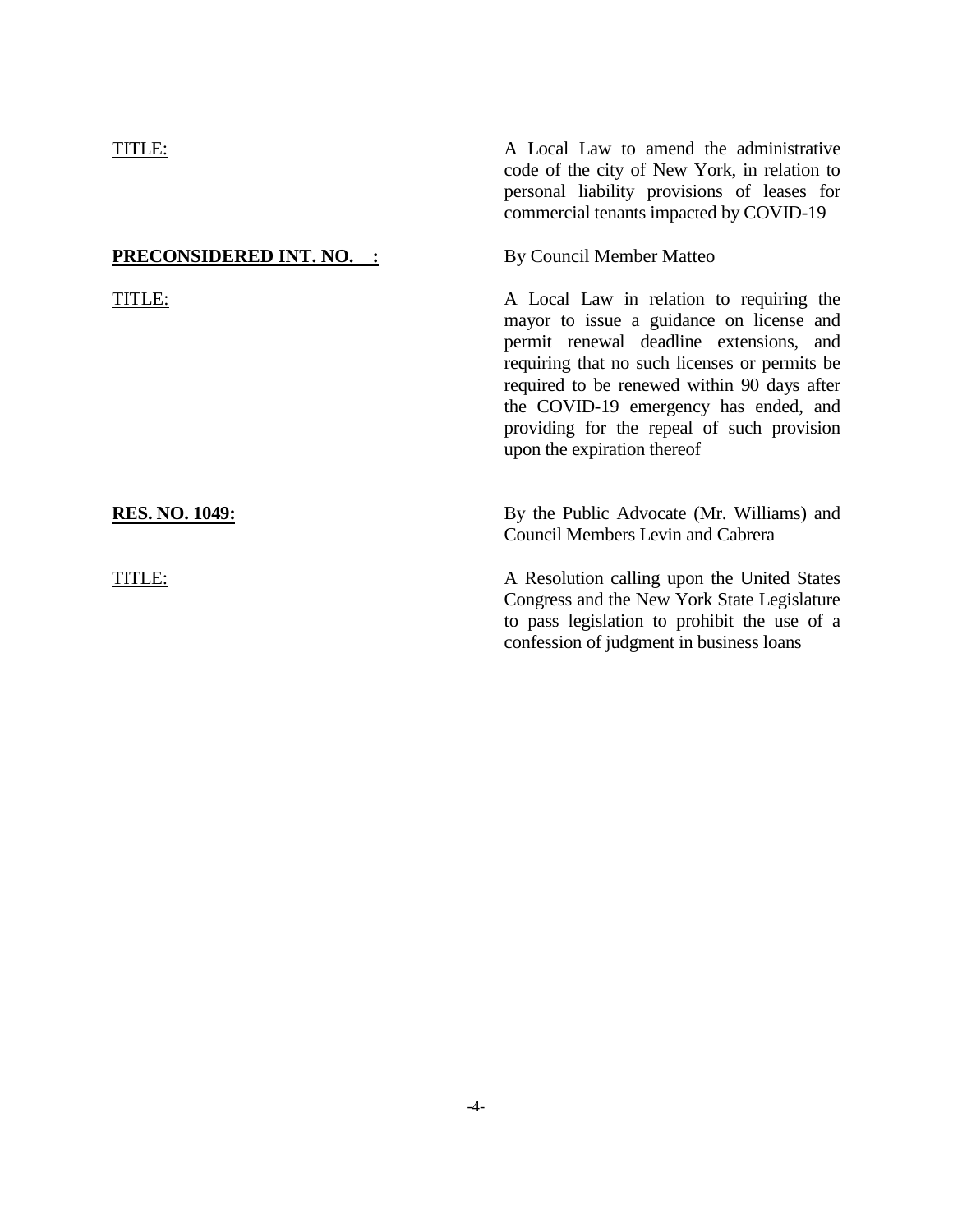#### **I. INTRODUCTION**

On April 29, 2020, the Committee on Small Business, chaired by Council Member Mark Gjonaj, and the Committee on Consumer Affairs and Business Licensing, chaired by Council Member Andrew Cohen, will hold a remote oversight hearing on "The Impact of COVID-19 on Small Businesses in New York City." The Committees will also hear a package of thirteen pieces of legislation designed to help small businesses in the City weather the negative impacts of the COVID-19 outbreak. Those invited to testify include representatives from the New York City Department of Small Business Services (SBS), representatives from the Department of Consumer and Worker Protection (DCWP) (formerly the Department of Consumer Affairs), representatives from the Office of Nightlife at the Mayor's Office of Media and Entertainment, representatives from third-party delivery platforms, small business advocates, chambers of commerce, Business Improvement Districts (BIDs), and other community-based non-profit organizations.

The package of legislation includes the following bills: (1) Int. No. 1846 by Council Member Torres, a local law to amend the administrative code of the city of New York, in relation to the disclosure of gratuity policies for delivery workers; (2) Int. No. 1895 by Council Member Gjonaj, a local law to amend the administrative code of the city of New York, in relation to food service establishments' packaging of food for delivery; (3) Int. No. 1896 by Council Member Gjonaj, a local law to amend the administrative code of the city of New York, in relation to the disclosure of commissions charged by third-party food delivery services; (4) Int. No. 1897 by Council Member Gjonaj, a local law to amend the administrative code of the city of New York, in relation to the licensing of third-party food delivery services; (5) Int. No.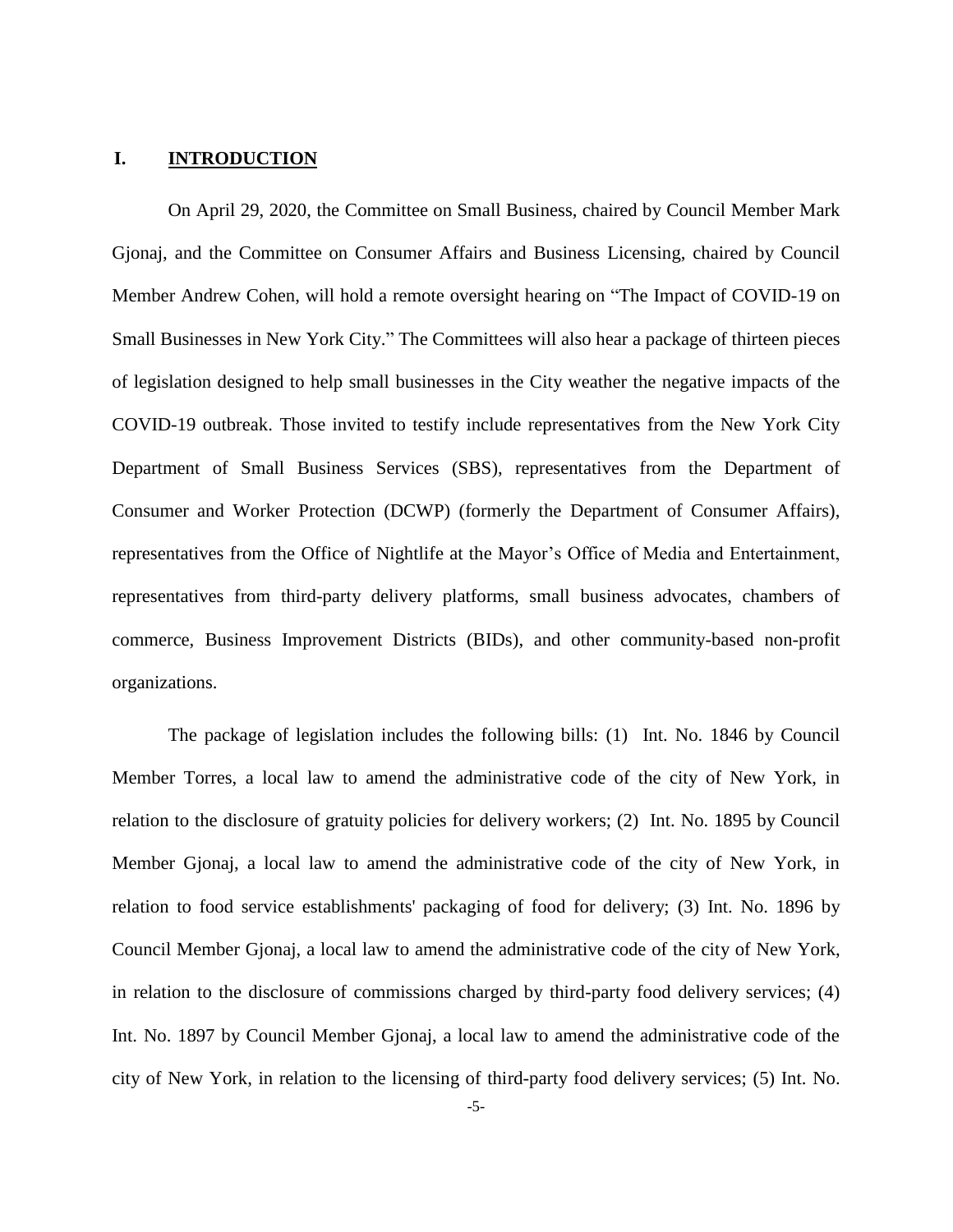1898 by Council Members Gjonaj and Moya, a local law to amend the administrative code of the city of New York, in relation to telephone order charges by third-party food delivery services; (6) Int. No. 1907 by Council Members Moya and Gjonaj, a local law to amend the administrative code of the city of New York, in relation to prohibiting third-party food delivery services from limiting the purchase prices covered establishments may charge on food and beverage orders; (7) Proposed Int. No. 1908-A by Council Members Moya and Gjonaj, a local law to amend the administrative code of the city of New York, in relation to fees charged by third-party food delivery services; (8) Int. No. 1914 by Council Member Adams and the Speaker (Council Member Johnson), a local law to amend the administrative code of the city of New York, in relation to harassment of commercial tenants impacted by COVID-19; (9) Int. No. 1916 by Council Member Cohen, a local law in relation to requiring the department of consumer affairs to waive and refund all fees related to sidewalk cafe licenses that are due on or after January 1, 2020 until December 31, 2020, and providing for the repeal of such provision upon the expiration thereof; (10) Int. No. 1921 by Council Members Gjonaj and Louis, a local law to amend the administrative code of the city of New York, in relation to requiring third-party food delivery services and food service establishments to display sanitary inspection letter grades online; (11) Int. No. 1932 by Council Member Rivera and the Speaker (Council Member Johnson), a local law to amend the administrative code of the city of New York, in relation to personal liability provisions of leases for commercial tenants impacted by COVID-19; (12) Preconsidered Int. No. by Council Member Matteo, in relation to requiring the mayor to issue a guidance on license and permit renewal deadline extensions, and requiring that no such licenses or permits be required to be renewed within 90 days after the COVID-19 emergency has ended, and providing for the repeal of such provision upon the expiration thereof; and (13) Res.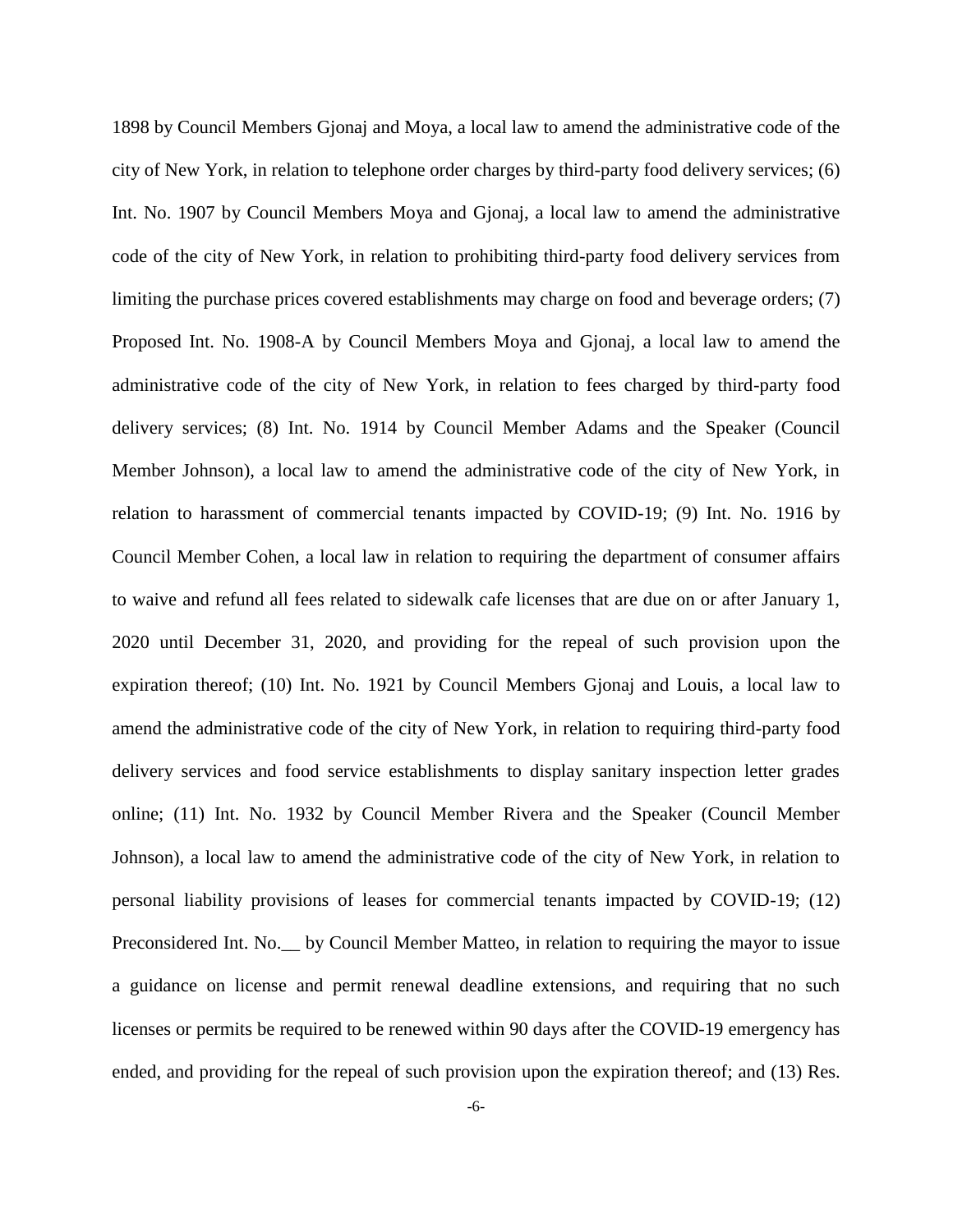No. 1049 by The Public Advocate (Mr. Williams), a resolution calling upon the United States Congress and the New York State Legislature to pass legislation to prohibit the use of a confession of judgment in business loans.

#### **II. BACKGROUND**

 $\overline{\phantom{a}}$ 

In late December of 2019, a new virus, SARS-CoV-2, was detected in Wuhan, China and by January 30, 2020, the World Health Organization (WHO) declared that COVID-19, the disease caused by the SARS-CoV-2 virus, was now a Public Health Emergency of International Concern (PHEIC).<sup>1</sup> SARS-CoV-2 is not the first virus to pose a serious threat to modern civilization in recent decades. In 2003, the severe acute respiratory syndrome (SARS) was labelled the "first pandemic of the  $21<sup>st</sup>$  century", because it spread quickly across continents, infected more than 8,000 people and killed nearly  $800<sup>2</sup>$  By comparison, COVID-19 has infected 2.5 million people across 210 countries, and has killed nearly 800,000 people as of April 22,  $2020.<sup>3</sup>$ 

The ease with which the virus spreads has caused governments across the globe to shutdown businesses, schools, religious and cultural institutions, and mandate various levels of social isolation. While this has helped to limit the spread of the virus, stay-at-home orders have had a catastrophic impact on economic markets and particularly small businesses.

#### **1. The Impact on Small Businesses Amid the COVID-19 Crisis**

<sup>1</sup> World Health Organization "Rolling updates on coronavirus disease (COVID-19)", last updated April 18, 2020, available at: [https://www.who.int/emergencies/diseases/novel-coronavirus-2019/events-as-they-happen.](https://www.who.int/emergencies/diseases/novel-coronavirus-2019/events-as-they-happen)  2 James W. DeLuc and M. Anita Barry "SARS, the first pandemic of the 21st century", *Emerging Infectious Diseases*, November 2004, vol. 10(11), e26, available at: [https://www.ncbi.nlm.nih.gov/pmc/articles/PMC3329048/.](https://www.ncbi.nlm.nih.gov/pmc/articles/PMC3329048/) <sup>3</sup> Worldometer "Countries where COVID-19 has spread", April 22, 2020, available at:

[https://www.worldometers.info/coronavirus/countries-where-coronavirus-has-spread/.](https://www.worldometers.info/coronavirus/countries-where-coronavirus-has-spread/)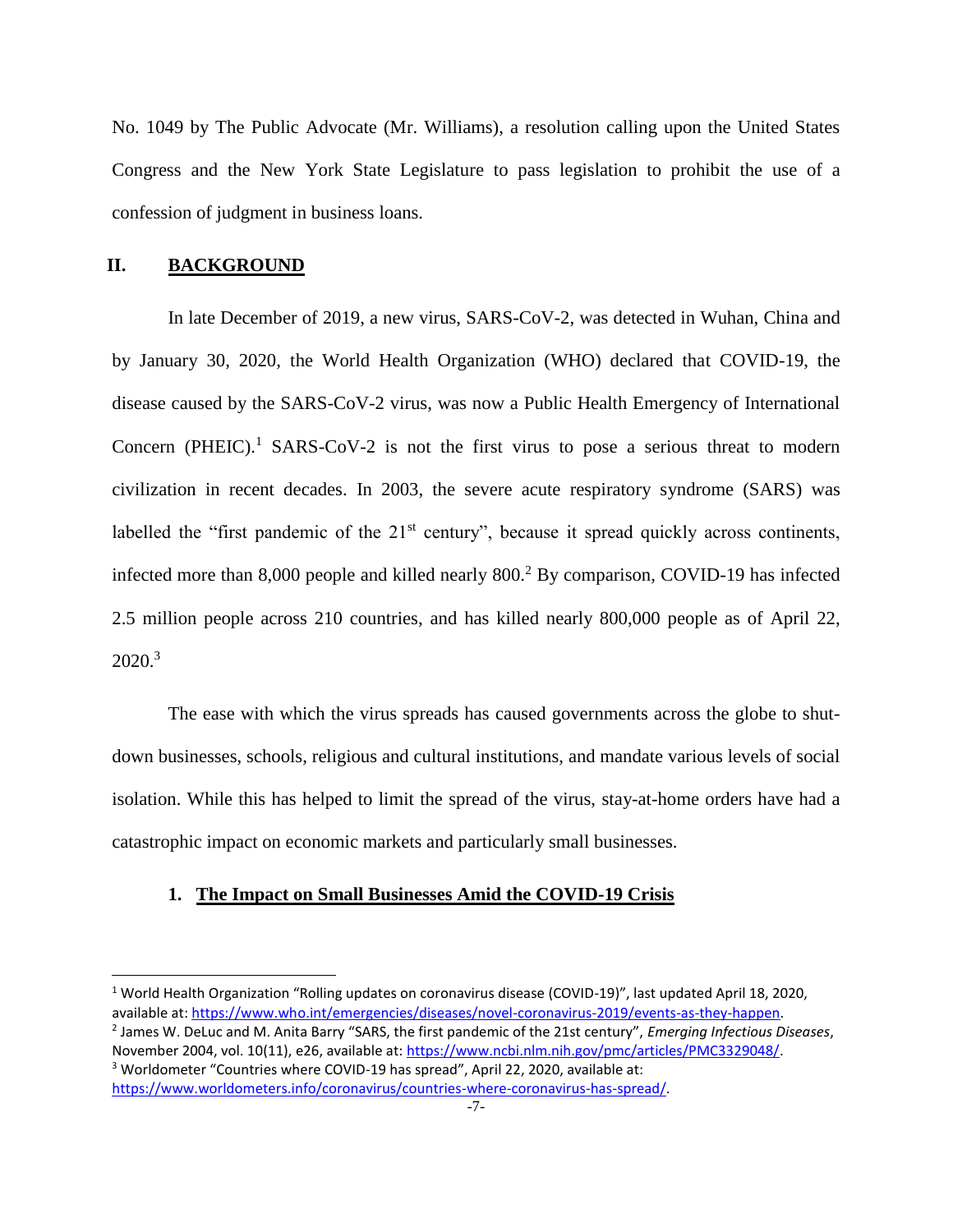In New York, Governor Andrew Cuomo issued an executive order – New York State on PAUSE (PAUSE) – that closed all on-site, non-essential businesses, effective March 22, 2020, to help stop the spread of SARS-CoV-2.<sup>4</sup> The list of essential businesses that are still permitted to operate, to some degree, include:

- Health care operations such as hospitals, medical labs, walk-in clinics, home healthcare, elder care, veterinaries, nursing homes, licensed mental health providers, and medical billing support personnel.
- Infrastructure such as airports, public utilities, hotels, commercial shipping ports, and telecommunications.
- Manufacturing such as food processing, pharmaceuticals, automobiles, household paper products, and chemicals.
- Retail such as grocery stores, pharmacies, framer's markets, gas stations, restaurants (for take-out and delivery only), and convenience, hardware and pet food stores.
- Services such as laundromats, postal services, trash and recycling collection, bicycle and automotive repair, funeral homes, and animal shelters.
- Financial Institutions such as banks and lending institutions, insurance companies, and accounting firms.

l

<sup>4</sup> Governor Andrew Cuomo "Governor Cuomo signs the 'New York State on PAUSE' executive order", March 20, 2020, available at[: https://www.governor.ny.gov/news/governor-cuomo-signs-new-york-state-pause-executive](https://www.governor.ny.gov/news/governor-cuomo-signs-new-york-state-pause-executive-order)[order.](https://www.governor.ny.gov/news/governor-cuomo-signs-new-york-state-pause-executive-order)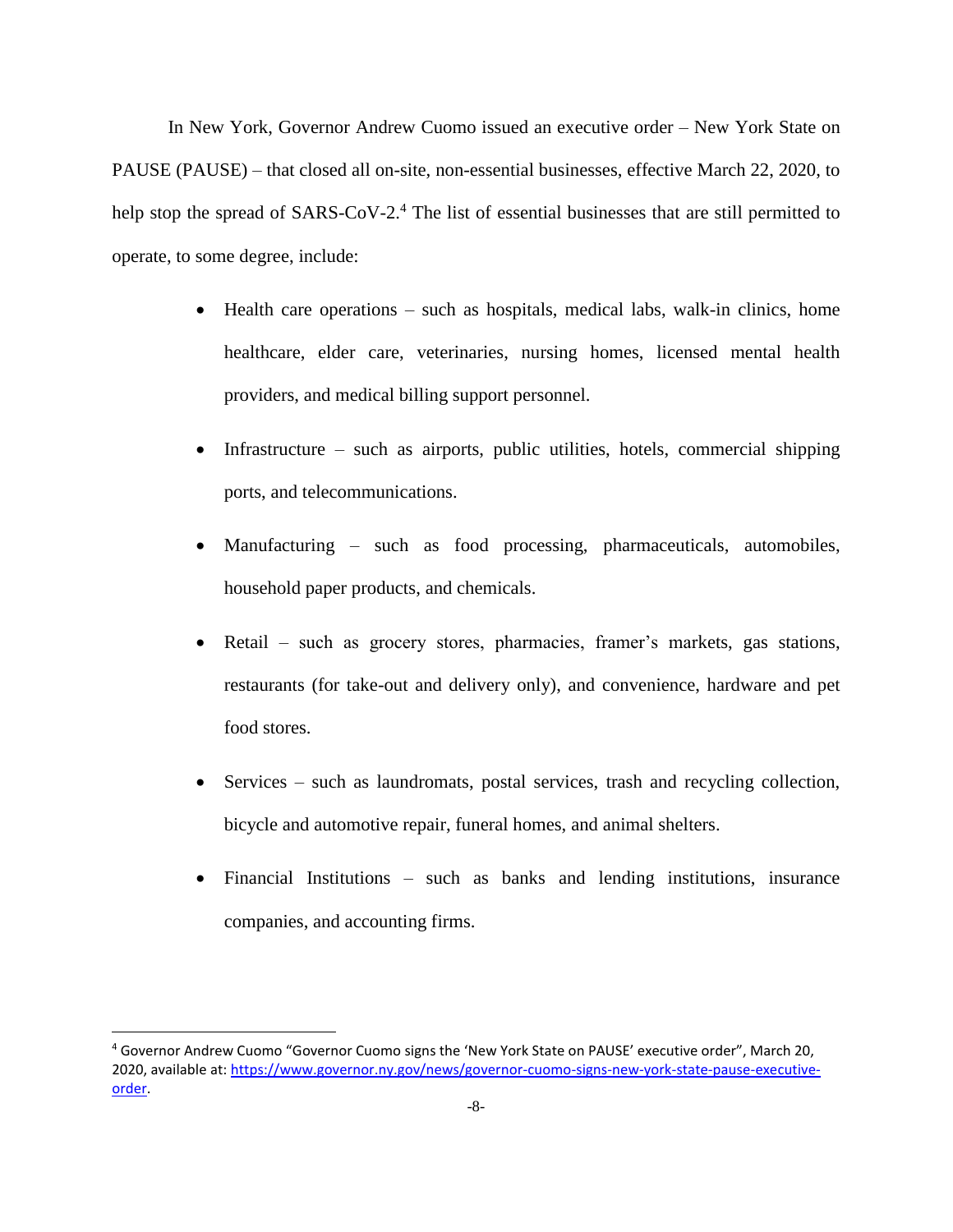- Human Services Providers such as food banks, homeless shelters and community care programs.
- Construction insofar that it supports affordable housing, hospitals, roads, transit facilities, homeless shelters or schools.
- Public Health and Safety such as law enforcement, fire and emergency services, building cleaners or janitors, and residential moving services.
- Logistical, Technological and Child Care Services such as technology support for online services, child care programs, government owned or leased buildings and essential government services.
- Recreation such as parks and open spaces (not including playgrounds), and boatyards and marinas.
- Professional Services such as lawyers and real estate services.
- News Media; and
- Defense. $5$

l

Although this list covers a range of industries that are permitted to operate during PAUSE, a large proportion of New York's small (and large) businesses have still had to severely reduce their capacities. According to an analysis by the NYC Comptroller, the City's hotels are projected to only maintain an occupancy rate of 20 percent, while restaurant sales are expected to

<sup>&</sup>lt;sup>5</sup> Empire State Development "Guidance for determining whether a business enterprise is subject to a workforce reduction under recent executive orders", April 19, 2020, available at: [https://esd.ny.gov/guidance-executive](https://esd.ny.gov/guidance-executive-order-2026)[order-2026,](https://esd.ny.gov/guidance-executive-order-2026) last accessed April 22, 2020.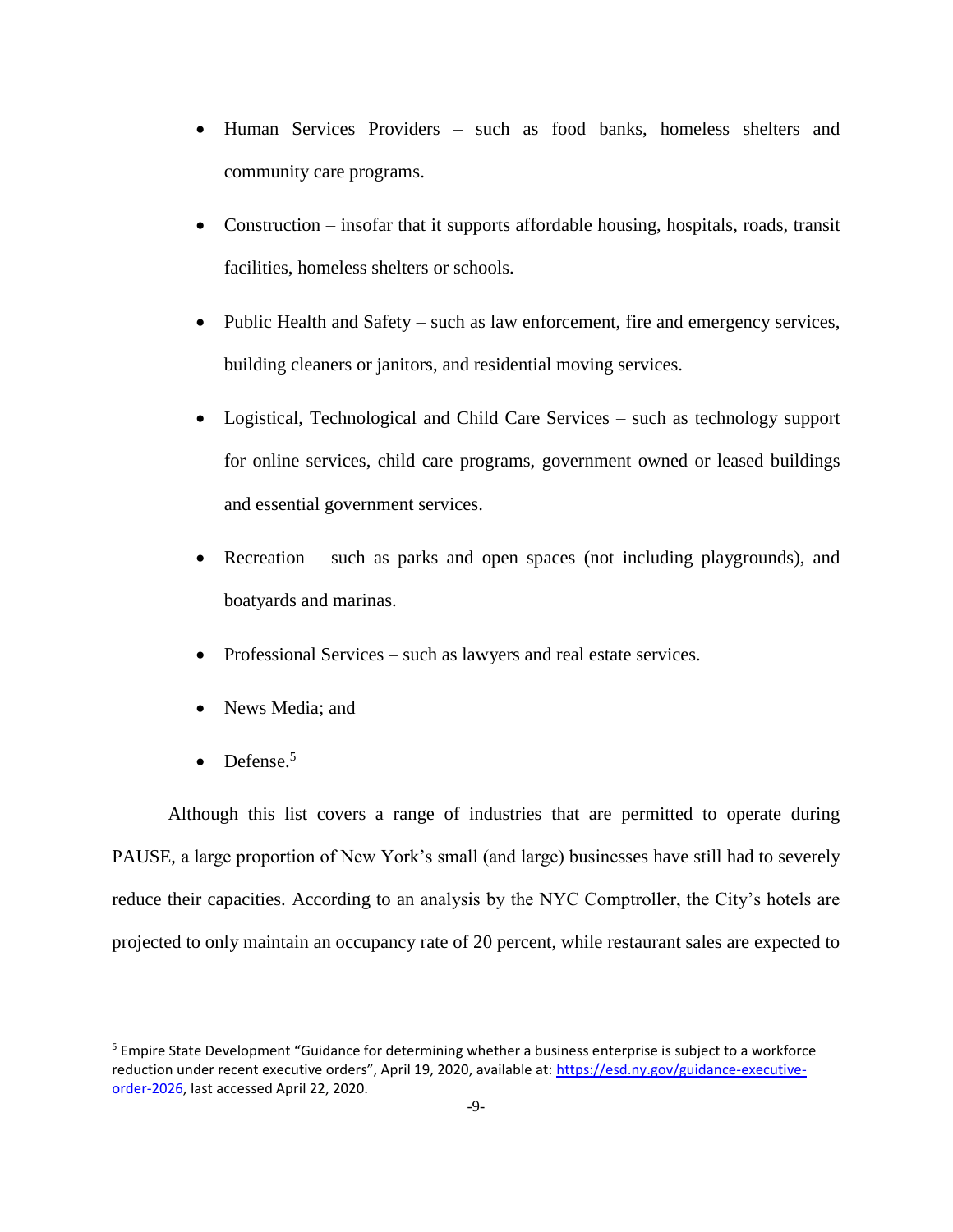drop by a staggering 80 percent. Real estate and retail sales are both expected to decline by 20 percent.<sup>6</sup>

These figures for the restaurant industry reflect the results of a recent survey by the New York State Restaurant Association. According to their findings, sales have declined by 79 percent, and New York State restaurants are expected to lose \$3.6 billion in sales revenue, in April alone.<sup>7</sup> Just over half (51 percent) of all restaurants have been able to move their operations online, and unemployment rates in this sector have skyrocketed, as 80 percent of restaurant workers have lost their jobs.<sup>8</sup>

Restrictions similar to PAUSE have been implemented across the country, which has caused a massive reduction in the number of small businesses operating. In their survey of small businesses (under 500 employees), the National Bureau of Economic Research found that 43 percent of businesses had closed due to COVID-19 and that they had reduced their staff by about 40 percent since January 2020.<sup>9</sup> The results were more severe in the Mid-Atlantic region, which includes New York, where 57 percent of businesses were closed, and staff employment decreased by 47 percent.<sup>10</sup> According to the survey's conclusion, about 20 percent of the nation's

<sup>7</sup> New York State Restaurant Association "Restaurant industry impact survey: New York State", April, 2020, available at:

l

 $6$  New York City Comptroller Scott M. Stringer "Comptroller Stringer: City must take immediate action to prepare for economic impacts of COVID-19 and protect vital services for most vulnerable New Yorkers", March 16, 2020, available at: [https://comptroller.nyc.gov/newsroom/comptroller-stringer-city-must-take-immediate-action-to](https://comptroller.nyc.gov/newsroom/comptroller-stringer-city-must-take-immediate-action-to-prepare-for-economic-impacts-of-covid-19-and-protect-vital-services-for-most-vulnerable-new-yorkers/)[prepare-for-economic-impacts-of-covid-19-and-protect-vital-services-for-most-vulnerable-new-yorkers/.](https://comptroller.nyc.gov/newsroom/comptroller-stringer-city-must-take-immediate-action-to-prepare-for-economic-impacts-of-covid-19-and-protect-vital-services-for-most-vulnerable-new-yorkers/)

[https://www.nysra.org/uploads/1/2/1/3/121352550/restaurant\\_industry\\_impact\\_survey\\_\\_\\_new\\_york\\_state\\_\\_2\\_.](https://www.nysra.org/uploads/1/2/1/3/121352550/restaurant_industry_impact_survey___new_york_state__2_.pdf) [pdf.](https://www.nysra.org/uploads/1/2/1/3/121352550/restaurant_industry_impact_survey___new_york_state__2_.pdf)

 $^8$  Id.

<sup>&</sup>lt;sup>9</sup> Alexander W. Bartik et al. "How are small businesses adjusting to Covid-19? Early evidence from a survey", *National Bureau of Economic Research*, April 2020, available at: [https://www.nber.org/papers/w26989.pdf.](https://www.nber.org/papers/w26989.pdf) <sup>10</sup> [https://www.nber.org/papers/w26989.pdf.](https://www.nber.org/papers/w26989.pdf)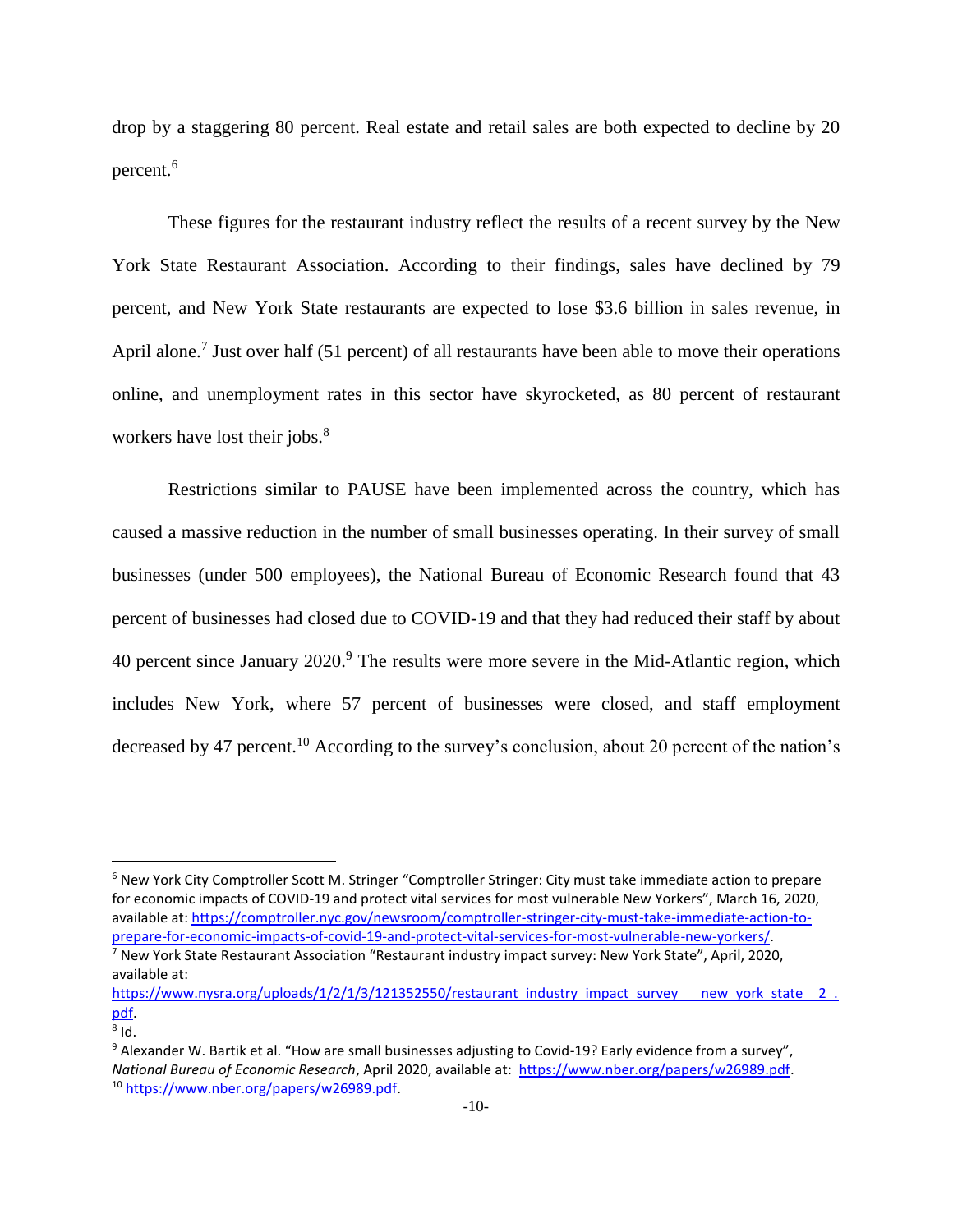employees work in "retail trade, leisure and hospitality and these sectors are particularly vulnerable to the current pandemic."<sup>11</sup>

## **2. Federal, State and Local Government Response to Help Small Businesses**

The nation's economy is dependent on its small businesses. There are approximately 27 million of these businesses across the country and they are responsible for employing 57 million workers.<sup>12</sup> When including the owners of these businesses, in addition to employees, that total comes to an estimated 85 million people.<sup>13</sup> According to the Small Business Administration, small businesses are responsible for creating two-thirds of the Country's new jobs.<sup>14</sup> Given their vital role, it is crucial that they are either given alternative means to operate, in as lucrative a manner as possible, throughout the COVID-19 crisis, and/or are provided the necessary support to restart their operations once social distancing measures have been lifted.

## a. Federal Government Assistance

During this crisis, small businesses in New York City may apply for various assistance programs including funding distributed by the federal government through its Small Business Administration (SBA). These programs include the Paycheck Protection Program (PPP),  $15$  the Economic Injury Disaster Loan and Advance (EIDL) and the SBA Express Bridge Loans and

l

 $11$  Id.

<sup>&</sup>lt;sup>12</sup> Information Station "How important are small businesses?", January 3, 2017, available at: [https://informationstation.org/video/how-important-are-small-](https://informationstation.org/video/how-important-are-small-businesses/?utm_source=google&utm_medium=cpk&gclid=EAIaIQobChMI-Ymy3df86AIVGozICh0QRQPrEAAYASAAEgI7ivD_BwE)

[businesses/?utm\\_source=google&utm\\_medium=cpk&gclid=EAIaIQobChMI-](https://informationstation.org/video/how-important-are-small-businesses/?utm_source=google&utm_medium=cpk&gclid=EAIaIQobChMI-Ymy3df86AIVGozICh0QRQPrEAAYASAAEgI7ivD_BwE)

[Ymy3df86AIVGozICh0QRQPrEAAYASAAEgI7ivD\\_BwE.](https://informationstation.org/video/how-important-are-small-businesses/?utm_source=google&utm_medium=cpk&gclid=EAIaIQobChMI-Ymy3df86AIVGozICh0QRQPrEAAYASAAEgI7ivD_BwE)

 $13$  Id.

<sup>&</sup>lt;sup>14</sup> United States Small Business Administration "Small Businesses generate 44 percent of U.S. economic activity", January 30, 2019", available at: [https://advocacy.sba.gov/2019/01/30/small-businesses-generate-44-percent-of-u](https://advocacy.sba.gov/2019/01/30/small-businesses-generate-44-percent-of-u-s-economic-activity/)[s-economic-activity/.](https://advocacy.sba.gov/2019/01/30/small-businesses-generate-44-percent-of-u-s-economic-activity/)

<sup>&</sup>lt;sup>15</sup> United States Small Business Administration "Paycheck Protection Program", available at: <https://www.sba.gov/funding-programs/loans/coronavirus-relief-options/paycheck-protection-program-ppp> (last visited on April 9, 2020).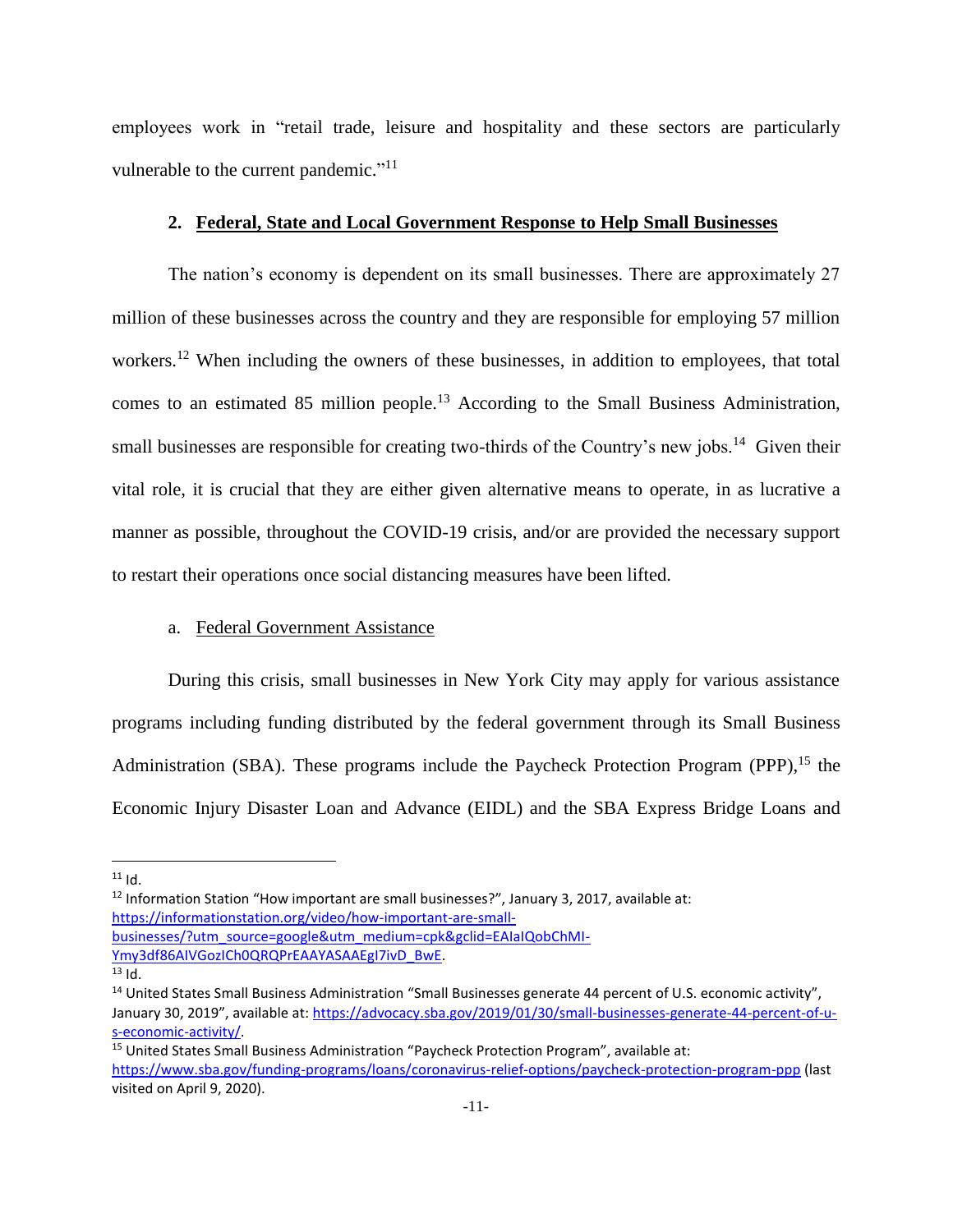Debt Relief programs. The federal government has also temporarily increased the unemployment insurance stipend that laid-off or furloughed workers may receive, which may have implications for the workforce of some small businesses.

#### *Paycheck Protection Program*

 $\overline{a}$ 

The Coronavirus, Aid, Relief, and Economic Security Act (CARES ACT) originally allocated about \$349 billion in federal funds for PPP, with an additional \$322 billion authorized by Congress in late April.<sup>16</sup> The program provides various types of employers, including small businesses, nonprofits, self-employed individuals and independent contractors, access to loans to cover payroll costs of up to \$100,000 per employee, rent and mortgage interest prior to February 15, 2020, and utilities. Loans are calculated per employer or per location, and may be as high as 2.5 times the average monthly payroll for the one-year period before the loan application is submitted, to a cap of \$10 million. Loans are calculated differently for seasonal and new employers. Employers of fewer than 500 workers may apply for these loans through a network of banks ranging from large to smaller banks.<sup>17</sup> Banks may not require applicants to supply collateral or personal guarantees, and applicants may only apply for one PPP loan.

PPP loans can be forgiven up to the value of eight weeks of payroll costs of up to \$100,000 per employee, rent and mortgage interest prior to February 15, 2020, and utilities. To qualify for loan forgiveness, however, 75 percent of the amount loaned must be used for payroll

<sup>&</sup>lt;sup>16</sup> Emily Cochrane and Jim Tankersley "Senate approves aid for small-business loan program, hospitals and testing", April 21, 2020, *New York Times*, available at: [https://www.nytimes.com/2020/04/21/us/politics/congress](https://www.nytimes.com/2020/04/21/us/politics/congress-business-relief-ppp.html)[business-relief-ppp.html.](https://www.nytimes.com/2020/04/21/us/politics/congress-business-relief-ppp.html)

<sup>17</sup> In the recent funding allocation, \$60 billion was set aside for lenders with less than \$50 billion in assets. *See* Aaron Gregg and Renae Merle "How to get a small-business loan under the new \$484 billion coronavirus aid package", April 23, 2020, *The Washington Post*, available at:

[https://www.washingtonpost.com/business/2020/04/22/small-business-loan-faq.](https://www.washingtonpost.com/business/2020/04/22/small-business-loan-faq)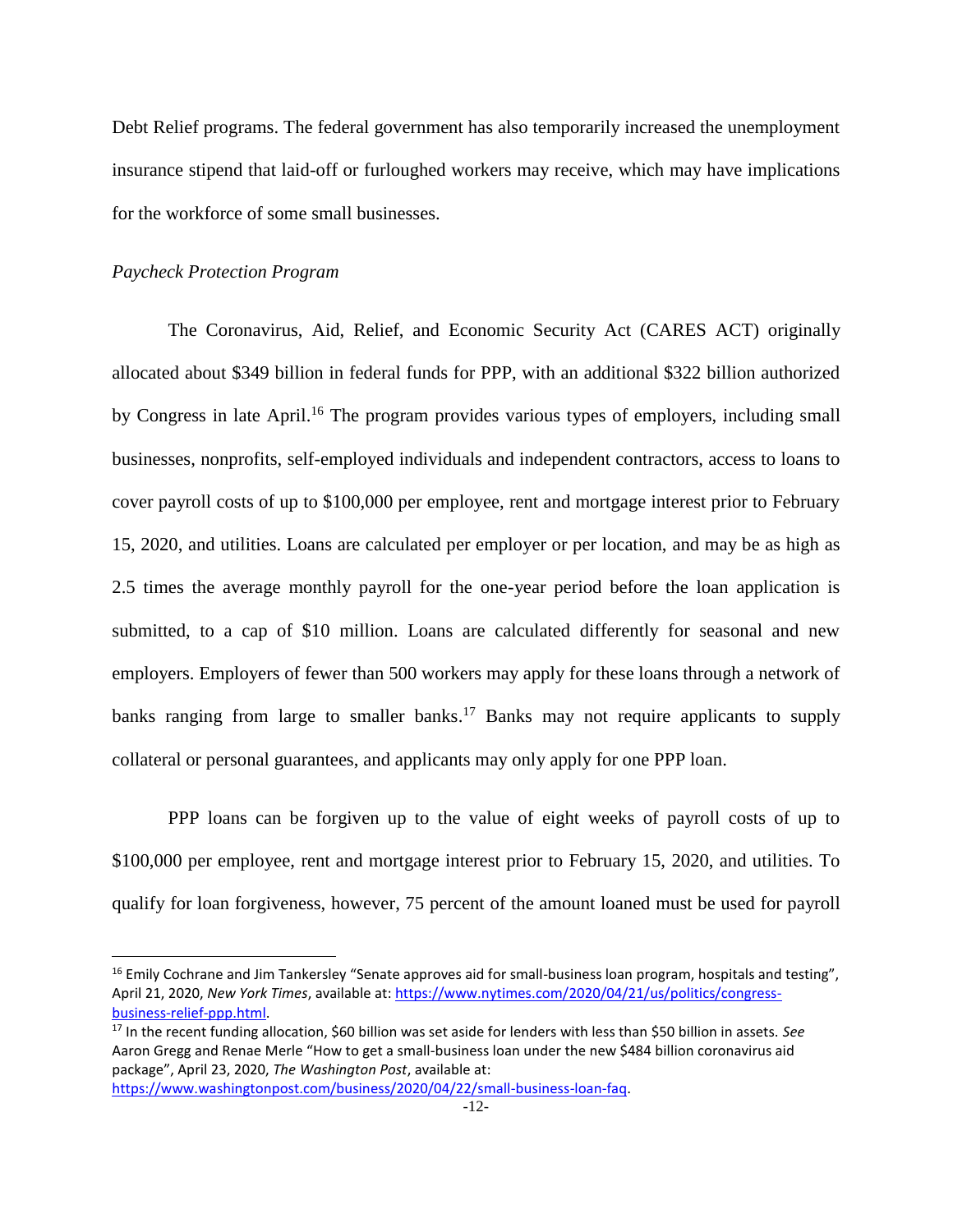costs, and employee and salary levels must be maintained, or else the forgiven amount will be reduced. If not forgiven, PPP loans accrue at a one percent interest rate and must be paid back within two years, with an optional deferral of up to six months. There are no loan fees or prepayment penalties.

#### *Economic Injury Disaster Loan and Advance<sup>18</sup>*

Small businesses may apply for the SBA's existing Economic Injury Disaster Loan program (EIDL), which the CARES Act expanded upon. The existing program provides economic relief for small businesses of fewer than 500 employees or otherwise meets SBA size standards, self-employed persons, independent contractors and nonprofits in the form of loans of up to \$2 million. To be eligible, entities must also demonstrate the ability to repay the loan. Interest rates are low (3.75 percent for small businesses and 2.75 percent for nonprofits) and feature long-term repayment plans of up to 30 years.

The CARES Act expanded upon this program to provide a loan advance. Eligible entities that can show a temporary loss of revenue can receive an advance of up to \$10,000 upon successful application for an EIDL loan. That advance may be forgiven by the federal government.

# *SBA Express Bridge Loans<sup>19</sup> and Debt Relief<sup>20</sup>*

 $\overline{\phantom{a}}$ 

 $19$  United States Small Business Administration "SBA Express Bridge Loans", available at: <https://www.sba.gov/funding-programs/loans/coronavirus-relief-options/sba-express-bridge-loans> (last visited on April 9, 2020).

<sup>&</sup>lt;sup>18</sup> United States Small Business Administration "Economic injury disaster loan emergency advance", available at: [https://www.sba.gov/funding-programs/loans/coronavirus-relief-options/economic-injury-disaster-loan](https://www.sba.gov/funding-programs/loans/coronavirus-relief-options/economic-injury-disaster-loan-emergency-advance)[emergency-advance](https://www.sba.gov/funding-programs/loans/coronavirus-relief-options/economic-injury-disaster-loan-emergency-advance) (last visited on April 9, 2020).

<sup>&</sup>lt;sup>20</sup> United States Small Business Administration "SBA debt relief", available at: [https://www.sba.gov/funding](https://www.sba.gov/funding-programs/loans/coronavirus-relief-options/sba-debt-relief)[programs/loans/coronavirus-relief-options/sba-debt-relief](https://www.sba.gov/funding-programs/loans/coronavirus-relief-options/sba-debt-relief) (lasted visited on April 9, 2020).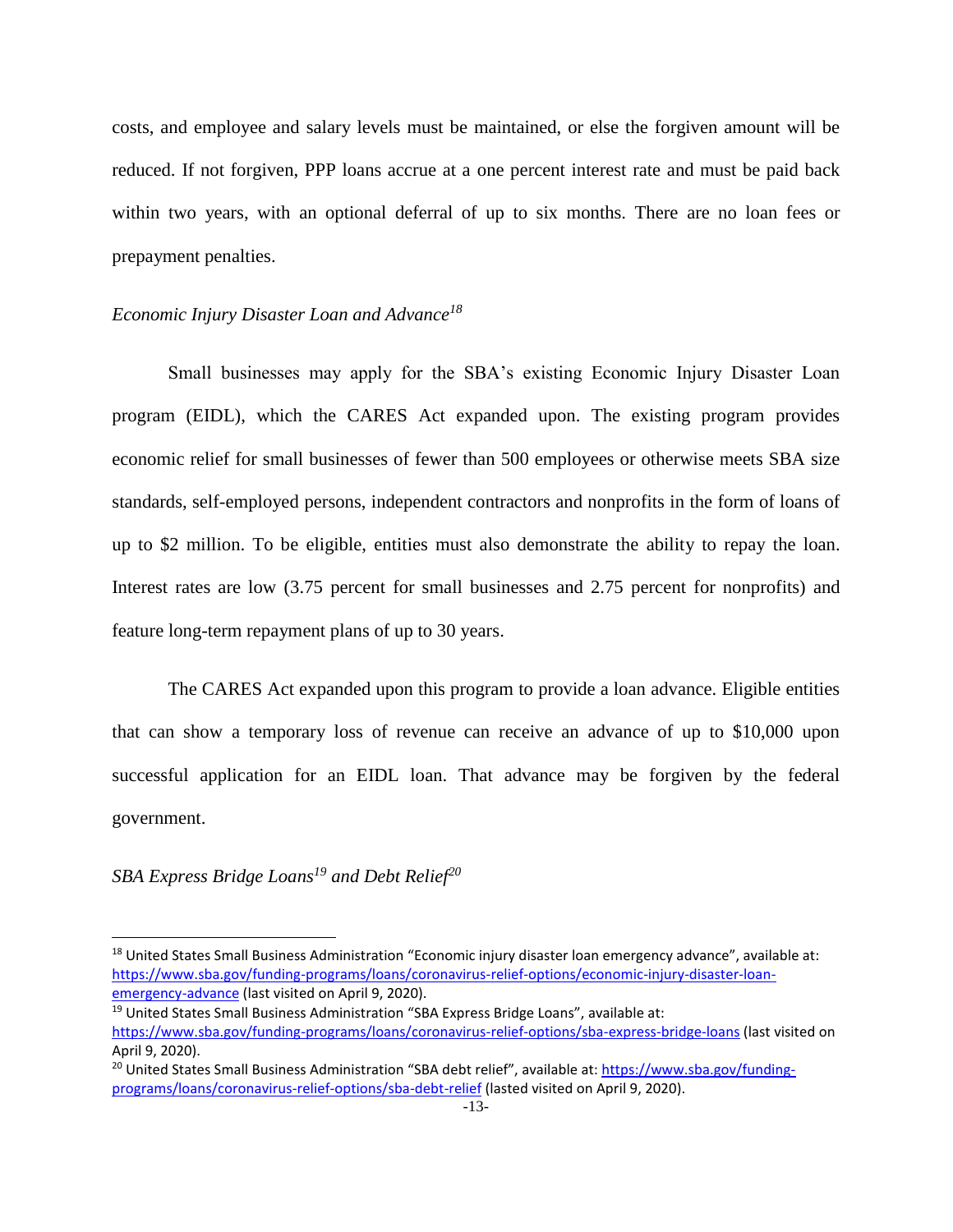The CARES Act allocated funds for SBA's Express Bridge Loan program and their Debt Relief program. The Express Bridge Loan program quickly provides funds of up to \$25,000 for businesses eligible for SBA's 7(a) loans to overcome a temporary loss of revenue. SBA's Debt Relief program allows businesses that are eligible for SBA's 7(a), 504 and microloans to receive limited payment of principal, interest and fees on these loans. The 7(a), 504 and microloans are SBA's standard small business loan programs, which were established before the onset of COVID-19. The 7(a) loans are available for general business purposes, such as working capital, equipment, furniture, and land and building.<sup>21</sup> They are provided through a lender.<sup>22</sup> The 504 loans are issued by Certified Development Companies for long-term, fixed-asset financing for small businesses, such as the purchase and improvement of land and buildings.<sup>23</sup> Microloans are temporary, short-term loans of up to \$50,000 to small businesses for general business purposes, and are offered by nonprofits.<sup>24</sup>

The federal government's PPP program, although heavily utilized, has raised some concerns. As of April 13, 2020, the program had issued about 1,661,367 loans totaling over \$342 billion, with over 4,975 lenders participating.<sup>25</sup> However, a recent ranking of businesses receiving loans as a percentage of each state's eligible payroll revealed that New York State placed second to last, with only 23.1 percent of eligible businesses receiving a loan.<sup>26</sup> By

<sup>&</sup>lt;sup>21</sup> United States Small Business Administration Office of Financial Assistance: Resources, 7(a) Loans", available at: <https://www.sba.gov/offices/headquarters/ofa/resources/11428> (last visited on April 9, 2020).  $22$  Id.

<sup>&</sup>lt;sup>23</sup> United States Small Business Administration "Office of Financial Assistance: Resources, 504 Loans", available at: <https://www.sba.gov/offices/headquarters/ofa/resources/4049> (last visited on April 9, 2020).

<sup>24</sup> *See* 13 CFR § 120.2 for the definition of this and other, traditional SBA loan programs.

<sup>&</sup>lt;sup>25</sup> United States Small Business Administration "Paycheck Protection Program (PPP) Report: Approvals through 4/16/20", available at: [https://www.sba.gov/sites/default/files/2020-04/PPP%20Deck%20copy.pdf.](https://www.sba.gov/sites/default/files/2020-04/PPP%20Deck%20copy.pdf)

<sup>&</sup>lt;sup>26</sup> Zachary Mider and Cedric Sam "Small-business rescue shows not all states are created equal", updated April 20, 2020, *Bloomberg*, available at: [https://www.bloomberg.com/graphics/2020-sba-paycheck-protection-program/.](https://www.bloomberg.com/graphics/2020-sba-paycheck-protection-program/)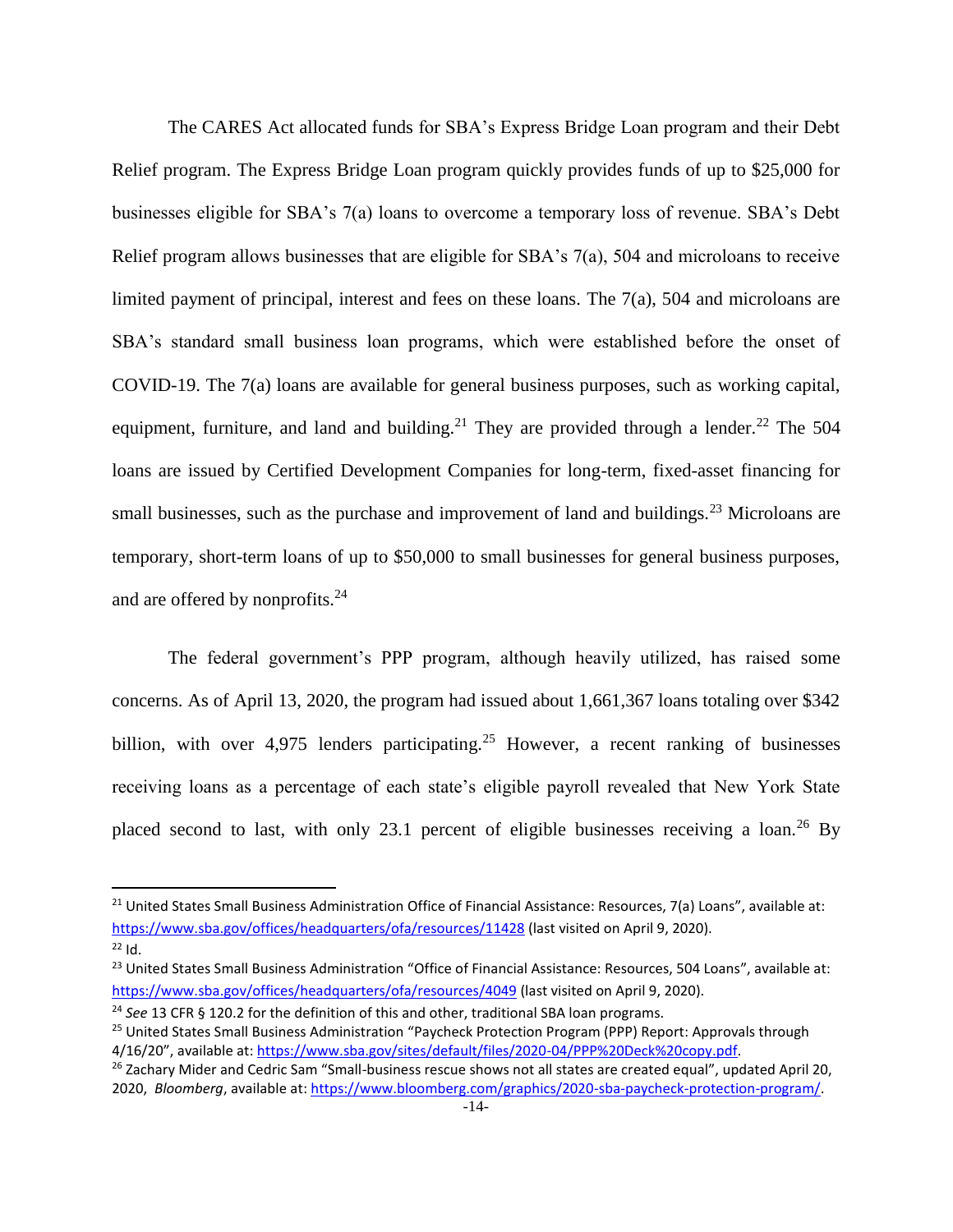contrast, Nebraska and North Dakota reached 74.7 percent and 71.5 percent respectively.<sup>27</sup> Further, some industries fared better than others, with the construction industry receiving the highest percentage of loans (13 percent) and restaurants receiving less than nine percent,  $28$ despite representing about 14 percent of companies employing under 500 people.<sup>29</sup> Of the restaurants who received loans, some reports allege that too many have gone to large chains, and a handful of these companies have received blowback for accepting loans. A Reuters article claimed that 25 percent of the initial \$350 billion allocated to SBA loan programs went to fewer than two percent of the firms that got relief, with some of these being large, publicly-traded companies with "thousands of employees and hundreds of millions of dollars in annual sales."<sup>30</sup> Among these companies is the Ruth's Hospitality Group (owns 150 Ruth's Chris Steak Houses), Potbelly (\$409.7 million in sales and 6,000 employees) and Shake Shack (8,000 employees). Both Ruth's Hospitality Group<sup>31</sup> and Shake Shack have agreed to return their loans, the latter of which citing an ability to raise the funds through other means.<sup>32</sup> Similarly, dozens of large companies with financial or legal problems have reportedly received significant loans through the program, according to an analysis of 200 publicly-traded companies that reported receiving a

<sup>27</sup> Id.

<sup>&</sup>lt;sup>28</sup> United States Small Business Administration "Paycheck Protection Program (PPP) Report: Approvals through 4/16/20", available at: [https://www.sba.gov/sites/default/files/2020-04/PPP%20Deck%20copy.pdf.](https://www.sba.gov/sites/default/files/2020-04/PPP%20Deck%20copy.pdf)

<sup>&</sup>lt;sup>29</sup> Andy Sullivan, Howard Schneider and Ann Saphir "Main street bailout rewards U.S. restaurant chains, firms in rural states", April 17, 2020, *Reuters*, available at: [https://www.reuters.com/article/us-health-coronavirus-usa](https://www.reuters.com/article/us-health-coronavirus-usa-lending-analys/main-street-bailout-rewards-us-restaurant-chains-firms-in-rural-states-idUSKBN21Z3FL)[lending-analys/main-street-bailout-rewards-us-restaurant-chains-firms-in-rural-states-idUSKBN21Z3FL.](https://www.reuters.com/article/us-health-coronavirus-usa-lending-analys/main-street-bailout-rewards-us-restaurant-chains-firms-in-rural-states-idUSKBN21Z3FL)  $30$  Id.

<sup>&</sup>lt;sup>31</sup> Peter Rudegeair, Heather Haddon and Ruth Simon "Ruth's Chris to repay loan amid outcry over rescue program", updated April 23, 2020, *The Wall Street Journal*, available at: [https://www.wsj.com/articles/public](https://www.wsj.com/articles/public-companies-have-to-repay-small-business-rescue-loans-11587670442)[companies-have-to-repay-small-business-rescue-loans-11587670442.](https://www.wsj.com/articles/public-companies-have-to-repay-small-business-rescue-loans-11587670442)

<sup>32</sup> Luisa Beltran "Restaurant chains received many of the biggest PPP loans, updated April 23, 2020, *Barron's*, available at: [https://www.barrons.com/articles/restaurant-chains-received-many-of-the-biggest-ppp-loans-](https://www.barrons.com/articles/restaurant-chains-received-many-of-the-biggest-ppp-loans-51587573556)[51587573556.](https://www.barrons.com/articles/restaurant-chains-received-many-of-the-biggest-ppp-loans-51587573556)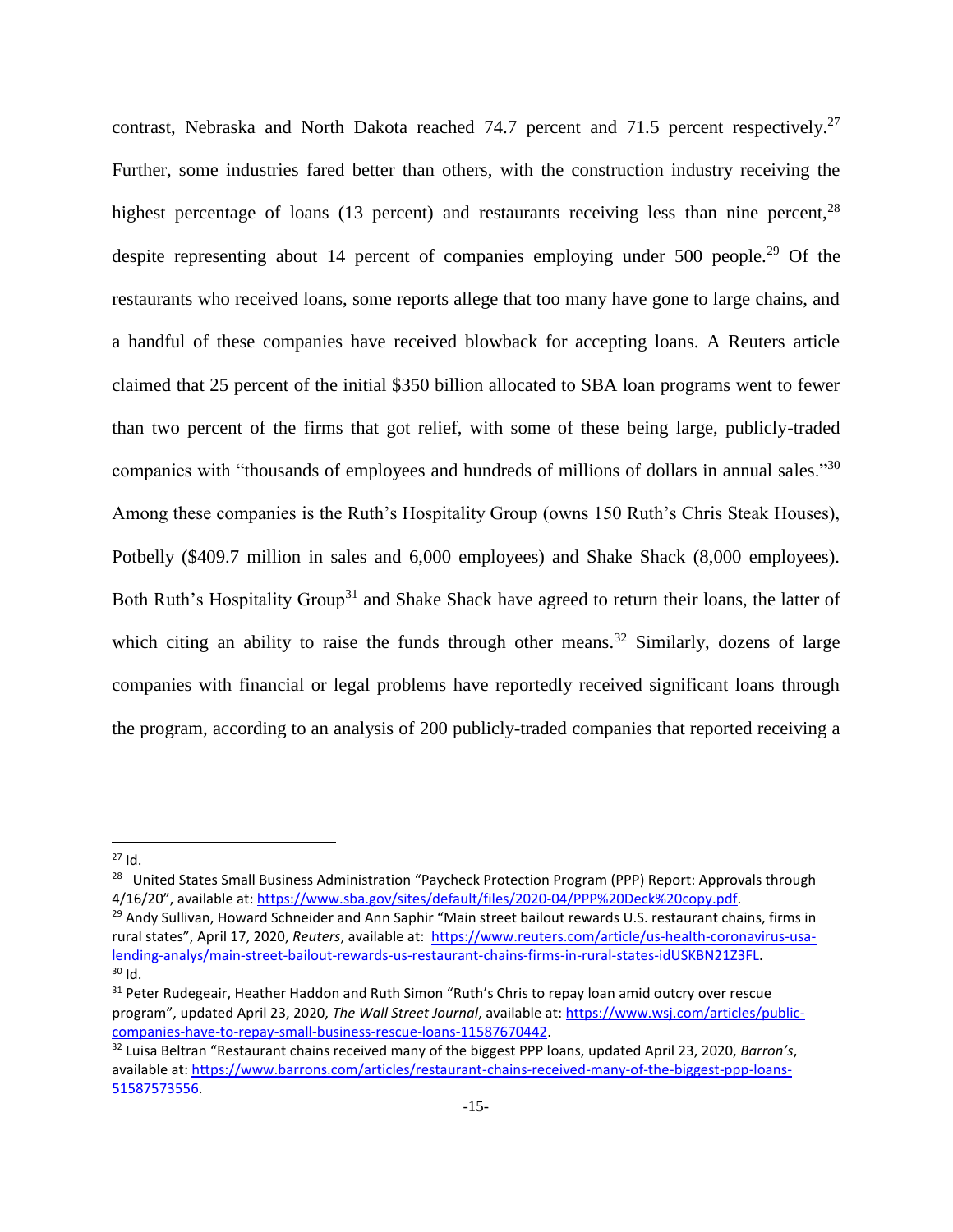total of \$750 million through PPP.<sup>33</sup> Since it became known that large companies had been benefitting from PPP, the SBA published additional guidance emphasizing that businesses may only apply for the loan if, in good faith, they can certify that "[c]urrent economic uncertainty makes this loan request necessary to support the ongoing operations of the Applicant," and that public companies with "substantial market value" are unlikely to be able to make such a certification.<sup>34</sup> Companies who received the loan before this guidance and repay it before May 7,  $2020$  will be deemed to have certified in good faith.<sup>35</sup>

The manner in which PPP was offered to the public and the complexity of its terms and conditions may have contributed to a lack of success for many small business owners. Although the program began accepting applications on Friday, April 3, 2020, some large banks refused to participate at first, citing a lack of guidance from the federal government.<sup>36</sup> When more banks did begin to accept applications, there was confusion regarding what conditions the banks could apply. SBA authorized a last-minute raise from half a percent to a one percent interest rate, reportedly to address concerns from banks about being unable to service the loans at an interest rate of only half a percent.<sup>37</sup> Further, some large banks attached unexpected conditions to their

[https://www.nytimes.com/2020/04/26/business/coronavirus-small-business-loans-large-companies.html.](https://www.nytimes.com/2020/04/26/business/coronavirus-small-business-loans-large-companies.html) <sup>34</sup> United States Small Business Administration "Paycheck Protection Program Loans: Frequently Asked Questions (FAQs)" updated April 23, 2020, [https://home.treasury.gov/system/files/136/Paycheck-Protection-Program-](https://home.treasury.gov/system/files/136/Paycheck-Protection-Program-Frequently-Asked-Questions.pdf)[Frequently-Asked-Questions.pdf.](https://home.treasury.gov/system/files/136/Paycheck-Protection-Program-Frequently-Asked-Questions.pdf)

 $\overline{\phantom{a}}$ 

37 "SBA increases rate, clarifies terms on Paycheck Protection Program loans", *ABA Banking Journal*, April 2, 2020, [https://bankingjournal.aba.com/2020/04/treasury-sba-to-increase-rate-on-paycheck-protection-program-loans/;](https://bankingjournal.aba.com/2020/04/treasury-sba-to-increase-rate-on-paycheck-protection-program-loans/) Michela Moscufo "How to get, and give, Paycheck Protection Program loans through the SBA", April 3, 2020, *Forbes*, available at: [https://www.forbes.com/sites/michelamoscufo/2020/04/03/how-to-get-and-give-paycheck](https://www.forbes.com/sites/michelamoscufo/2020/04/03/how-to-get-and-give-paycheck-protection-program-loans-through-the-sba/#3f766faa27e8)[protection-program-loans-through-the-sba/#3f766faa27e8.](https://www.forbes.com/sites/michelamoscufo/2020/04/03/how-to-get-and-give-paycheck-protection-program-loans-through-the-sba/#3f766faa27e8)

<sup>&</sup>lt;sup>33</sup> Jessica Silver-Greenberg, David Enrich, Jesse Drucker and Stacy Cowley "Large, troubled companies got bailout money in small-business loan program", April 26, 2020, *The New York Times*, available at:

 $35$  Id.

<sup>&</sup>lt;sup>36</sup> Brian Thompson "No small-business relief yet: False start on Paycheck Protection Program Ioans", April 3, 2020, *Forbes*, available at: [https://www.forbes.com/sites/brianthompson1/2020/04/03/no-small-business-relief-yet](https://www.forbes.com/sites/brianthompson1/2020/04/03/no-small-business-relief-yet-false-start-on-paycheck-protection-program-loans/#163172d034c4)[false-start-on-paycheck-protection-program-loans/#163172d034c4.](https://www.forbes.com/sites/brianthompson1/2020/04/03/no-small-business-relief-yet-false-start-on-paycheck-protection-program-loans/#163172d034c4)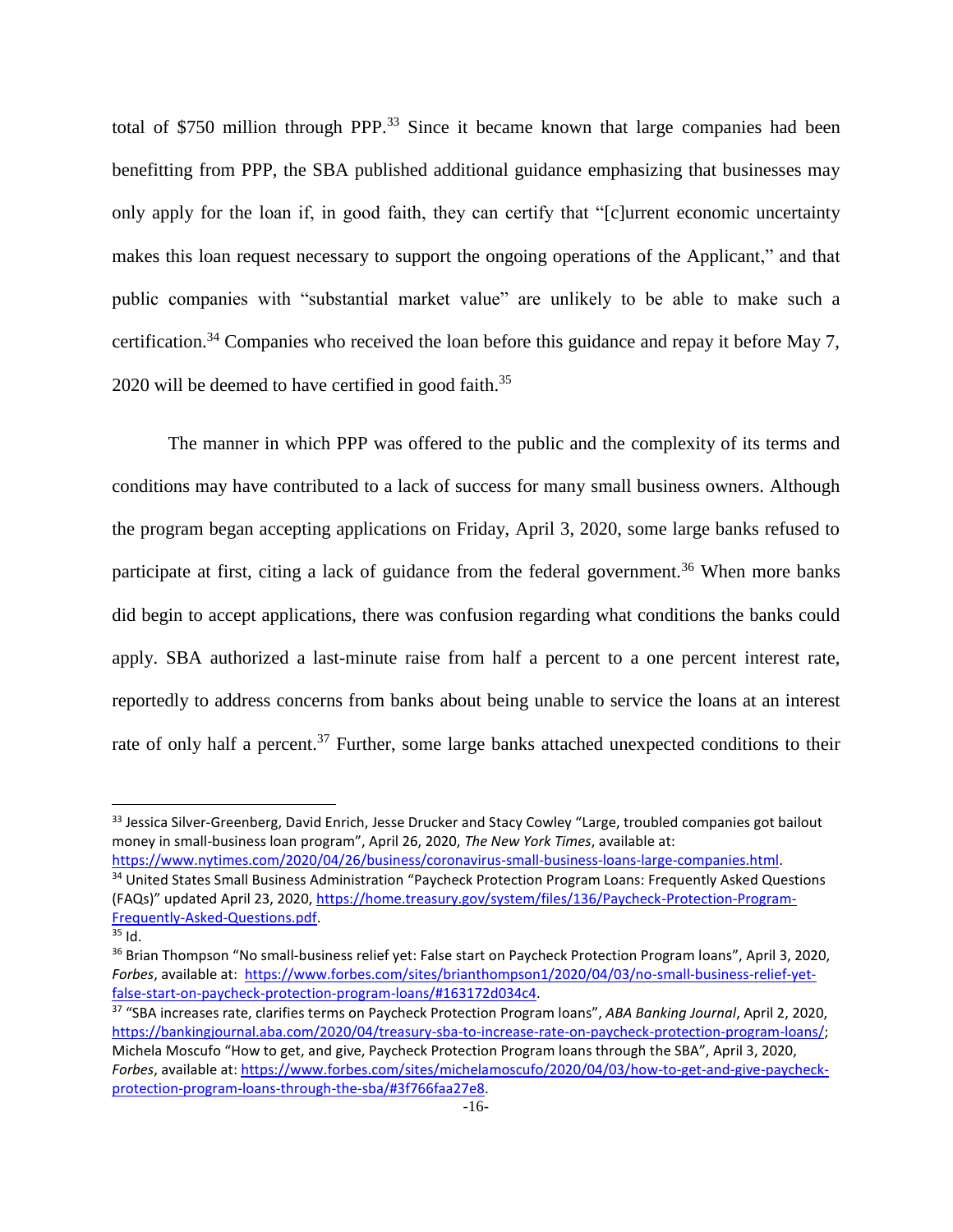applications, like having a previous banking relationship with them before February 15, 2020.<sup>38</sup> A few weeks after the lending program began, it ran out of funds,  $39$  seemingly validating concerns from some experts that the program was not sufficiently well-funded, or disbursing funds quickly enough. $40$ 

The federal government's EIDL program quickly experienced funding shortages as well. For many applicants, a cap of \$2 million per borrower was significantly reduced to  $$15,000$ .<sup>41</sup> Furthermore, although the program was touted as featuring a quick turnaround on payments, many applicants waited weeks for approval and found that the amount disbursed to them was much less than the initial approval amount.<sup>42</sup> In a survey of 885 small business owners conducted by the National Federation of Independent Business the day after the SBA's EIDL and PPP programs ran out of funds, 80 percent were still waiting to hear about their loan applications.<sup>43</sup>

Immigrant communities in NYC may have had even more difficulty applying to and obtaining federal funds, which would considerably impact the City's economy. Immigrant

<sup>38</sup> *See e.g.* Bank of America "Small Business Administration Paycheck Protection Program application" available at: [https://about.bankofamerica.com/promo/assistance/latest-updates-from-bank-of-america-coronavirus/small](https://about.bankofamerica.com/promo/assistance/latest-updates-from-bank-of-america-coronavirus/small-business-assistance)[business-assistance](https://about.bankofamerica.com/promo/assistance/latest-updates-from-bank-of-america-coronavirus/small-business-assistance), (last visited April 8, 2020); JPMorgan Chase & Co "Paycheck Protection Programs FAQs & useful tips", available at: [https://recovery.chase.com/cares1/ppp-faqs#accordion-1586386467723-1-panel,](https://recovery.chase.com/cares1/ppp-faqs#accordion-1586386467723-1-panel) (last visited April 8, 2020); and Wells Fargo "Small Business Administration Paycheck Protection Program", available at: [https://update.wf.com/coronavirus/paycheckprotectionprogram/,](https://update.wf.com/coronavirus/paycheckprotectionprogram/) (last visited April 8, 2020).

<sup>39</sup> Stephen Gandel "Paycheck Protection Program out of money: Thousands of small businesses shut out", *CBS News*, April 16, 2020, available at: [https://www.cbsnews.com/news/paycheck-protection-program-out-of-money](https://www.cbsnews.com/news/paycheck-protection-program-out-of-money-small-businesses-shut-out)[small-businesses-shut-out.](https://www.cbsnews.com/news/paycheck-protection-program-out-of-money-small-businesses-shut-out)

<sup>40</sup> Jim Tankersley "Virus throws millions out of work, and Washington struggles to keep pace"*,* April 9, 2020 *The New York Times*, available at[: https://www.nytimes.com/2020/04/09/business/coronavirus-unemployment](https://www.nytimes.com/2020/04/09/business/coronavirus-unemployment-washington.html?action=click&module=Top%20Stories&pgtype=Homepage)[washington.html?action=click&module=Top%20Stories&pgtype=Homepage.](https://www.nytimes.com/2020/04/09/business/coronavirus-unemployment-washington.html?action=click&module=Top%20Stories&pgtype=Homepage)

<sup>41</sup> Stacy Cowley "Small Businesses Wait for Cash as Disaster Loan Program Unravels", April 9, 2020, *The New York Times*, available at: [https://www.nytimes.com/2020/04/09/business/smallbusiness/small-business-disaster-loans](https://www.nytimes.com/2020/04/09/business/smallbusiness/small-business-disaster-loans-coronavirus.html)[coronavirus.html.](https://www.nytimes.com/2020/04/09/business/smallbusiness/small-business-disaster-loans-coronavirus.html)

<sup>42</sup> *Id.*

<sup>&</sup>lt;sup>43</sup> National Federation of Independent Business "80% of PPP applicants are still urgently waiting for financial assistance" April 20, 2020, available at: [https://www.nfib.com/content/press-release/economy/80-of-ppp](https://www.nfib.com/content/press-release/economy/80-of-ppp-applicants-are-still-urgently-waiting-for-financial-assistance)[applicants-are-still-urgently-waiting-for-financial-assistance.](https://www.nfib.com/content/press-release/economy/80-of-ppp-applicants-are-still-urgently-waiting-for-financial-assistance)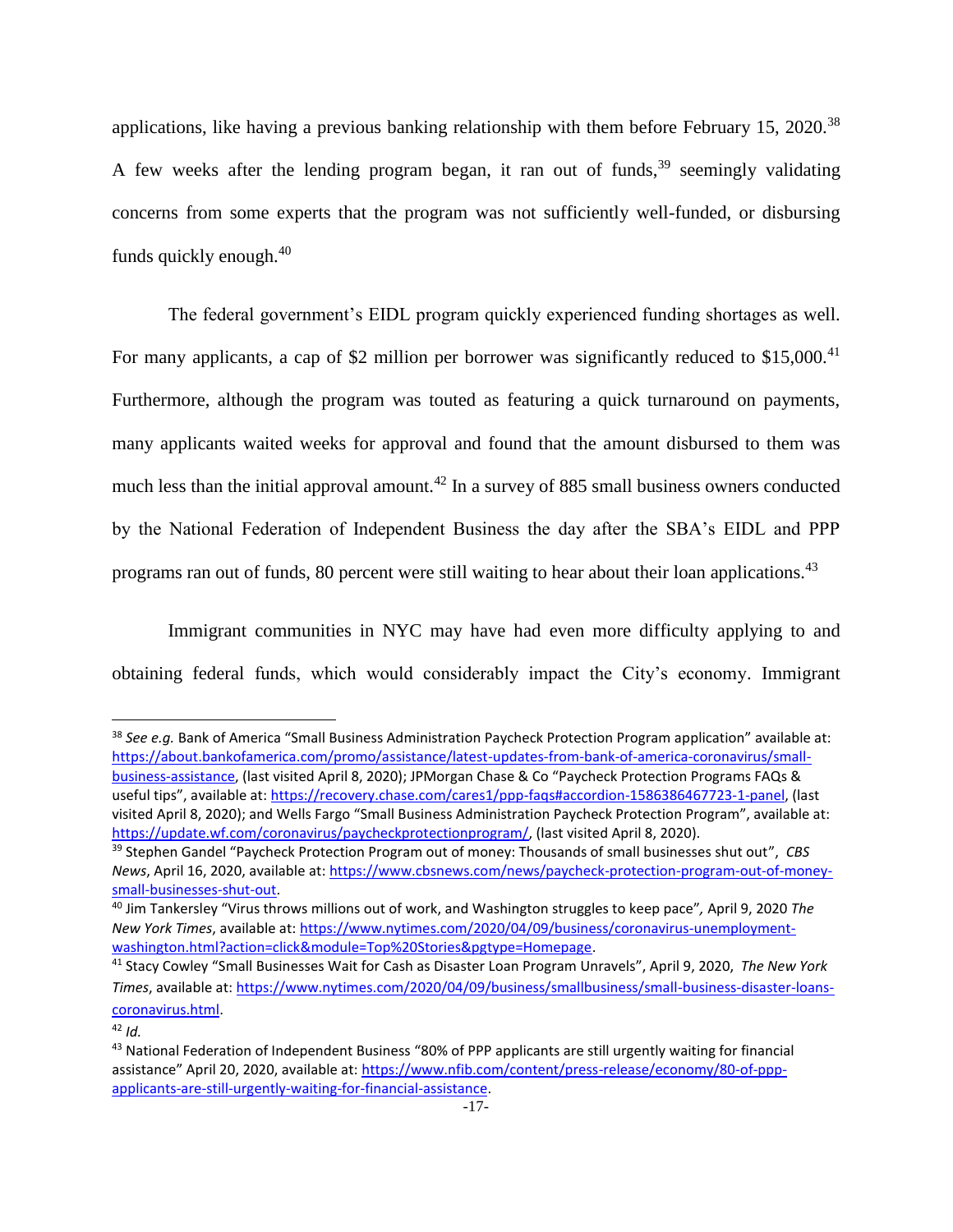workers make up 45 percent of the city's workforce<sup>44</sup> and own one-half of New York City's businesses.<sup>45</sup> In some neighborhoods, immigrant-owned businesses employ up to 42 percent of the neighborhood population.<sup>46</sup> Yet, there have been questions surrounding whether undocumented immigrants can be eligible for the PPP program, since it requires an Employee Identification Number or Social Security Number on its program application.<sup>47</sup> The application originally required business owners to be U.S. citizens or permanent residents.<sup>48</sup> In the past, SBA placed additional restrictions and requirements on access to loans for non-citizens.<sup>49</sup>

In addition, certain features of the federal government's PPP program may disproportionately disadvantage minority business owners from obtaining loans. A loophole allowing bank servicers to prefer businesses with a previous lending relationship may lead to the exclusion of many minority businesses.<sup>50</sup> Many microbusinesses in New York City may have not previously applied for loans or lines of credit, and therefore may not have relationships with local banks.<sup>51</sup> The Congressional Black Caucus has recognized the "history and legacy" of racial inequality in the banking system, and as banks default to lending to businesses to which they

 $\overline{\phantom{a}}$ 

<sup>47</sup> United States Small Business Administration "Paycheck Protection Program: Borrower application form", effective April 3, 2020, available at: [https://www.sba.gov/sites/default/files/2020-04/PPP-Borrower-Application-](https://www.sba.gov/sites/default/files/2020-04/PPP-Borrower-Application-Form-Fillable.pdf)[Form-Fillable.pdf.](https://www.sba.gov/sites/default/files/2020-04/PPP-Borrower-Application-Form-Fillable.pdf)

<sup>48</sup> See Emily Guerin "Massive Federal Loan Program for Small Businesses Off to Rocky Start", April 3, 2020, *LAist*, [https://laist.com/2020/04/03/small\\_business\\_ppp\\_paycheck\\_protection\\_program\\_loans\\_stimulus\\_coronavirus.ph](https://laist.com/2020/04/03/small_business_ppp_paycheck_protection_program_loans_stimulus_coronavirus.php) [p.](https://laist.com/2020/04/03/small_business_ppp_paycheck_protection_program_loans_stimulus_coronavirus.php)

<sup>44</sup> Mayor's Office of Immigrant Affairs "State of Our Immigrant City: Annual Report", March 15, 2018, available at: [https://www1.nyc.gov/assets/immigrants/downloads/pdf/annual-report-2018.pdf.](https://www1.nyc.gov/assets/immigrants/downloads/pdf/annual-report-2018.pdf)

 $45$  Id.

<sup>46</sup> Lena Afridi "The Displacement Crisis of Immigrant-Owned Small Businesses", February 15, 2018, *Shelter Force,*  available at: [https://shelterforce.org/2018/02/15/displacement-crisis-immigrant-owned-small-businesses/.](https://shelterforce.org/2018/02/15/displacement-crisis-immigrant-owned-small-businesses/)

<sup>49</sup> *See* United States Small Business Administration "SBA Eligibility Questionnaire, for Standard 7(a) Guaranty", available at: [https://www.sba.gov/sites/default/files/bank\\_eligibility\\_questionnaire\\_0.pdf;](https://www.sba.gov/sites/default/files/bank_eligibility_questionnaire_0.pdf) and Kimberly Rotter and Dawn Papandrea "What Are SBA Loan Requirements?", February 28, 2020, *U.S. News & World Report*, available at: [https://loans.usnews.com/complete-list-of-sba-loan-requirements.](https://loans.usnews.com/complete-list-of-sba-loan-requirements)

<sup>&</sup>lt;sup>50</sup> Mary Alice Parks "Minority-owned small businesses face unique, steep hurdles amid coronavirus cash crunch", April 8, 2019, *ABC News*, available at*:* [https://abcnews.go.com/Health/minority-owned-small-businesses-face](https://abcnews.go.com/Health/minority-owned-small-businesses-face-unique-steep-hurdles/story?id=70011898)[unique-steep-hurdles/story?id=70011898.](https://abcnews.go.com/Health/minority-owned-small-businesses-face-unique-steep-hurdles/story?id=70011898)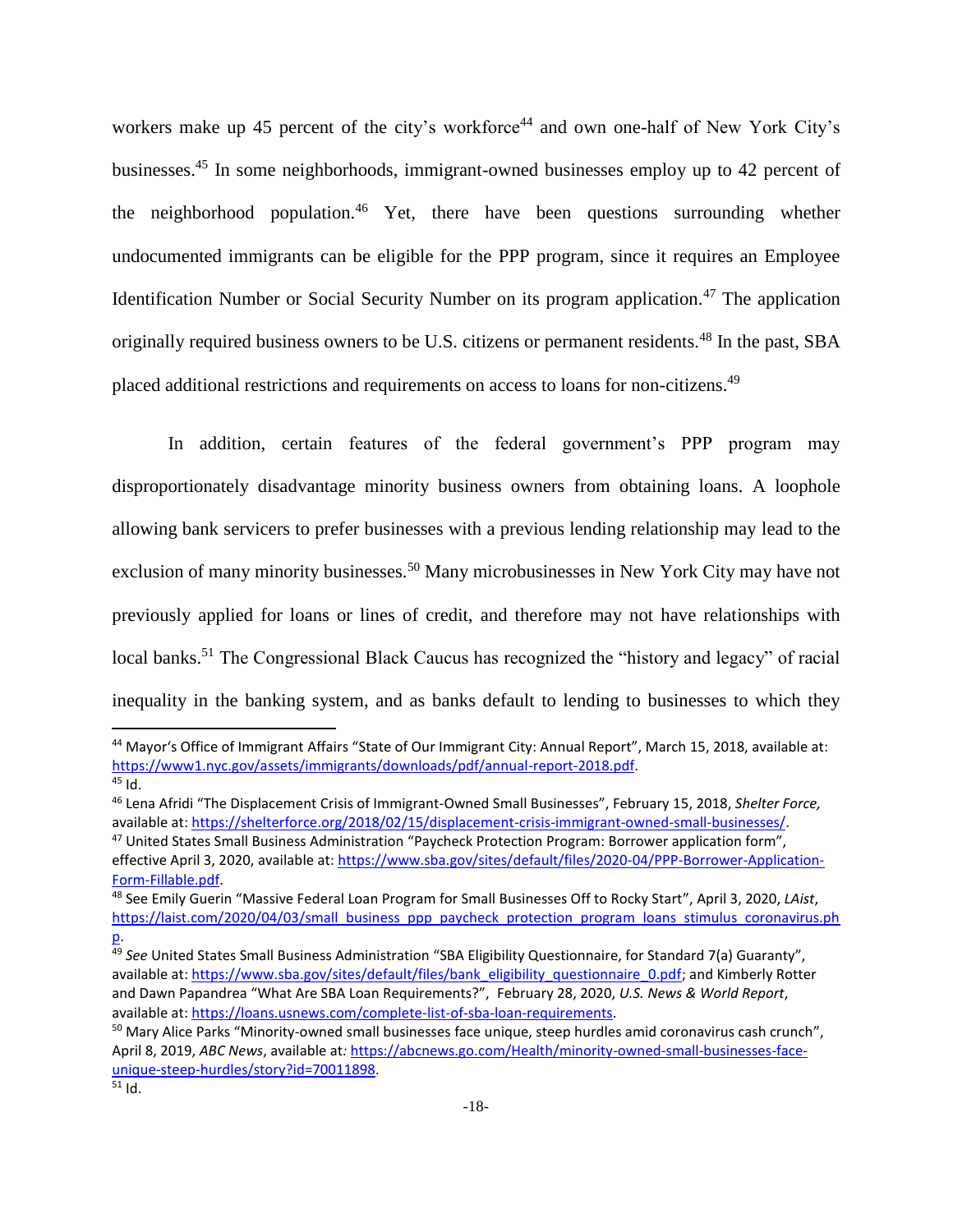have lent money before, minority-owned businesses could be disproportionately denied and excluded.<sup>52</sup>

For those with access to COVID-19 funding programs, there are drawbacks to consider. Although the federal government's PPP program offers loan forgiveness, there are significant conditions to satisfy. Seventy-five percent of the PPP loan's forgiven amount must be spent on payroll costs, a condition that appears to have taken shape late in the process.<sup>53</sup> If 75 percent of the forgiven amount must be spent on payroll costs, that may leave less for businesses to spend on obligations such as rent and utilities, which may be disproportionately higher in our City.<sup>54</sup> Some businesses may decide, and some have decided, that the program is too risky, or that it is more valuable to their employees to lay them off, so that employees may collect a higher salary through the federal government's expanded unemployment insurance program.<sup>55</sup> If a business does not qualify for full forgiveness of the loan, PPP requires the small business owner to pay off the loan within two years, after a six-month deferral.<sup>56</sup> Small businesses in the City may be concerned about being able to pay back these loans, and about being burdened with more debt.

For many small businesses in the City, dealing with an unpredictable and contagious virus that has already significantly disrupted the ability of many to earn revenue makes

 $52$  Id.

<sup>53</sup> United States Small Business Administration "Interim Final Rule: Business Loan Program Temporary Changes; Paycheck Protection Program", Issued April 2, 2020, available at:

[https://home.treasury.gov/system/files/136/PPP--IFRN%20FINAL.pdf.](https://home.treasury.gov/system/files/136/PPP--IFRN%20FINAL.pdf)

<sup>&</sup>lt;sup>54</sup> Greg Iacurci "Your Forgivable Loan May Be Undercut by This Provision of the Paycheck Protection Program", updated April 9, 2020, *CNBC*, available at: [https://www.cnbc.com/2020/04/07/this-part-of-paycheck-protection](https://www.cnbc.com/2020/04/07/this-part-of-paycheck-protection-program-could-reduce-forgivable-loans.html)[program-could-reduce-forgivable-loans.html.](https://www.cnbc.com/2020/04/07/this-part-of-paycheck-protection-program-could-reduce-forgivable-loans.html)

<sup>55</sup> Jim Tankersley "Virus Throws Millions Out of Work, and Washington Struggles to Keep Pace"*,* April 9, 2020, *The New York Times*, available at: [https://www.nytimes.com/2020/04/09/business/coronavirus-unemployment](https://www.nytimes.com/2020/04/09/business/coronavirus-unemployment-washington.html?action=click&module=Top%20Stories&pgtype=Homepage)[washington.html?action=click&module=Top%20Stories&pgtype=Homepage.](https://www.nytimes.com/2020/04/09/business/coronavirus-unemployment-washington.html?action=click&module=Top%20Stories&pgtype=Homepage)

<sup>56</sup> United States Small Business Administration "Paycheck Protection Program", available at: [https://www.sba.gov/funding-programs/loans/coronavirus-relief-options/paycheck-protection-program.](https://www.sba.gov/funding-programs/loans/coronavirus-relief-options/paycheck-protection-program)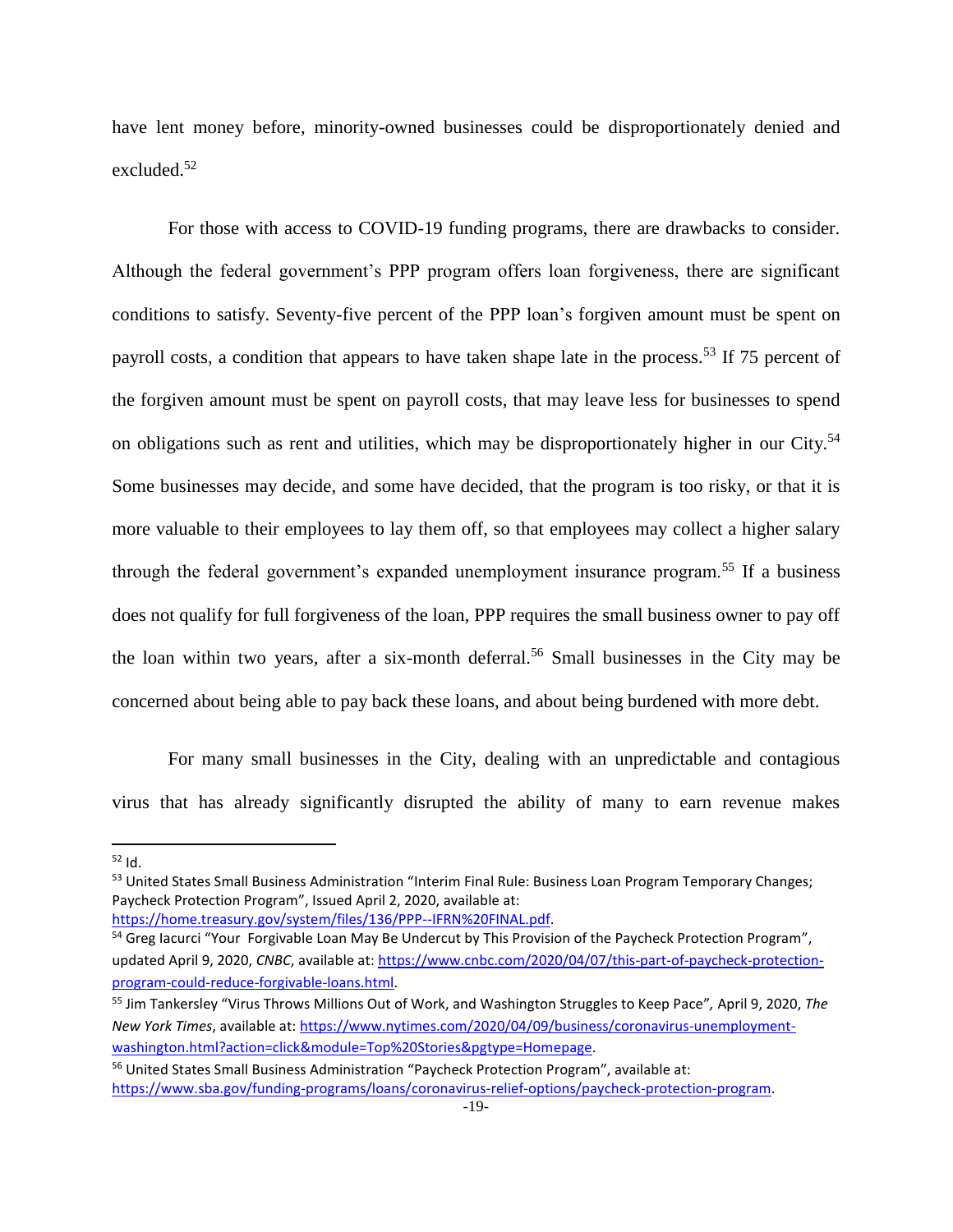borrowing money a risky endeavor. With the exception of SBS's Employee Retention Grant Program, which was only available for the smallest of City businesses (1-4 employees), almost all the funding available to businesses have taken the form of loans. There are concerns about whether the City's economy will strengthen quickly enough to satisfy the terms of these loans, and businesses might struggle to pay off additional debt (even at low or no interest rates) after this sustained period of closure and reduced income. A 2019 survey conducted by the Federal Reserve found that as many as 70 percent of small businesses have outstanding debt.<sup>57</sup> Similarly, a 2016 JPMorgan study concluded that most small businesses did not have enough cash reserves to carry them through a significant economic downturn, with the median independent restaurant having only enough extra cash to last them  $16 \text{ days}$ .<sup>58</sup>

#### b. New York State Assistance

In addition to closing 100 percent of non-essential businesses statewide, the PAUSE executive order provides a 90-day moratorium on residential and commercial evictions.<sup>59</sup> Since commercial rent is typically the largest cost and greatest concern for business owners,<sup>60</sup> the 90day moratorium provides short-term relief to businesses. The Governor's moratorium on

l

<sup>&</sup>lt;sup>57</sup> Federal Reserve Banks "Small Business Credit Survey: 2019 Report on Employer Firms", available at: [https://www.fedsmallbusiness.org/medialibrary/fedsmallbusiness/files/2019/sbcs-employer-firms-report.pdf.](https://www.fedsmallbusiness.org/medialibrary/fedsmallbusiness/files/2019/sbcs-employer-firms-report.pdf) Also *see* Bridget Bartolini "City's Small Businesses Need Rent Stabilization to Survive COVID-19, Advocates Say", April 6, 2020, *City Limits*, available at[: https://citylimits.org/2020/04/06/citys-small-businesses-need-rent-stabilization-to](https://citylimits.org/2020/04/06/citys-small-businesses-need-rent-stabilization-to-survive-covid-19-advocates-say)[survive-covid-19-advocates-say.](https://citylimits.org/2020/04/06/citys-small-businesses-need-rent-stabilization-to-survive-covid-19-advocates-say)

<sup>58</sup> *See* Bridget Bartolini, id.

<sup>59</sup> Governor Andrew M. Cuomo "Video, Audio, Photos & Rush Transcript: Governor Cuomo Signs the "New York State on Pause" Executive Order", March 20, 2020, [https://www.governor.ny.gov/news/video-audio-photos-rush](https://www.governor.ny.gov/news/video-audio-photos-rush-transcript-governor-cuomo-signs-new-york-state-pause-executive-order)[transcript-governor-cuomo-signs-new-york-state-pause-executive-order.](https://www.governor.ny.gov/news/video-audio-photos-rush-transcript-governor-cuomo-signs-new-york-state-pause-executive-order)

 $60$  Association for Neighborhood & Housing Development "The Forgotten Tenants: New York City's Immigrant Small Business Owners", March, 2019), available at: [https://anhd.org/report/forgotten-tenants-new-york-citys](https://anhd.org/report/forgotten-tenants-new-york-citys-immigrant-small-business-owners)[immigrant-small-business-owners.](https://anhd.org/report/forgotten-tenants-new-york-citys-immigrant-small-business-owners)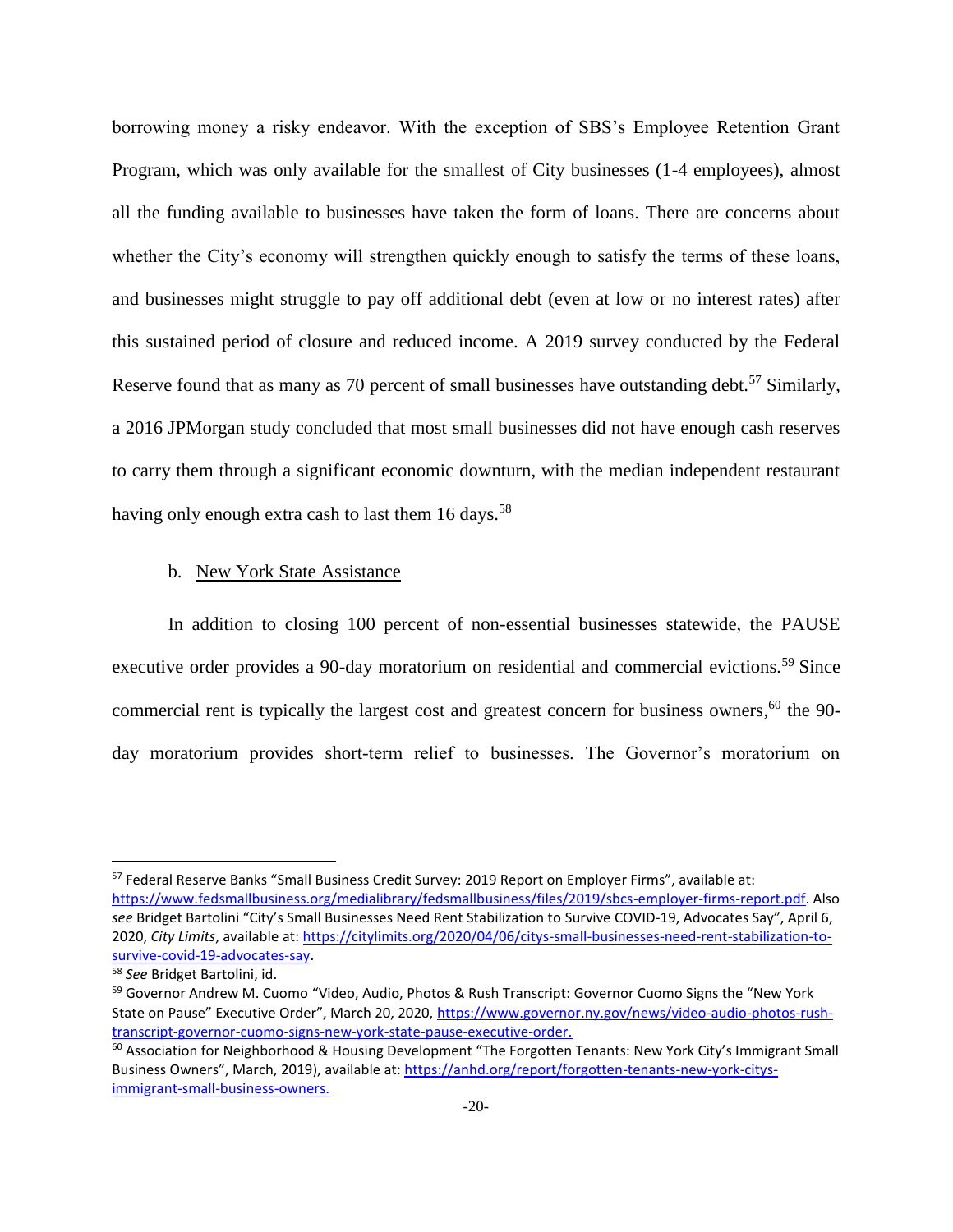commercial rent is only for a 90-day period, however, and there is currently little guidance over whether evictions will resume after the 90 days is over.

Beyond the Governor's Executive Order pausing commercial evictions, New York State is not currently administering any specific programs to provide relief to small businesses. NYS's Empire State Development (ESD) has information on its website about the SBA's COVID-19 loan programs, including resources on how businesses can apply for relief.<sup>61</sup> ESD's website directs businesses to other existing relief efforts as well, such as a pro bono legal advice service for small businesses applying for the Paycheck Protection Program.<sup>62</sup>

#### c. New York City Assistance

Support for New York City's small businesses from local government has been provided in numerous ways. Financial aid, through loans and grants programs, has been offered through the Department for Small Business Services (SBS). Meanwhile, the Department of Consumer and Worker Protection (DCWP) has also provided assistance by reducing regulatory burdens through pausing some of the fees that it administers and extending deadlines for various renewals.

#### *Small Business Services*

l

On March 8th, Mayor de Blasio announced that SBS would create two financial relief programs, the Employee Retention Grant Program and Small Business Continuity Loan Fund, to

 $61$  Empire State Development "Apply for Small Business Administration (SBA) COVID-19 Loans", available at: [https://esd.ny.gov/small-business-administration-sba-covid-19-loans.](https://esd.ny.gov/small-business-administration-sba-covid-19-loans)  $\overline{62}$  Id.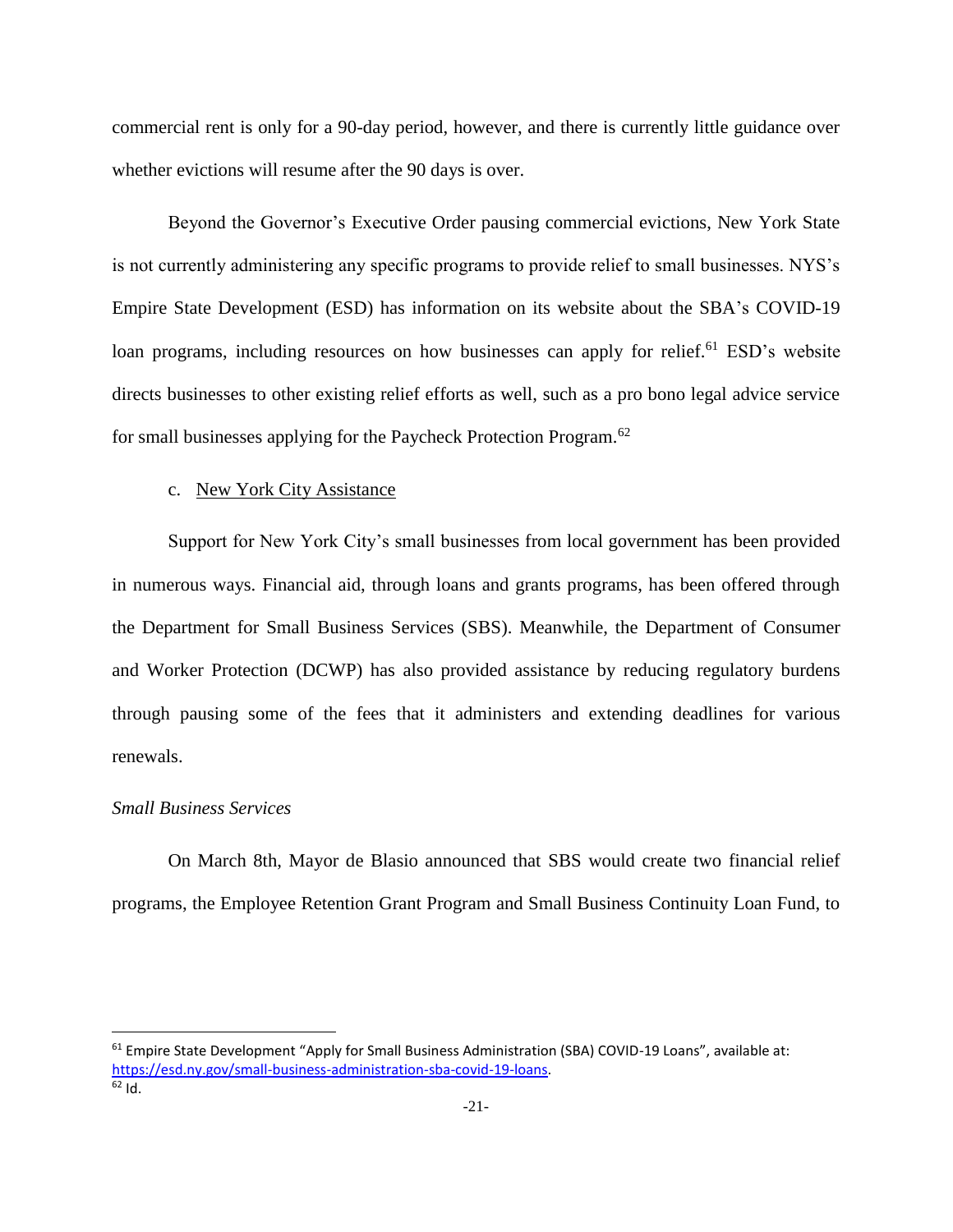provide financial relief to small businesses during the crisis.<sup>63</sup> To qualify for either program, businesses were required to provide documentation proving that over a two-month period in 2020 their revenues decreased by 25 percent due to COVID-19.<sup>64</sup> Businesses with fewer than five employees were eligible for the Employee Retention Grant Program, which provided a grant covering up to 40 percent of a business's payroll for two months, with a maximum amount of \$27,000.<sup>65</sup> On April 3rd, SBS stopped accepting applications to the grant program.<sup>66</sup> The Small Business Continuity Loan Fund provided a zero-interest loan to businesses with fewer than 100 employees for up to \$75,000.<sup>67</sup> As of April 8th, SBS paused application intake for the loan fund due to an overwhelming number of applications. Accordingly, small businesses in NYC can now only apply to the SBA programs to receive necessary financial relief.<sup>68</sup>

According to SBS, the NYC Employee Retention grant program provided assistance to 1,200 small businesses. SBS allocated \$10 million to the program, and small businesses received an average amount of  $$7,800<sup>69</sup>$  SBS is expecting to give out \$20 million in loans through the Small Business Continuity Loan Fund. Before the fund closed online applications on

<sup>&</sup>lt;sup>63</sup> Office of the Mayor "Mayor de Blasio Provides Updates on New York City's COVID-19 Response", March 8, 2020, available at: [https://www1.nyc.gov/office-of-the-mayor/news/124-20/mayor-de-blasio-provides-on-new-york](https://www1.nyc.gov/office-of-the-mayor/news/124-20/mayor-de-blasio-provides-on-new-york-city-s-covid-19-response)[city-s-covid-19-response.](https://www1.nyc.gov/office-of-the-mayor/news/124-20/mayor-de-blasio-provides-on-new-york-city-s-covid-19-response) 

 $64$  Id.

<sup>&</sup>lt;sup>65</sup> NYC Department of Small Business Services "NYC Employee Retention Grant Program", (as of April 2, 2020), available at: [https://www1.nyc.gov/nycbusiness/article/nyc-employee-retention-grant-program.](https://www1.nyc.gov/nycbusiness/article/nyc-employee-retention-grant-program) Program information is still available at: [https://www.paulweiss.com/media/3979874/nyc2-employee-retention-grant](https://www.paulweiss.com/media/3979874/nyc2-employee-retention-grant-program-summary_4-6.pdf)[program-summary\\_4-6.pdf.](https://www.paulweiss.com/media/3979874/nyc2-employee-retention-grant-program-summary_4-6.pdf)

<sup>66</sup> Id.

<sup>&</sup>lt;sup>67</sup> NYC Department of Small Business Services "NYC Small Business Continuity Loan Program", (as of April 7, 2020) available at: [https://www1.nyc.gov/nycbusiness/article/nyc-small-business-continuity-loan-program.](https://www1.nyc.gov/nycbusiness/article/nyc-small-business-continuity-loan-program) Program Information still available at[: https://www.natlawreview.com/article/nyc-financial-assistance-businesses](https://www.natlawreview.com/article/nyc-financial-assistance-businesses-impacted-covid-19)[impacted-covid-19](https://www.natlawreview.com/article/nyc-financial-assistance-businesses-impacted-covid-19)

 $68$  Id.

<sup>69</sup> Sophia Chang, "Funds Are Coming For Small Businesses, But Some Will Have To Wait", April 1, 2020, *Gothamist*, available at: [https://gothamist.com/news/funds-are-coming-small-businesses-some-will-have-wait.](https://gothamist.com/news/funds-are-coming-small-businesses-some-will-have-wait)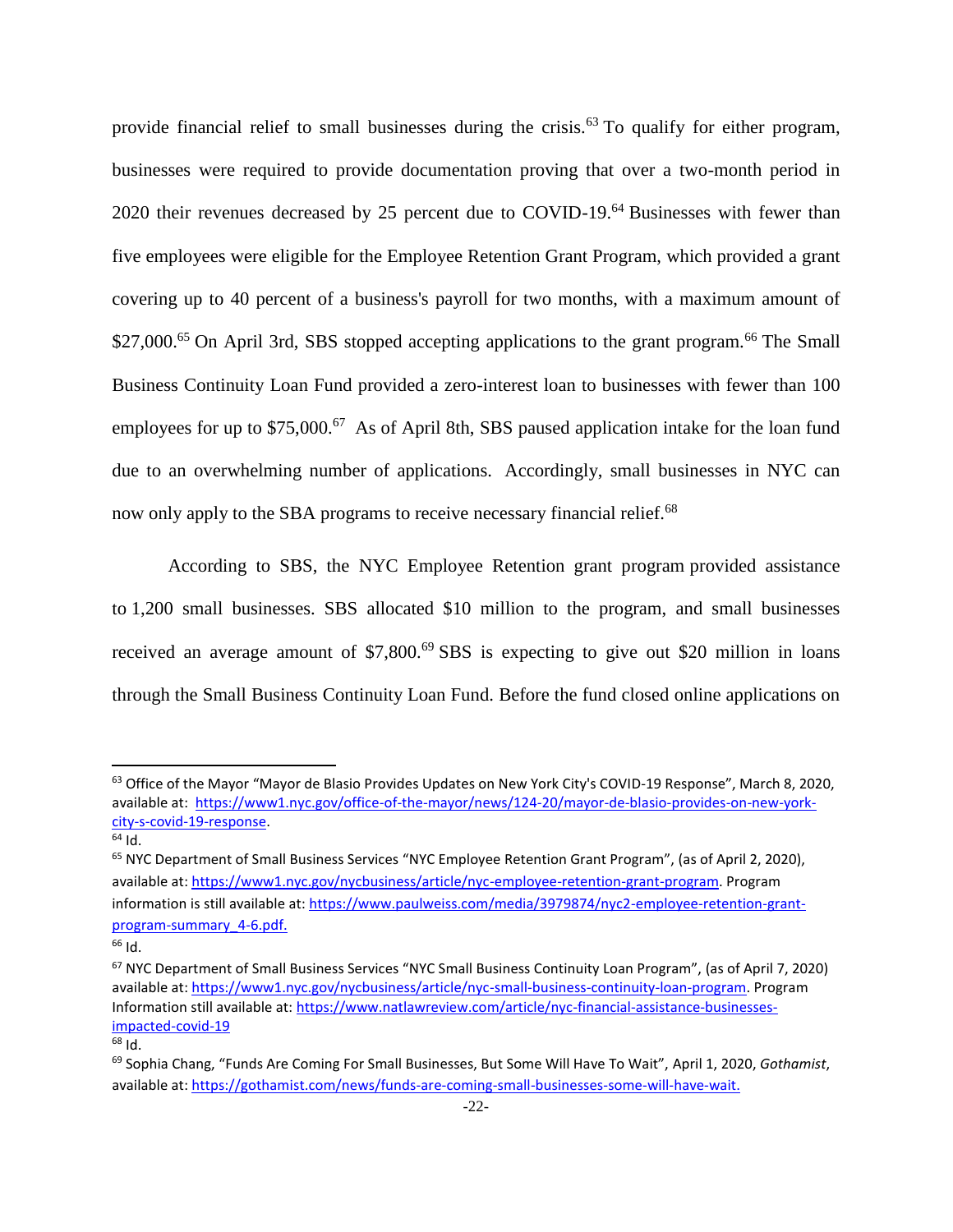April  $5<sup>th</sup>$ , over 15,000 businesses initially applied, and 8,500 businesses completed applications.<sup>70</sup>

However, some city advocates have raised concerns about access to these funds. SBS was swift to offer their grant and loan programs, acting quickly to bridge an important funding gap before the federal government established their own, but the rollout was flawed. The program initially required business owners to supply documentation demonstrating a drop in revenue in the two consecutive months of 2020, when the full effects of COVID-19 were not yet felt by many businesses.<sup>71</sup> The program eventually allowed business owners to supply information for March 2020, which may have allowed many more business to be eligible.<sup>72</sup> It was also unclear whether non-profit organizations were eligible for SBS's programs, until the website reflected that non-profits were eligible for the Employee Retention Grant Program, but not the Small Business Continuity Loan Fund.<sup>73</sup> While applications were quickly accepted for the Employee Retention Grant Program, the Fund was not available for weeks afterward, and the website confusingly displayed a "Pre-Application" form that did not actually register anyone for consideration to receive funds.<sup>74</sup> Some users felt that SBS had not provided clear information on

l

[https://www1.nyc.gov/html/sbs/downloads/pdf/COVID19\\_SBCL\\_participation\\_affidavit\\_form.pdf.](https://www1.nyc.gov/html/sbs/downloads/pdf/COVID19_SBCL_participation_affidavit_form.pdf) <sup>73</sup> *See* NYC Department of Small Business Services "Assistance & Guidance for Businesses Impacted Due to Novel Coronavirus", available at: <https://www1.nyc.gov/site/sbs/businesses/covid19-business-financial-assistance.page> (last viewed on April 24, 2020). Page has since been updated to reflect the fact that the programs are no longer being offered.

<sup>70</sup> Id.

<sup>&</sup>lt;sup>71</sup> Moshe Schulman, Alexis Percival and Patrick Cournot "The Paycheck Protection Program Is Failing: Small Businesses Such as Ours Won't Survive without a Lot More Help", April 16, 2020, *The Atlantic*, available at: [https://www.theatlantic.com/ideas/archive/2020/04/relief-small-business/610066/,](https://www.theatlantic.com/ideas/archive/2020/04/relief-small-business/610066/) ("Last month, de Blasio announced a \$75,000 interest-free loan available to local businesses that could prove a 25 percent decrease in sales over a two-month period in comparison with sales in the same two months in 2019. Only recently did we meet the threshold, since our drop-off was so sudden, starting in the second week of March, unlike restaurants in Chinatown, for instance, that closed in February. As of last week, applications were closed. Our attorneys think they can push ours through since they created an account in time, but the money is presumed to have dried up.") <sup>72</sup> *See* NYC Department of Small Business Services "Participation Affidavit", available at:

<sup>74</sup> *See* id.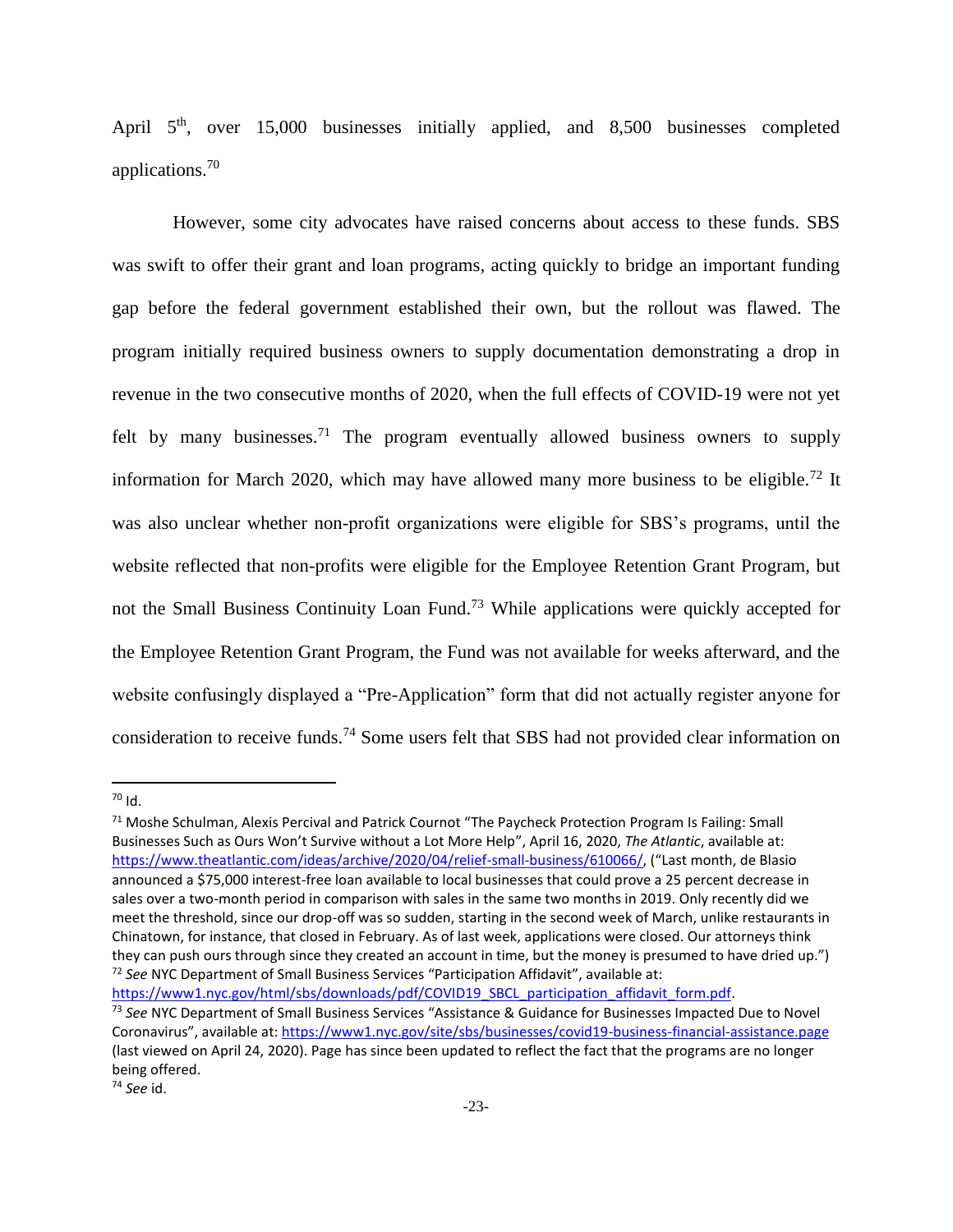the terms of their programs, and that the online application process contained many technical glitches.<sup>75</sup> One user claimed to have lost her application entirely after the SBS website crashed.<sup>76</sup>

Small business owners who are not conversant in English may have had difficulty understanding the terms and conditions, and how to apply to the programs, without materials available in other languages. SBS took weeks to translate application materials on their website, and even then only translated certain materials, with text on the website being translated by browser tools.<sup>77</sup> Further, it is unknown how much outreach was done to immigrant communities through representative organizations or otherwise.

Some critics felt that the requirements for the Employee Retention Grant Program were not inclusive enough. Eligibility was limited, with only the very smallest businesses employing 1-4 people able to receive a grant.<sup>78</sup> This may have excluded many restaurants, since they may typically employ more than four personnel, such as a manager, servers, bus staff, cooks and hosts.

l

<sup>75</sup> Sophia Chang, "Funds Are Coming For Small Businesses, But Some Will Have To Wait", April 1, 2020, *Gothamist*, available at: [https://gothamist.com/news/funds-are-coming-small-businesses-some-will-have-wait.](https://gothamist.com/news/funds-are-coming-small-businesses-some-will-have-wait) <sup>76</sup> Id.

<sup>77</sup> *See* NYC Department of Small Business Services "Assistance & Guidance for Businesses Impacted Due to Novel Coronavirus", available at: <https://www1.nyc.gov/site/sbs/businesses/covid19-business-financial-assistance.page> (last viewed on April 24, 2020). Page has since been updated to reflect the fact that the programs are no longer being offered, but materials had not been translated as of March 20, 2020. See also a tweet publicizing an SBS guide in languages other than English from NYC Mayor's Office of Immigrant Affairs, March 24, 2020, available at: [https://twitter.com/NYCImmigrants/status/1242484476057354240.](https://twitter.com/NYCImmigrants/status/1242484476057354240) Re-tweeted by NYC Department of Small Business Services on March 24, 2020, available at: [https://twitter.com/nyc\\_sbs.](https://twitter.com/nyc_sbs)

<sup>&</sup>lt;sup>78</sup> NYC Department of Small Business Services "NYC Employee Retention Grant Program", (as of April 2, 2020), available at: [https://www1.nyc.gov/nycbusiness/article/nyc-employee-retention-grant-program.](https://www1.nyc.gov/nycbusiness/article/nyc-employee-retention-grant-program) Program information is still available at: [https://www.paulweiss.com/media/3979874/nyc2-employee-retention-grant](https://www.paulweiss.com/media/3979874/nyc2-employee-retention-grant-program-summary_4-6.pdf)[program-summary\\_4-6.pdf.](https://www.paulweiss.com/media/3979874/nyc2-employee-retention-grant-program-summary_4-6.pdf)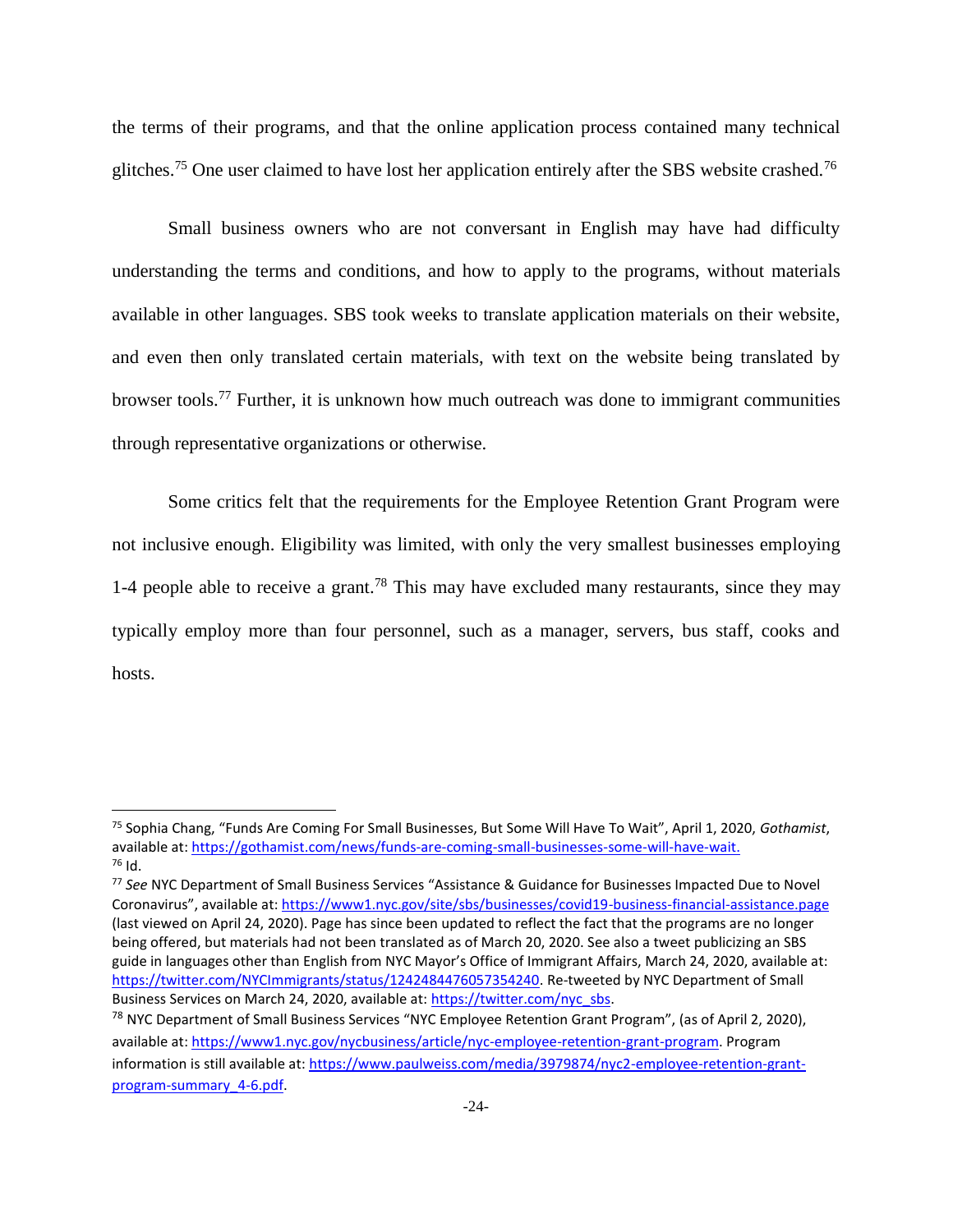In the midst of struggles and confusion regarding SBS's grant and loan programs, the programs abruptly ended without much notice.<sup>79</sup> This may have closed the door on many small businesses who had intended to apply for the programs, but did not have a chance to do so, or were not yet able to gather the necessary documentation materials. Some users claimed that SBS failed to communicate the most basic aspect of the programs: that funds were limited and that time was of the essence.<sup>80</sup> One user termed it a "lottery" and expressed frustration that business decisions were made based upon the programs' promises.<sup>81</sup> According to one SBS loan processer, the programs may have had as much as half a billion dollars in loan requests, and only \$20 million in funds to provide.<sup>82</sup> Despite getting at least 600 applications for the SBS loan program, the funding may have only been enough to provide loans for 250 to 400 businesses.<sup>83</sup> Council Speaker Corey Johnson has called for an expansion of the program from a maximum of \$75,000 per business to \$250,000 per business. $84$ 

## *Department of Consumer and Worker Protection*

In addition to financial assistance through loans and grants, City support for small businesses has also come through DCWP. DCWP licenses more than 75,000 businesses in more than 50 industries and enforces key consumer protection, licensing, and workplace laws that

l

<sup>&</sup>lt;sup>79</sup> Rachel Holliday Smith "Half a Billion Dollars' Needed from \$20M City Small Business Loan Pool", April 16, 2020, *The City*, available at: [https://thecity.nyc/2020/04/de-blasios-usd20m-nyc-small-business-loan-program-falls](https://thecity.nyc/2020/04/de-blasios-usd20m-nyc-small-business-loan-program-falls-short.html)[short.html.](https://thecity.nyc/2020/04/de-blasios-usd20m-nyc-small-business-loan-program-falls-short.html)

 $80$  Id.

 $81$  Id.

 $82$  Id.

<sup>83</sup> Id.

<sup>84</sup> New York City Council "New York City Council Speaker Corey Johnson Proposes \$12 Billion Relief Plan to Help Workers and Businesses Impacted by COVID-19", March 19, 2020, available at: [https://council.nyc.gov/press/2020/03/19/1888/.](https://council.nyc.gov/press/2020/03/19/1888/)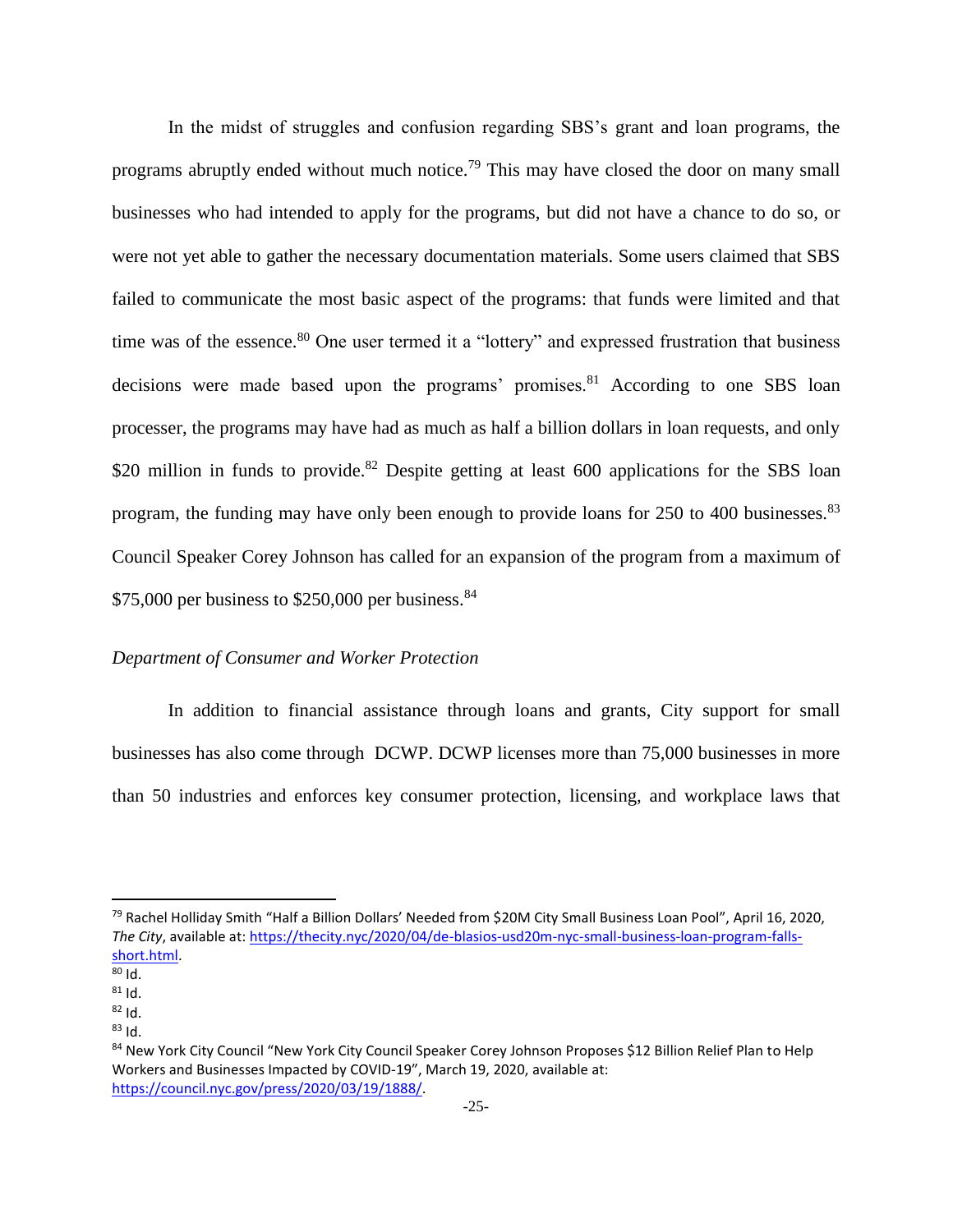apply to countless more. DCWP regularly plays a key role in city initiatives involving small businesses.

As the COVID-19 crisis continues to unfold, DCWP has announced several measures to assist small businesses by alleviating various regulatory burdens. In March 2020, DCWP ceased collecting sidewalk café consent fees that were due and, shortly thereafter, commenced refunds for restaurants that had already paid their fees.<sup>85</sup> Though sidewalk café consent fees vary depending on the size, location, and whether it is enclosed or unenclosed, they typically cost restaurants thousands of dollars.<sup>86</sup> There are approximately 1,400 sidewalk cafes in the City, representing an annual revenue of between \$11 million to \$12 million. Most restaurants pay these fees in a four-part installment plan over a one-year period at a monthly interest rate of 1.5 percent.<sup>87</sup> Three installments remain for the year, and restaurants could still be required to pay the remaining installments if the state of emergency is lifted. Given the significant losses many restaurants have suffered; some restaurants may not have the ability to cover any remaining payments that come due.

DCWP also extended renewal deadlines for most licenses that expire during the pendency of the state of the emergency.<sup>88</sup> The Mayor subsequently issued an emergency executive order

<sup>85</sup> Mayor's Executive Emergency Order No. 105, April 4, 2020, available at: [https://www1.nyc.gov/assets/home/downloads/pdf/executive-orders/2020/eeo-105.pdf.](https://www1.nyc.gov/assets/home/downloads/pdf/executive-orders/2020/eeo-105.pdf)

 $\overline{a}$ 

<sup>86</sup> See NYC Department of Consumer Affairs "2018 consent fees for street space: For unenclosed and small unenclosed sidewalk café", available at: [https://www1.nyc.gov/assets/dca/downloads/pdf/businesses/Sidewalk-](https://www1.nyc.gov/assets/dca/downloads/pdf/businesses/Sidewalk-Cafe-Consent-Fees.pdf)[Cafe-Consent-Fees.pdf.](https://www1.nyc.gov/assets/dca/downloads/pdf/businesses/Sidewalk-Cafe-Consent-Fees.pdf)

 $87$  R.C.N.Y.  $62-45$ .

<sup>&</sup>lt;sup>88</sup> NYC Department of Consumer Affairs "Does your consumer affairs license expire February through June 2020?", available at: [https://www1.nyc.gov/assets/dca/downloads/pdf/businesses/Does-Your-Consumer-Affairs-License-](https://www1.nyc.gov/assets/dca/downloads/pdf/businesses/Does-Your-Consumer-Affairs-License-Expire-February-through-June-2020.pdf)[Expire-February-through-June-2020.pdf.](https://www1.nyc.gov/assets/dca/downloads/pdf/businesses/Does-Your-Consumer-Affairs-License-Expire-February-through-June-2020.pdf)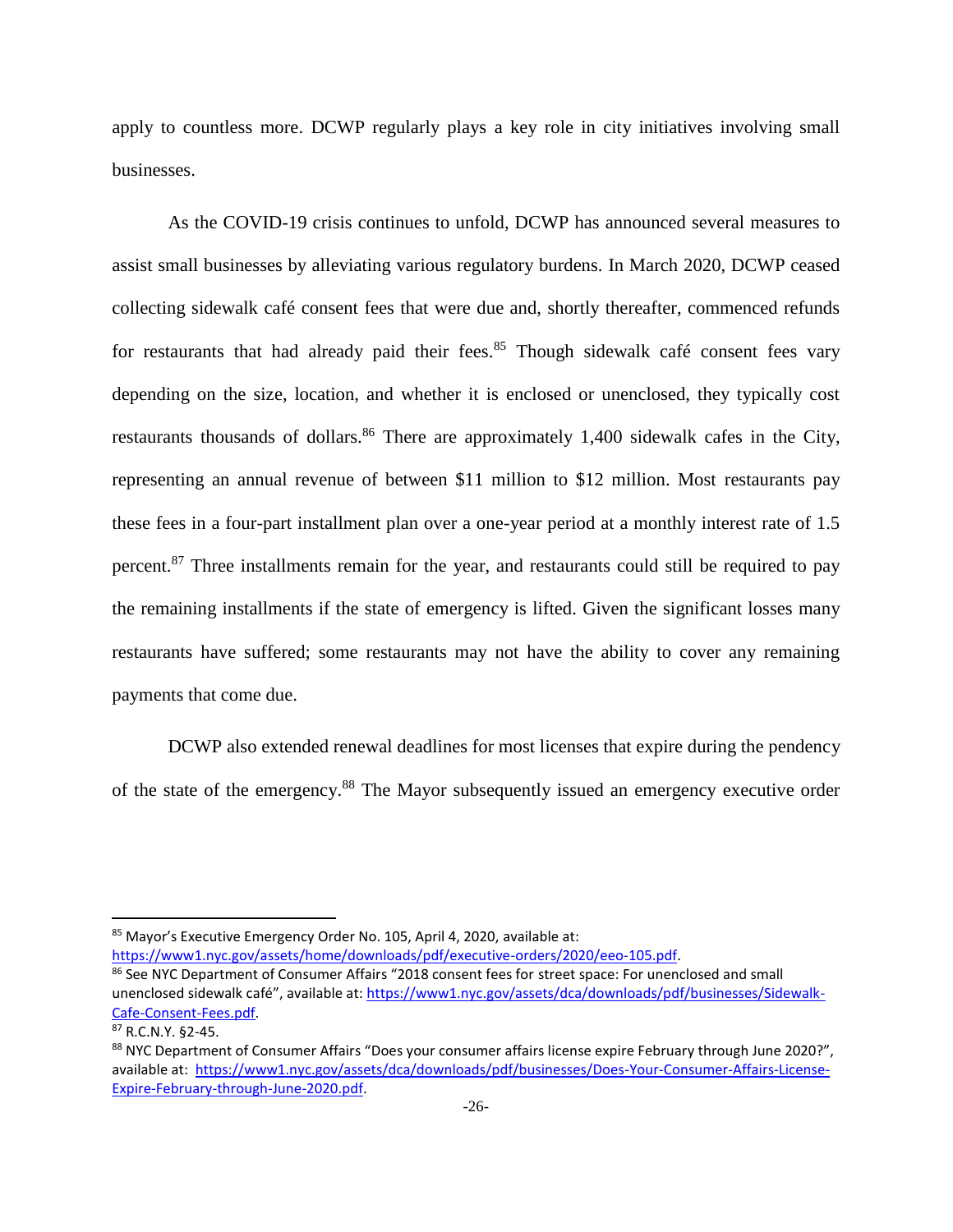extending deadlines for all city licenses and permits.<sup>89</sup> However, some city agencies still appear to be requiring businesses to renew their permits, creating some confusion in certain industries.<sup>90</sup>

The declaration of the state of emergency has also led to an uptick of businesses and workers alike reaching out to DCWP for assistance with regard to the City's worker protection laws, including the Fair Workweek Law, Paid Safe and Sick Leave Law, and the Temporary Schedule Change Law. In response, DCWP published guidance specific to addressing employer obligations during the COVID-19 state of emergency. The guidance also included information on state and federal employment laws.<sup>91</sup> However, some industries have criticized the Mayor for not suspending enforcement of the Fair Workweek and Temporary Schedule Change Laws entirely. The National Restaurant Association argued that businesses cannot afford premium pay for last minute schedule changes, which are necessary in light of employees falling ill and sudden decreased staffing needs.<sup>92</sup>

On March 17, 2020, DCWP promulgated an emergency Rule under the City's Consumer Protection Law that makes price gouging illegal for any personal or household good or any service that is needed to prevent or limit the spread of or treat COVID-19.93 Leading up to the state of emergency, the agency received almost 1,000 complaints of price gouging on items such

 $\overline{a}$ 

<sup>90</sup> See e.g. Department of Buildings, "COVID-19 Response: Administrative Enforcement (AEU) and Licensing Units Updates," available at[: https://www1.nyc.gov/assets/buildings/pdf/covid19\\_aeu](https://www1.nyc.gov/assets/buildings/pdf/covid19_aeu-licensing_response_sn.pdf)[licensing\\_response\\_sn.pdf.](https://www1.nyc.gov/assets/buildings/pdf/covid19_aeu-licensing_response_sn.pdf) 

<sup>89</sup> Mayor's Emergency Executive Order No. 107, § 4, April 14, 2020, available at: [https://www1.nyc.gov/assets/home/downloads/pdf/executive-orders/2020/eeo-107.pdf.](https://www1.nyc.gov/assets/home/downloads/pdf/executive-orders/2020/eeo-107.pdf)

<sup>91</sup> NYC Department of Consumer and Worker Protection "Update about Workplace Laws as NYC Seeks to Stop the Spread of the New Coronavirus (COVID-19)", available at:

[https://www1.nyc.gov/assets/dca/downloads/pdf/workers/Complying-with-NYC-Workplace-Laws-During-COVID-](https://www1.nyc.gov/assets/dca/downloads/pdf/workers/Complying-with-NYC-Workplace-Laws-During-COVID-19.pdf)[19.pdf.](https://www1.nyc.gov/assets/dca/downloads/pdf/workers/Complying-with-NYC-Workplace-Laws-During-COVID-19.pdf)

<sup>92</sup> Letter from Keith Stephenson, National Restaurant Association, to Mayor de Blasio (March 20, 2020), on file. 93 NYC Department of Consumer Affairs "Department of Consumer and Worker Protection issues emergency rule that makes price gouging illegal for any item or service needed to limit the ppread of Coronavirus", March 17, 2020, available at[: https://www1.nyc.gov/site/dca/media/pr031720-DCWP-Emergency-Rule-Price-Gouging-](https://www1.nyc.gov/site/dca/media/pr031720-DCWP-Emergency-Rule-Price-Gouging-Illegal.page)[Illegal.page.](https://www1.nyc.gov/site/dca/media/pr031720-DCWP-Emergency-Rule-Price-Gouging-Illegal.page)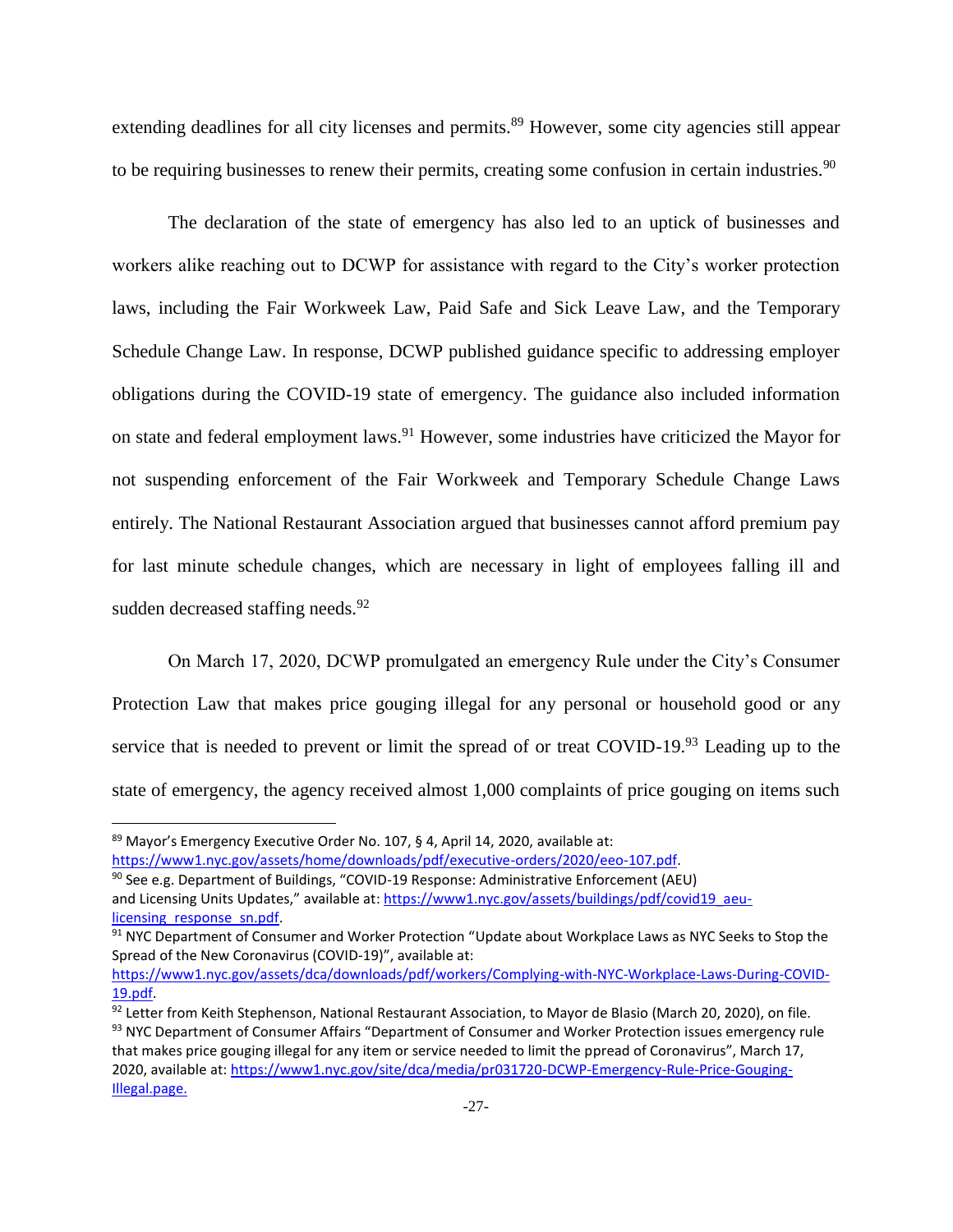as hand sanitizer and masks. By April  $8<sup>th</sup>$ , the Department had received more than 7,200 complaints and had issued 2,700 violations.<sup>94</sup> While many of these violations have been issued to egregious offenders,  $95$  some businesses have raised concerns that DCWP is failing to address price gouging in the supply chain by wholesalers.<sup>96</sup>

## **3. Industry Challenges During COVID-19**

The various governmental approaches to support small businesses during this crisis have provided some measure of relief for small business owners and their employees; however, there are range of outstanding issues that continue to make operating a business during the pandemic particularly difficult. The vast array of departments and agencies have made it difficult for businesses to navigate and, as discussed, there have been numerous limitations to the government programs that are further compounded by the technological and language barriers that some small business owners also face. This comes on top of the other issues that small businesses have to navigate during this crisis range from trying to make rent and payroll, finding suppliers and moving retail online, to negotiating insurance claims, delivery commissions, and bank loans.

#### a. Debt Collection

 $\overline{a}$ 

Businesses who experience a drop in revenue due to COVID-19 may face added legal pressure to meet financial obligations. Commercial leases may contain provisions imposing

<sup>94</sup> Priscilla DeGregory "NYC files law suits against stores for coronavirus price gouging", April 8, 2020, *New York Post,* available at[: https://nypost.com/2020/04/08/nyc-files-lawsuits-against-stores-for-coronavirus-price](https://nypost.com/2020/04/08/nyc-files-lawsuits-against-stores-for-coronavirus-price-gouging/)[gouging/.](https://nypost.com/2020/04/08/nyc-files-lawsuits-against-stores-for-coronavirus-price-gouging/)

<sup>95</sup> Andrew Denney " Coronavirus in NY: UES pharmacy fines for drastically marking up face masks", March 25, 2020, available at: [https://nypost.com/2020/03/25/coronavirus-in-ny-ues-pharmacy-fined-for-drastically-marking-up](https://nypost.com/2020/03/25/coronavirus-in-ny-ues-pharmacy-fined-for-drastically-marking-up-face-masks/)[face-masks/.](https://nypost.com/2020/03/25/coronavirus-in-ny-ues-pharmacy-fined-for-drastically-marking-up-face-masks/)

<sup>&</sup>lt;sup>96</sup> Priscilla DeGregory "NYC files law suits against stores for coronavirus price gouging", April 8, 2020, New York Post, available at: [https://nypost.com/2020/04/08/nyc-files-lawsuits-against-stores-for-coronavirus-price](https://nypost.com/2020/04/08/nyc-files-lawsuits-against-stores-for-coronavirus-price-gouging/)[gouging/.](https://nypost.com/2020/04/08/nyc-files-lawsuits-against-stores-for-coronavirus-price-gouging/)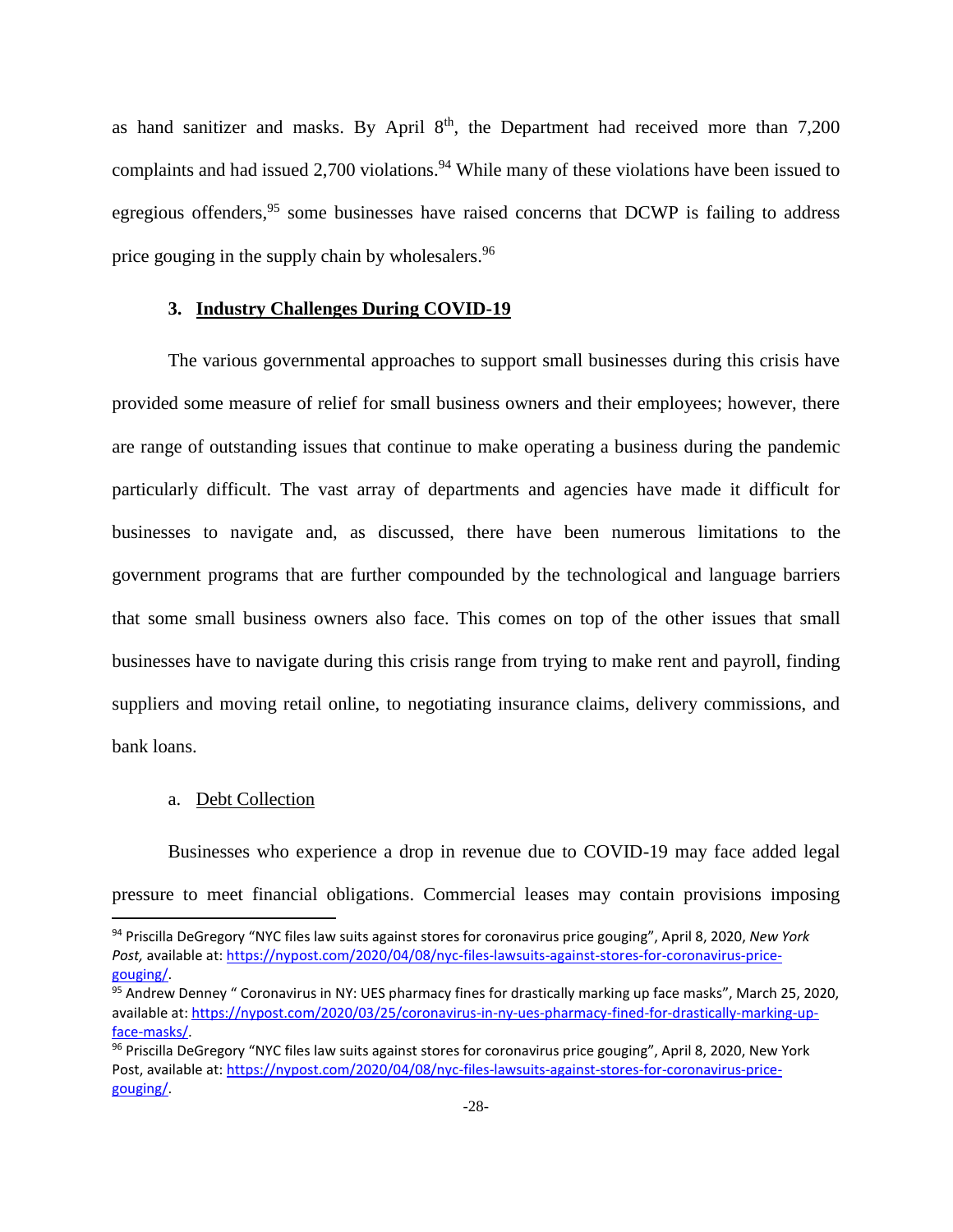personal liability on the tenant for non-payment of rent. These personal guarantees can make the business, which may otherwise shield the owner from liability due to its corporate structure, answerable in a court of law for any unpaid debts or damages.<sup>97</sup> Similarly, businesses who have signed confessions of judgment in exchange for cash advances may be on the hook for unpaid debts. In these documents, businesses sign away their legal right to contest claims against them for non-payment, and these documents may be used to effectuate a judgment against them.<sup>98</sup> Although the dangers of this practice were brought to light last year during an examination of taxi medallion loans,<sup>99</sup> and New York State subsequently banned the practice for out-of-state debtors,<sup>100</sup> the issue remains for New York City businesses.<sup>101</sup> Without recourse, landlords and debt servicers may resort to threats, which continues to make protecting businesses from harassment an important issue as the City grapples with the effects of COVID-19.

## b. Third-Party Delivery Platforms

Before the spread of COVID-19, online food delivery services were becoming an increasingly popular way for consumers to dine. Online restaurant orders have grown 23 percent

<sup>97</sup> *See* NYC Department of Small Business Services "Comprehensive Guide to Commercial Leasing in New York City" available at: [https://www1.nyc.gov/assets/sbs/downloads/pdf/about/reports/commercial-lease-guide](https://www1.nyc.gov/assets/sbs/downloads/pdf/about/reports/commercial-lease-guide-accessible.pdf)[accessible.pdf,](https://www1.nyc.gov/assets/sbs/downloads/pdf/about/reports/commercial-lease-guide-accessible.pdf) p. 22; and Hayden Field "5 most common red flags entrepreneurs should know before signing a commercial real estate lease in New York", June 6, 2019, *Entrepreneur*, available at:

[https://www.entrepreneur.com/article/334848.](https://www.entrepreneur.com/article/334848)

<sup>98</sup> *See* Rachel Holliday Smith, Christine Chung, Gabriel Sandoval and Josefa Velasquez "New York businesses struggle with debts after reform left them out", February 25, 2020, *The City*, available at:

[https://thecity.nyc/2020/02/ny-businesses-struggle-with-debts-after-reform-shut-them-out.html.](https://thecity.nyc/2020/02/ny-businesses-struggle-with-debts-after-reform-shut-them-out.html)

 $99$  Brian M. Rosenthal "They were conned': How reckless loans devastated a generation of taxi drivers", May 19, 2019, *The New York Times*, available at: [https://www.nytimes.com/2019/05/19/nyregion/nyc-taxis-medallions](https://www.nytimes.com/2019/05/19/nyregion/nyc-taxis-medallions-suicides.html)[suicides.html.](https://www.nytimes.com/2019/05/19/nyregion/nyc-taxis-medallions-suicides.html) 

<sup>100</sup> *See* N.Y. CPLR § 3218; Dan M. Clark "NY Gov. Cuomo Signs Measure to Curb Creditors' Abuse of Confessions of Judgment", August 30, 2019, *Law.com*, available at: [https://www.law.com/newyorklawjournal/2019/08/30/ny](https://www.law.com/newyorklawjournal/2019/08/30/ny-gov-cuomo-signs-measure-to-curb-creditors-abuse-of-confessions-of-judgment/)[gov-cuomo-signs-measure-to-curb-creditors-abuse-of-confessions-of-judgment/.](https://www.law.com/newyorklawjournal/2019/08/30/ny-gov-cuomo-signs-measure-to-curb-creditors-abuse-of-confessions-of-judgment/)

<sup>&</sup>lt;sup>101</sup> Rachel Holliday Smith, Christine Chung, Gabriel Sandoval and Josefa Velasquez "New York businesses struggle with debts after reform left them out", February 25, 2020, *The City*, available at: [https://thecity.nyc/2020/02/ny](https://thecity.nyc/2020/02/ny-businesses-struggle-with-debts-after-reform-shut-them-out.html)[businesses-struggle-with-debts-after-reform-shut-them-out.html.](https://thecity.nyc/2020/02/ny-businesses-struggle-with-debts-after-reform-shut-them-out.html)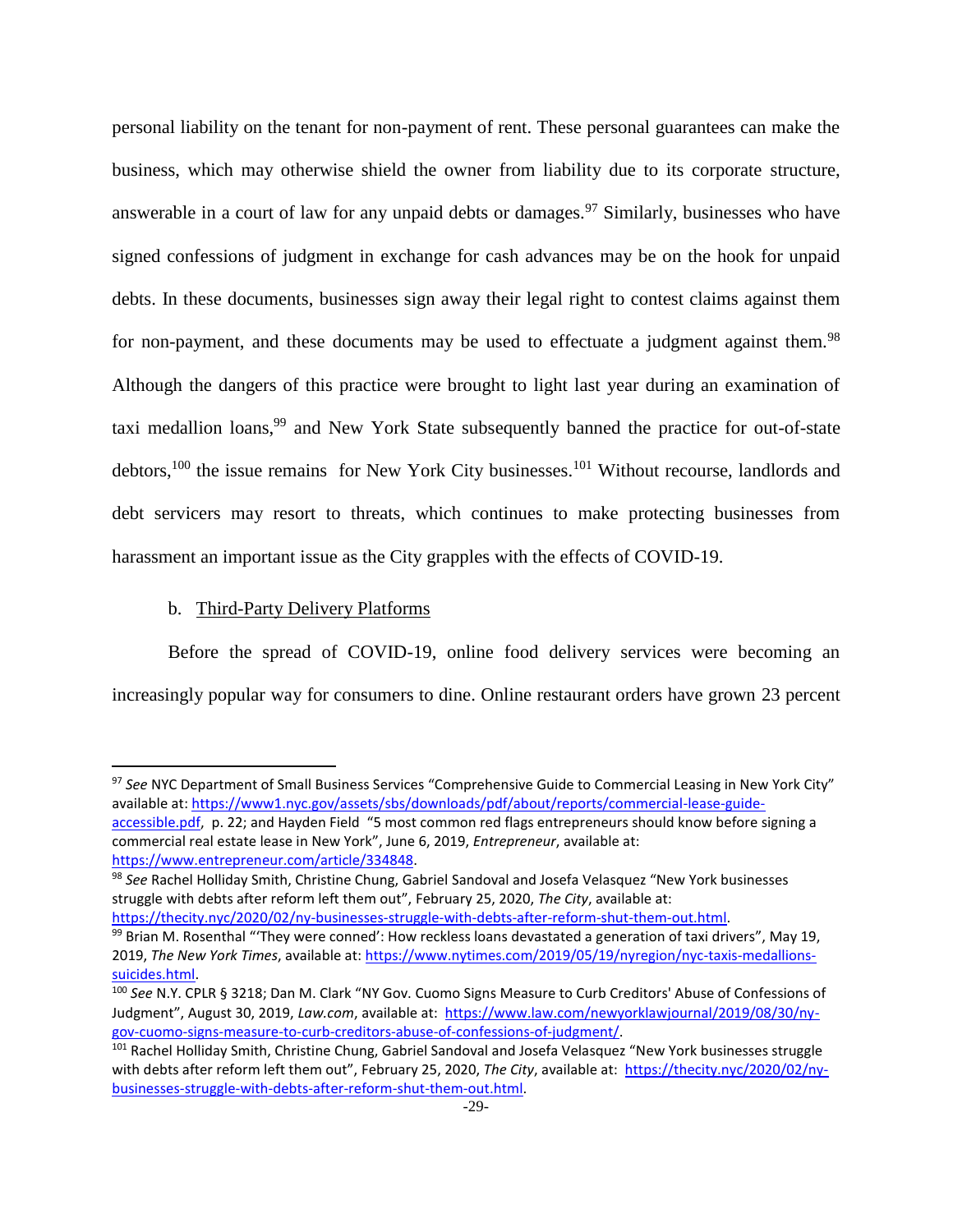annually from 2013 to 2017,  $102$  and UBS predicts that by 2030, the global online food ordering market could grow to \$365 billion, up from \$35 billion in 2018.<sup>103</sup> A 2019 survey conducted by the National Restaurant Association found that 60 percent of consumers ordering takeout used a third-party delivery service.<sup>104</sup>

The four major third-party delivery platforms utilize different commission models to remain profitable in this overcrowded and competitive marketplace. Grubhub is the largest platform operating in New York City, accounting for over 60 percent of meal delivery sales.<sup>105</sup> Grubhub charges restaurants a 10 percent fee for all orders delivered by a Grubhub courier,  $106$ and charges restaurants higher commissions in exchange for increased visibility on their platform.<sup>107</sup> Uber Eats and DoorDash account for around 17 percent of City meal delivery sales.<sup>108</sup> Uber Eats charges restaurants a 30 percent fee for orders delivered by Uber couriers,<sup>109</sup> and a 15 percent fee for orders that are made on the Uber Eats website but delivered by a

 $102$  The NPD Group "Feeding the growing appetite for restaurant apps,

[https://www.npd.com/wps/portal/npd/us/news/infographics/2018/feeding-the-growing-appetite-for-restaurant](https://www.npd.com/wps/portal/npd/us/news/infographics/2018/feeding-the-growing-appetite-for-restaurant-apps/)[apps/.](https://www.npd.com/wps/portal/npd/us/news/infographics/2018/feeding-the-growing-appetite-for-restaurant-apps/)

<sup>103</sup> USB Investment Bank "Is The Kitchen Dead?", June 18, 2018, available at: <https://www.ubs.com/global/en/investment-bank/in-focus/2018/dead-kitchen.html>

<sup>104</sup> Hudson Riehle and Melissa Wilson "Harnessing Technology to Drive Off-Premises Sales", 2019, National Restaurant Association, available at:

https://www.restaurant.org/Downloads/PDFs/Research/research\_offpremises\_201910.

<sup>105</sup> Kathryn Roethel Rieck, "Which company is winning the food delivery war?", April 21, 2020, *Second Measure*, available at: [https://secondmeasure.com/datapoints/food-delivery-services-grubhub-uber-eats-doordash](https://secondmeasure.com/datapoints/food-delivery-services-grubhub-uber-eats-doordash-postmates/)[postmates/](https://secondmeasure.com/datapoints/food-delivery-services-grubhub-uber-eats-doordash-postmates/)

<sup>106</sup> Grubhub "Grubub Pricing", available at: [https://learn.grubhub.com/wp](https://learn.grubhub.com/wp-content/uploads/2018/08/Grubhub_One-Pager_Pricing-Overview_Final.pdf)[content/uploads/2018/08/Grubhub\\_One-Pager\\_Pricing-Overview\\_Final.pdf](https://learn.grubhub.com/wp-content/uploads/2018/08/Grubhub_One-Pager_Pricing-Overview_Final.pdf)

<sup>107</sup> David Yaffe-Bellany, "New York vs. Grubhub", September 30, 2019, *The New York Times*, available at: <https://www.nytimes.com/2019/09/30/business/grubhub-seamless-restaurants-delivery-apps-fees.html>

<sup>108</sup> Kathryn Roethel Rieck, "Which company is winning the food delivery war?", April 21, 2020, *Second Measure*, available at: [https://secondmeasure.com/datapoints/food-delivery-services-grubhub-uber-eats-doordash](https://secondmeasure.com/datapoints/food-delivery-services-grubhub-uber-eats-doordash-postmates/)[postmates/.](https://secondmeasure.com/datapoints/food-delivery-services-grubhub-uber-eats-doordash-postmates/)

<sup>109</sup> Julie Littman "Delivery by the numbers: How top third-party platforms compare", October 3, 2019, *Restaurant Dive*, available at: [https://www.restaurantdive.com/news/delivery-by-the-numbers-how-top-third-party](https://www.restaurantdive.com/news/delivery-by-the-numbers-how-top-third-party-platforms-compare/564279/)[platforms-compare/564279/.](https://www.restaurantdive.com/news/delivery-by-the-numbers-how-top-third-party-platforms-compare/564279/)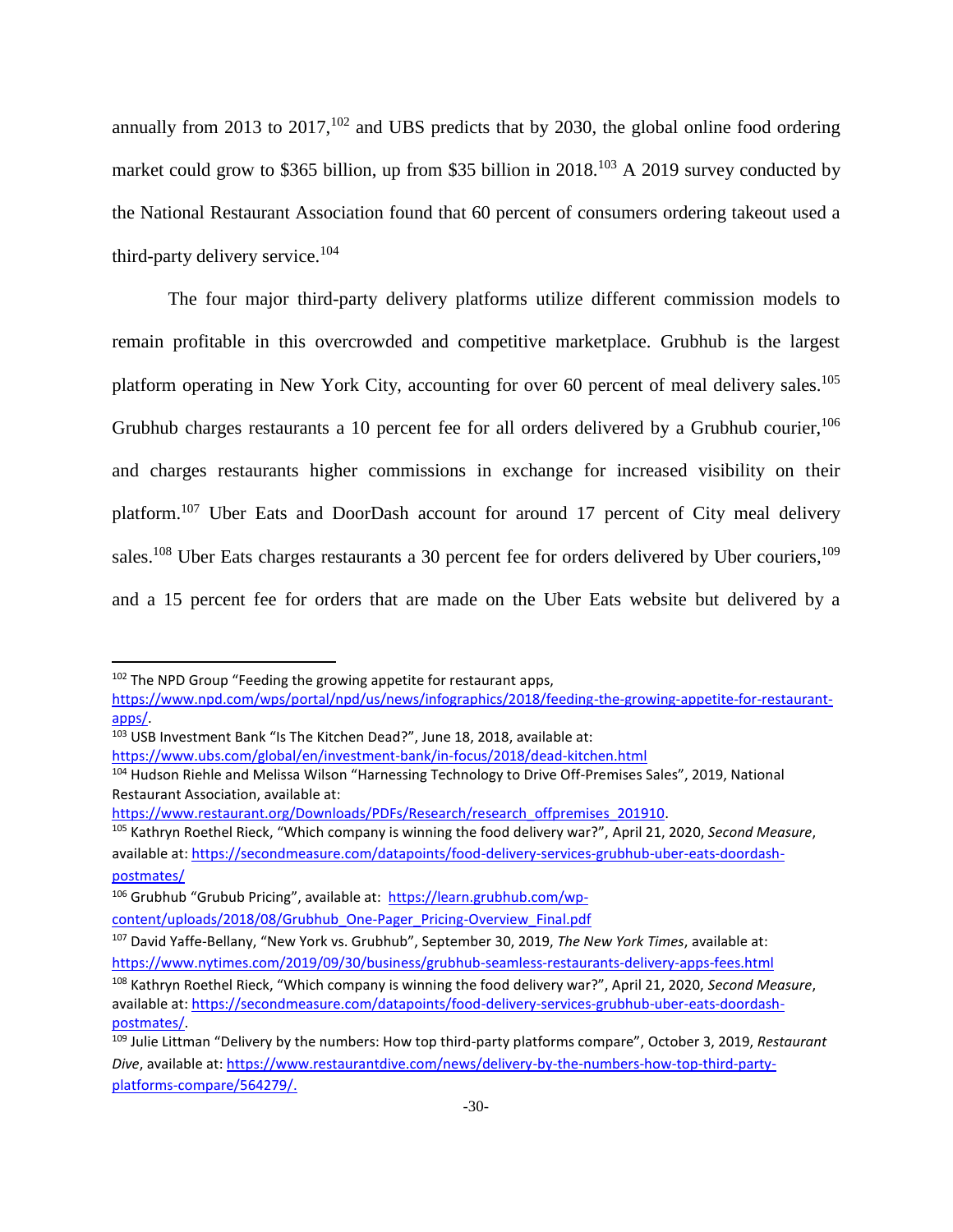restaurant's delivery worker.<sup>110</sup> Doordash charges restaurants promotion fees, marketing fees, and subscription fees.<sup>111</sup> Similar to Grubhub, DoorDash charges restaurants a commission fee "in exchange for promoting and featuring the Merchant…on the DoorDash Platform," and for all orders delivered by DoorDash couriers (know as "Dashers").<sup>112</sup> Postmates accounts for just under five percent of delivery sales in the City.<sup>113</sup> Under the Postmates model, restaurants do not pay a fee for using Postmates couriers, but pay a standard commission fee "based on the contract signed" by the restaurant upon joining the platform. $114$ 

While third-party delivery platforms provide restaurants a unique marketing and delivery service, small businesses have accused these platforms of acting in a predatory manner. In 2018, a class action lawsuit was filed in the United States District Court for the Eastern District of Philadelphia against Grubhub. According to the plaintiff, an owner of a local Indian restaurant chain, Grubhub had committed wrongful conduct, including, but not limited to, "withholding commissions for sham telephone food orders, depriving more than 80,000 restaurants of revenues and profits that rightfully belong to them."<sup>115</sup> Another class action lawsuit was filed in the United States District Court for the Southern District of New York in April 2020 against all four third-party delivery platforms.<sup>116</sup> The lawsuit alleges that all third-party delivery platforms have violated U.S. antitrust law by requiring restaurants to charge delivery customers and dine-in

<sup>110</sup> Uber "How do fees work on Uber Eats", available at: [https://help.uber.com/ubereats/article/how-do-fees](https://help.uber.com/ubereats/article/how-do-fees-work-on-uber-eats?nodeId=65d229e2-a2b4-4fa0-b10f-b36c9546cf55)[work-on-uber-eats?nodeId=65d229e2-a2b4-4fa0-b10f-b36c9546cf55](https://help.uber.com/ubereats/article/how-do-fees-work-on-uber-eats?nodeId=65d229e2-a2b4-4fa0-b10f-b36c9546cf55)

<sup>111</sup> DoorDash "Terms of Service - United States DoorDash Merchants", available at:

[https://help.doordash.com/merchants/s/terms-of-service-us?language=en\\_US#payment-fees-and-taxes](https://help.doordash.com/merchants/s/terms-of-service-us?language=en_US#payment-fees-and-taxes)  $112$  Id.

<sup>113</sup> Id*.*

<sup>114</sup> Postmates "Payment FAQ", available at: [https://support.postmates.com/merchant/articles/226618648-article-](https://support.postmates.com/merchant/articles/226618648-article-Payment-FAQ)[Payment-FAQ](https://support.postmates.com/merchant/articles/226618648-article-Payment-FAQ)

<sup>115</sup> *TIFFIN EPS, LLC v. GrubHub*, *Inc*, 2:18-cv-05630-PD, Complaint, p. 2l.5., available at: [https://cdn.vox](https://cdn.vox-cdn.com/uploads/chorus_asset/file/16288289/Grubhub_lawsuit.pdf)[cdn.com/uploads/chorus\\_asset/file/16288289/Grubhub\\_lawsuit.pdf.](https://cdn.vox-cdn.com/uploads/chorus_asset/file/16288289/Grubhub_lawsuit.pdf)

<sup>116</sup> The four platforms are Grubhub Inc. (which also does business as Seamless), DoorDash Inc., Postmates Inc., and Uber Technologies, Inc., which is the parent company of Uber Eats.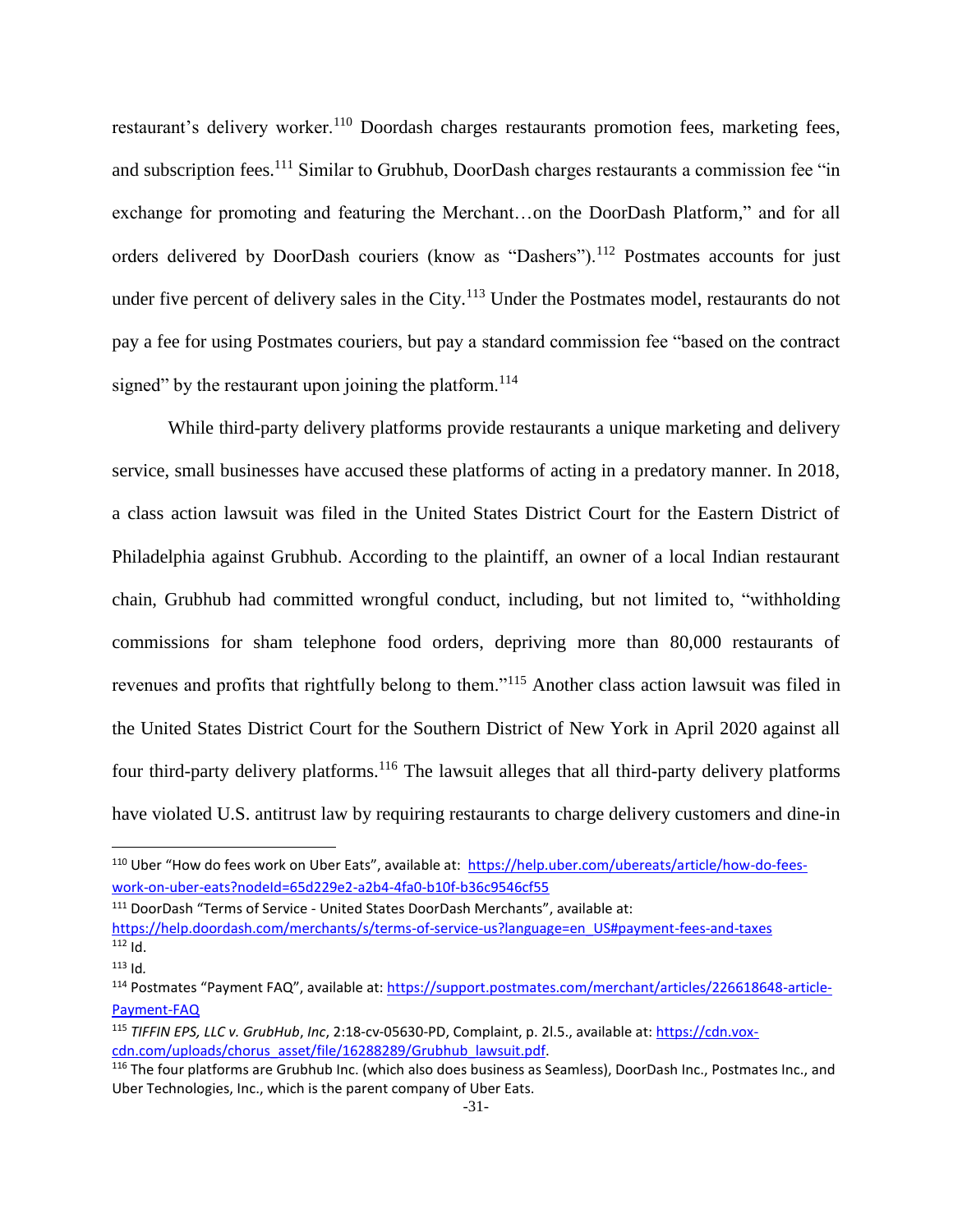customers the same price for each menu items, while imposing "exorbitant" fees of 10 percent to 40 percent of revenue to process delivery orders. $117$  The City Council has conducted two oversight hearings this legislative session on the rise of third-party delivery platforms in the City.<sup>118</sup> During these hearings, small businesses and advocates have highlighted issues they experienced from using these platforms, including high commission fees, restrictions on menu pricing, and erroneous fees they are forced to pay from consumer phone calls that do not result in orders.<sup>119</sup>

Due to the stay-at-home orders issued across the country and the inability for customers to dine-in at restaurants, third-party delivery services are likely to further increase their profits during the COVID-19 pandemic. Governor Cuomo's Executive Order 202.6 limited restaurants to take-out and delivery only,<sup>120</sup> leading restaurants to join third-party delivery platforms to maintain business. The administration issued an updated COVID-19 related guidance sheet for business owners on March 16<sup>th</sup>, advising restaurants and food services to join food delivery platforms.<sup>121</sup> The issues restaurants typically experience while operating on a third-party delivery platform are likely to become more common as restaurants shift their businesses to this model.

<sup>118</sup> New York City Council "Oversight – The Changing Market for Food Delivery", June 6, 2019, available at: [https://legistar.council.nyc.gov/MeetingDetail.aspx?ID=705634&GUID=0BC09A92-5DB4-496B-90EE-](https://legistar.council.nyc.gov/MeetingDetail.aspx?ID=705634&GUID=0BC09A92-5DB4-496B-90EE-BF75DF712131&Options=info|&Search=)

[BF75DF712131&Options=info|&Search=;](https://legistar.council.nyc.gov/MeetingDetail.aspx?ID=705634&GUID=0BC09A92-5DB4-496B-90EE-BF75DF712131&Options=info|&Search=) and New York City Council "Oversight: 'Ghost Kitchens' 'Virtual Restaurants' and the Future of the Restaurant Industry", February 6, 2020, available at:

<sup>&</sup>lt;sup>117</sup> Jonathan Stempel, "Grubhub, DoorDash, Postmates, Uber Eats are sued over restaurant prices amid pandemic" April 13<sup>t</sup> , 2020, *Reuters*, available at: [https://www.reuters.com/article/us-health-coronavirus-food-delivery-laws](https://www.reuters.com/article/us-health-coronavirus-food-delivery-laws-idUSKCN21V2C1)[idUSKCN21V2C1.](https://www.reuters.com/article/us-health-coronavirus-food-delivery-laws-idUSKCN21V2C1)

[https://legistar.council.nyc.gov/MeetingDetail.aspx?ID=759804&GUID=B42220FE-417A-484C-B7CF-](https://legistar.council.nyc.gov/MeetingDetail.aspx?ID=759804&GUID=B42220FE-417A-484C-B7CF-51725F784A71&Options=info|&Search=)[51725F784A71&Options=info|&Search=](https://legistar.council.nyc.gov/MeetingDetail.aspx?ID=759804&GUID=B42220FE-417A-484C-B7CF-51725F784A71&Options=info|&Search=)

 $119$  Id.

<sup>&</sup>lt;sup>120</sup> Empire State Development "Guidance for determining whether a business enterprise is subject to a workforce reduction under recent executive orders," available at:<https://esd.ny.gov/guidance-executive-order-2026>  $121$  Flatiron District "Guidance for business owners – Updated March 16, 2020: Tips for addressing changes in customer behavior due to the Novel (New) Coronavirus (COVID19)", available at: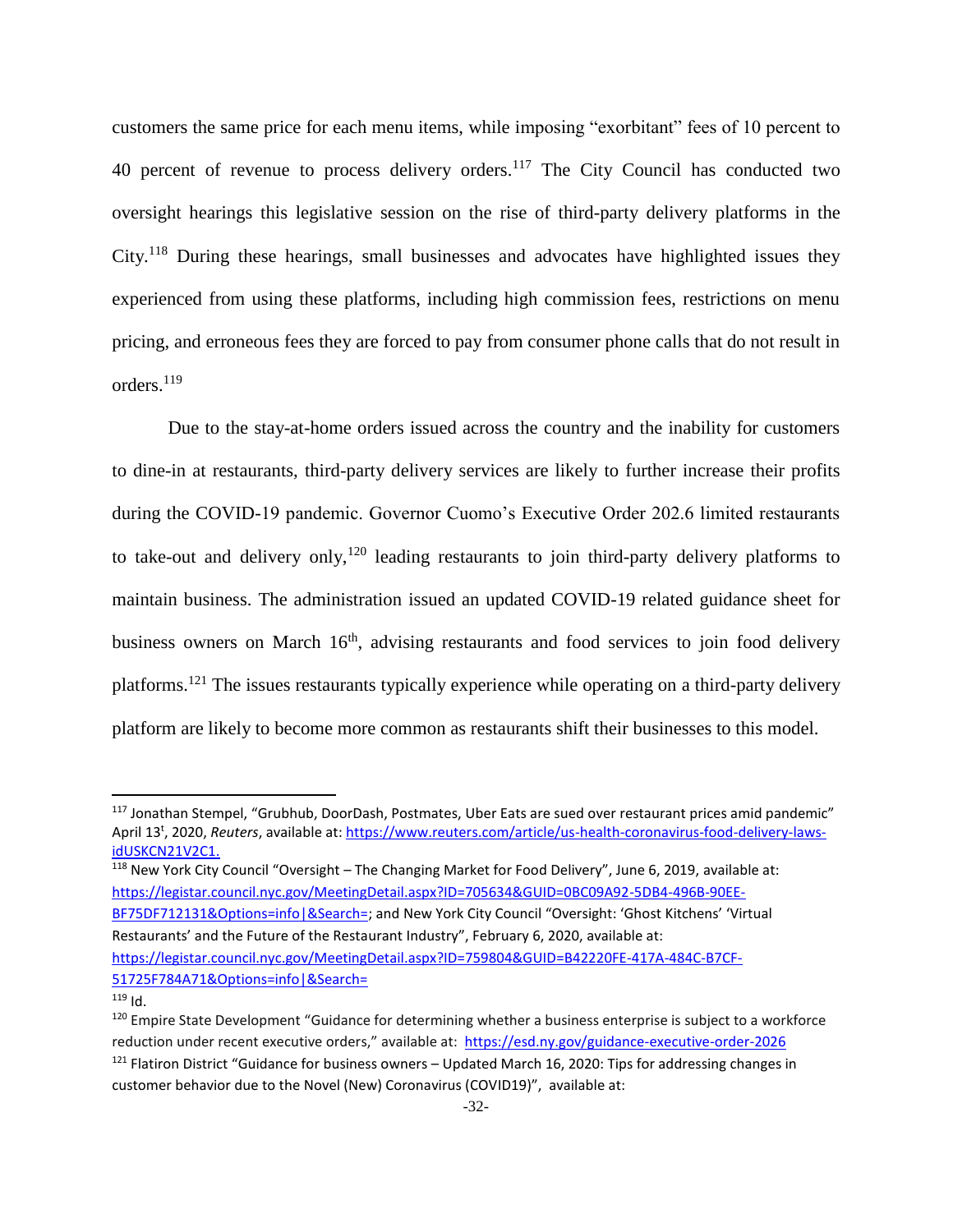Third-party platforms have acknowledged that high commission fees are unsustainable for restaurants during COVID-19. During an interview with MarketWatch, Grubhub CEO Matt Maloney was asked whether restaurants could survive on deliveries alone during the pandemic. Maloney responded, "Not in the long-term. The industry isn't large enough for all restaurants to survive just on delivery, but they can survive for a matter of weeks potentially. It's definitely not a long-term solution to bridge across restaurants."<sup>122</sup> Maloney meanwhile acknowledged that the pandemic has led Grubhub to expand their business: "We've received 10 to 15 times our usual new restaurant leads. This interest has led to four to five times more new restaurant go-lives compared to our previous record-breaking day."<sup>123</sup>

While third-party delivery platforms may profit from the global health pandemic, they have implemented COVID-19 related programs to help benefit local businesses. Grubhub announced a program deferring commission fees for impacted independent restaurants to increase restaurants' cash flow.<sup>124</sup> Uber Eats has waived the delivery fee on all orders for over 100,000 independent restaurants.<sup>125</sup> Doordash is reducing commission fees by 50 percent for over 150,000 restaurants in the U.S., Canada and Australia,<sup>126</sup> and offering new restaurants the

[https://www.flatirondistrict.nyc/uploaded/files/COVID-19/COVID-](https://www.flatirondistrict.nyc/uploaded/files/COVID-19/COVID-19%20Guidance%20for%20Business%20Owners%20-%203-16-2020.pdf)

 $\overline{\phantom{a}}$ 

 $125$  Uber "A company that moves people is asking you not to move", available at: [https://www.uber.com/au/en/coronavirus/?\\_ga=2.191168042.1434603565.1587677057-](https://www.uber.com/au/en/coronavirus/?_ga=2.191168042.1434603565.1587677057-1914018361.1587677057) [1914018361.1587677057](https://www.uber.com/au/en/coronavirus/?_ga=2.191168042.1434603565.1587677057-1914018361.1587677057)

[<sup>19%20</sup>Guidance%20for%20Business%20Owners%20-%203-16-2020.pdf](https://www.flatirondistrict.nyc/uploaded/files/COVID-19/COVID-19%20Guidance%20for%20Business%20Owners%20-%203-16-2020.pdf)

<sup>&</sup>lt;sup>122</sup> Elisabeth Buchwald, "Restaurants can't survive on delivery alone, says Grubhub CEO Matt Maloney", March 23, 2020, *MarketWatch*, available at: [https://www.marketwatch.com/story/restaurants-wont-be-able-to-survive-on](https://www.marketwatch.com/story/restaurants-wont-be-able-to-survive-on-delivery-only-says-grubhub-ceo-matt-maloney-2020-03-21)[delivery-only-says-grubhub-ceo-matt-maloney-2020-03-21](https://www.marketwatch.com/story/restaurants-wont-be-able-to-survive-on-delivery-only-says-grubhub-ceo-matt-maloney-2020-03-21)

 $123$  Id.

<sup>&</sup>lt;sup>124</sup> Grubhub "COVID-19 Impact, Delivery Safety and Supporting Local Restaurants", March 18, 2020, available at: <https://blog.grubhub.com/health-and-safety>

<sup>126</sup> DoorDash "The latest on Coronavirus (COVID-19)", available at: [https://get.doordash.com/covid](https://get.doordash.com/covid-updates#businesses)[updates#businesses](https://get.doordash.com/covid-updates#businesses)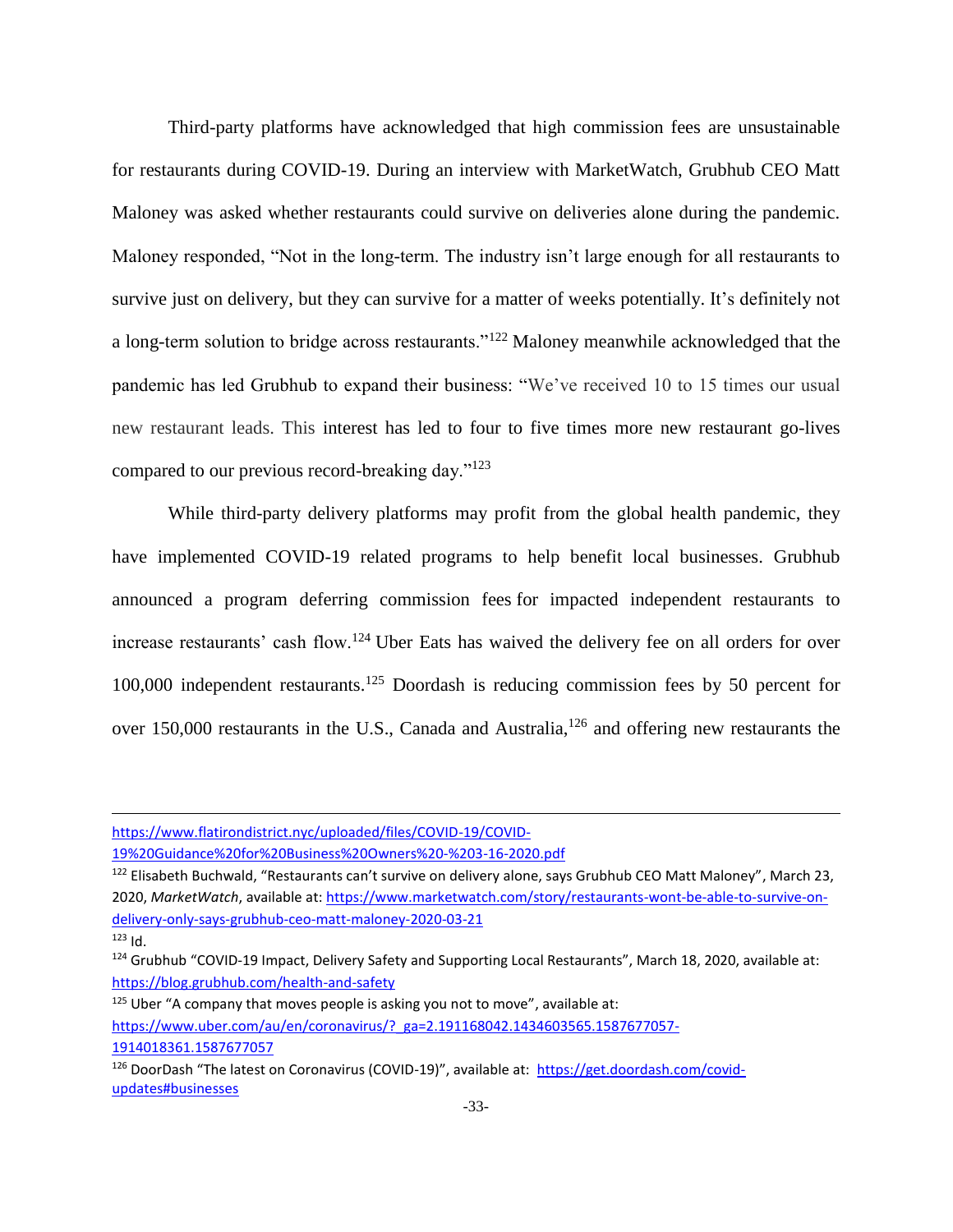ability to join their platform and pay zero commissions for 30 days.<sup>127</sup> Postmates is temporarily waiving commission fees for businesses in the San Francisco Bay Area, LA, Sacramento and Detroit.<sup>128</sup>

While each platform has developed programs to aid restaurants during the pandemic, it remains unclear whether these campaigns are providing restaurants relief. Grubhub announced a program in early April, Supper for Support, offering customers \$10 off on orders over \$30 every day from 5:00-9:00 pm.<sup>129</sup> However, Grubhub continued to charge restaurants during this promotion "on the non-discounted product rather than the amount paid by the customer."<sup>130</sup>

To ensure restaurants can remain profitable throughout the pandemic while operating on these platforms, municipalities sought to cap the fees third-party delivery platforms charge restaurants. Chicago City Council Member Scott Waguespack introduced an ordinance making it unlawful for a third-party food delivery service to charge a covered establishment a fee that totals more than five percent of per online order.<sup>131</sup> Mayor London Breed of San Francisco similarly issued a mayoral declaration making it unlawful for a third-party delivery service to charge restaurants "a fee per online order for the use of its service that totals more than 15 percent of the purchase price of such online order."<sup>132</sup> The Mayor's cap will remain in effect

 $\overline{\phantom{a}}$ 

<sup>128</sup> Postmates "Postmates Coronavirus (COVID-19) Response", March 16 2020, available at: <https://blog.postmates.com/postmates-coronavirus-covid-19-response-94eef5b1bbc2>

<sup>131</sup> City of Chicago Office of the City Clerk "Ordinance", April 22, 2020, available at: <https://files.constantcontact.com/58ea69d3101/e58501f0-4a68-4625-b689-f14570f4cde6.pdf> <sup>132</sup> Office of the Mayor San Francisco, London N. Breed "Ninth Supplement to Mayoral Proclamation Declaring the Existence of a Local Emergency Dated February 25, 2020", available at: <https://sfmayor.org/sites/default/files/NinthMayoralSupplement.pdf>

<sup>127</sup> DoorDash "COVID-19 merchant financial assistance", available at: [https://help.doordash.com/merchants/s/article/COVID-19-Merchant-Financial-Assistance?language=en\\_US](https://help.doordash.com/merchants/s/article/COVID-19-Merchant-Financial-Assistance?language=en_US)

<sup>&</sup>lt;sup>129</sup> Grubhub "Supper for support", April 3, 2020, available at: <https://blog.grubhub.com/support-local-restaurants> <sup>130</sup> Grubhub "Grubhub for restaurants", available at: [https://lp.grubhub.com/supper-for-support-terms-](https://lp.grubhub.com/supper-for-support-terms-conditions-4-15-f/)

[conditions-4-15-f/](https://lp.grubhub.com/supper-for-support-terms-conditions-4-15-f/)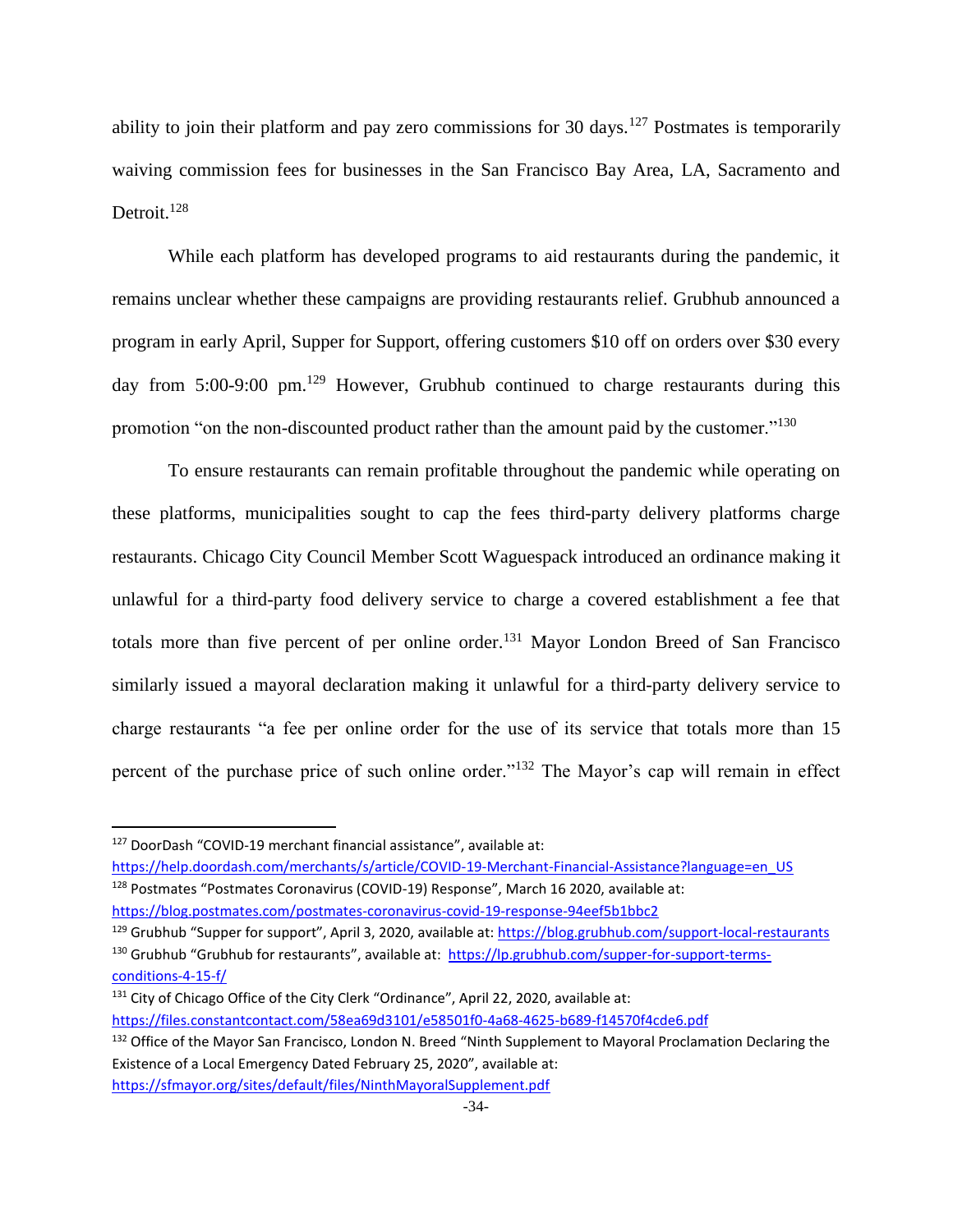through the remainder of the local emergency, or until businesses are permitted to reopen for dine-in services, whichever comes first.<sup>133</sup> The Hospitality Alliance has similarly been calling for New York City to cap commission fees on third-party delivery platforms to 10 percent per order.<sup>134</sup>

## **III. CONCLUSION**

While many of SBS and DCWP's COVID-19 initiatives are positive steps serving the interests of consumers, workers and small businesses, this hearing represents an opportunity for both departments and industry representatives alike to address concerns and potential areas for improvement. The Council seeks to gain a better understanding of the issues City small business owners are experiencing as a consequence of COVID-19, and how effective the Administration has been in offering support. The Council is also interested in learning about what the future small business landscape may look like in the City after social restrictions are lifted, and what types of relief will be necessary to ensure this sector of the City's economy remains vibrant.

# **IV. BILL ANALYSIS**

#### **Int. No. 1846**

 $\overline{\phantom{a}}$ 

Int. 1846 requires food service establishments, retail stores and other commercial businesses that deliver goods, to disclose to consumers such establishments' gratuity policies for delivery personnel. Section one of this bill adds a new Subchapter 7 to Title 20 of Administrative Code titled "Delivery Workers." New section 20-1271 sets out the definitions. New section 20-

<sup>&</sup>lt;sup>133</sup> Eve Batey "San Francisco Emergency Order says delivery apps must cap restaurant fees at 15 percent", April 10, 2020, *Eater San Francisco*, available at: [https://sf.eater.com/2020/4/10/21216546/san-francisco-delivery-cap](https://sf.eater.com/2020/4/10/21216546/san-francisco-delivery-cap-doordash-grubhub-uber-eats-postmates-caviar)[doordash-grubhub-uber-eats-postmates-caviar.](https://sf.eater.com/2020/4/10/21216546/san-francisco-delivery-cap-doordash-grubhub-uber-eats-postmates-caviar)

<sup>134</sup> *See* NYC Hospitality Alliance "Restaurant rescue & save nightlife plan", available at: <https://thenycalliance.org/information/updated-9-point-mitigation-and-support-plan> (last viewed on April 27, 2020).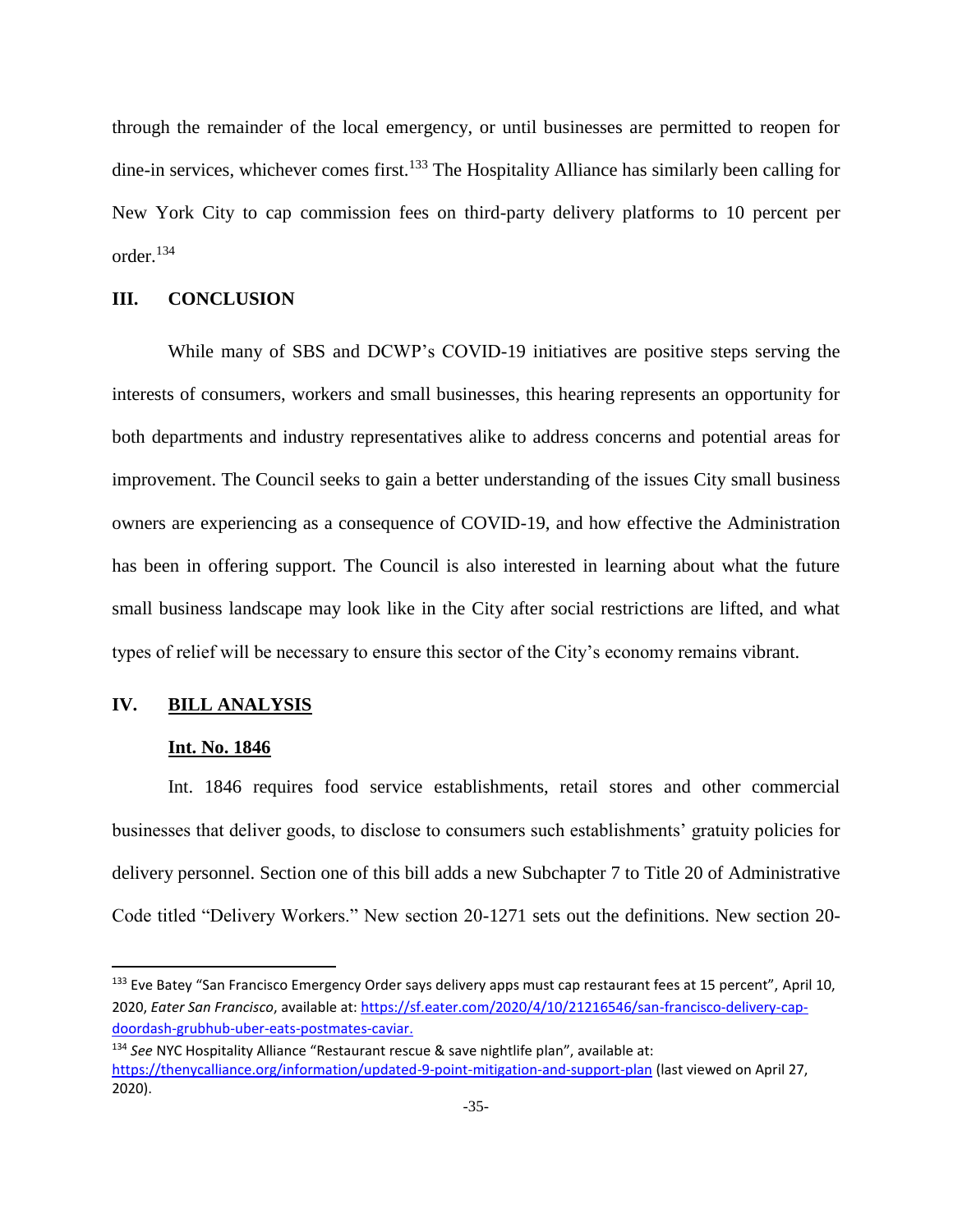1272 requires food, retail and commercial establishments to disclose the following information in relation to delivery worker gratuities prior to the consumer placing an order:

- 1. The proportion or fixed amount of each gratuity that is distributed to the worker who delivered the goods purchased, including whether such gratuity is required to be shared with other workers;
- 2. How gratuities are distributed to delivery workers, whether immediately or otherwise, and in what form of payment, whether cash or otherwise; and
- 3. The amount of each gratuity that is used to compose each delivery worker's base wage.

Where an establishment employs the services of a third-party delivery company, they are required to provide the abovementioned information to such company to ensure compliance with the gratuity disclosure requirements of this bill. New section 20-1273 prohibits establishments and third-party delivery companies from providing inaccurate information in gratuity disclosures. To prove accuracy and compliance, subdivision b of this section requires establishments and third-party delivery companies to maintain records demonstrating the gratuity disclosure was provided to the customer and the content of such disclosure. Such records must be maintained for three years for each customer transaction. The civil penalties for any violations of this bill are between \$250 and \$1,000 for each violation. Each calendar day during which a person is found to have violated this subchapter shall be considered a separate violation, even if such violation affects more than one customer. Civil penalties are recoverable at the Office of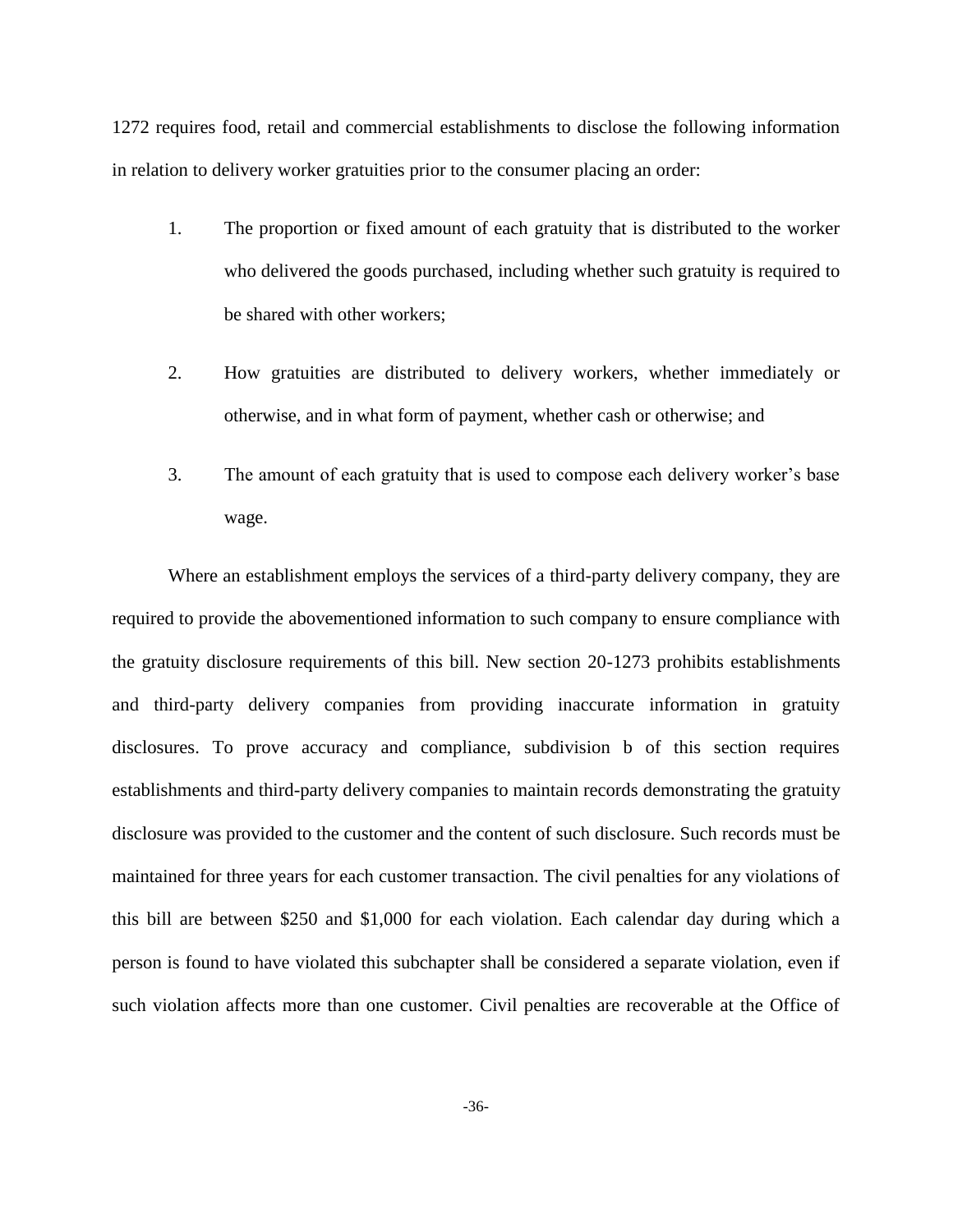Administrative Trials and Hearings. If enacted, this local law would take effect 180 days after it becomes law.

# **Int. No. 1895**

This bill would require DOHMH to establish rules requiring restaurants to package food destined for delivery in tamper-evident packaging to decrease the risk that food is tampered with before reaching the customer. Violations would be punishable by a civil penalty of up to \$100 for each violation.

## **Int. No. 1896**

This bill would require that third-party delivery services, entities that provide restaurants with online order and delivery services, disclose to consumers any commission, fees, or other monetary payments imposed on participating restaurants, except that restaurants may decline the disclosure of such information. Violations would be punishable by a civil penalty of not less than \$250 nor more than \$1000 for each violation, which would accrue daily.

### **Int. No. 1897**

This bill would require third-party delivery services, entities that provide restaurants with online order and delivery services, to obtain a license in order to provide their service to restaurants in the City. Application terms and fees would be determined by DCWP. The department could refuse to issue or renew a license, or suspend or revoke a license, if the thirdparty food delivery services violates the conditions of the license, including engaging in misleading advertising or deceptive trade practices. Third-party delivery services who violate license conditions may also be subject to penalties determined by the department.

# **Int. No. 1898**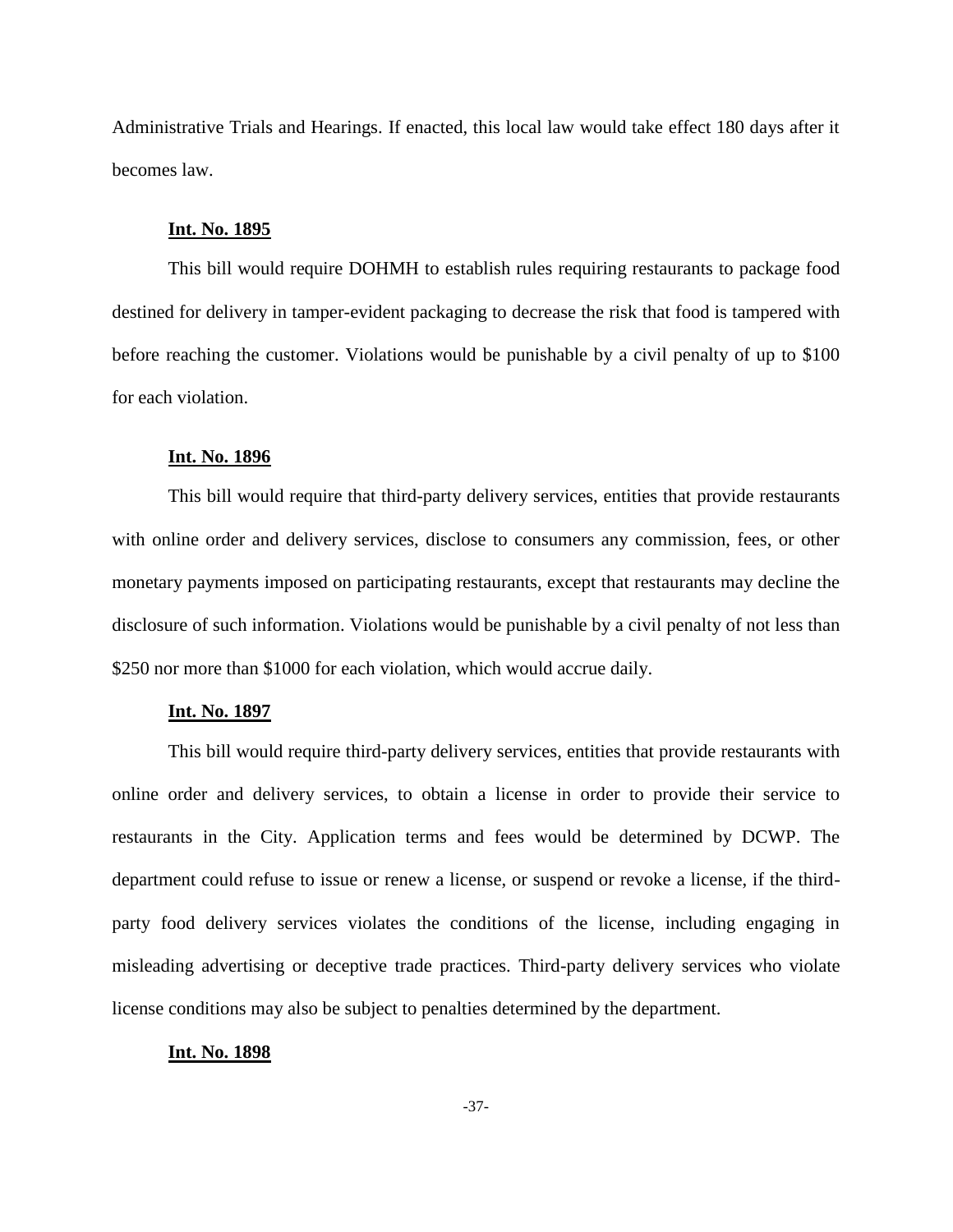The bill would prohibit third-party delivery services, entities that provide restaurants with online order and delivery services, from charging restaurants for telephone orders with customers that did not actually occur. Violations would be punishable by a civil penalty of not less than \$250 and not more than \$1,000 for each prohibited action that affects a restaurant.

### **Int. No. 1907**

This bill would prohibit third-party delivery services, entities that provide restaurants with online order and delivery services, from limiting the menu prices restaurants may charge on food and beverage orders. Violations of this prohibition would result in civil penalties of not less than \$1,000 per violation. Civil penalties would accrue for each day in violation.

### **Proposed Int. No. 1908-A**

This bill would prohibit third-party food delivery services, entities that provide restaurants with online order and delivery services, from charging restaurants more than a 10% fee per order for the use of their service. During a declared emergency, when a state of emergency is in effect in the city and restaurants are prohibited from offering food for consumption on-premises, third-party food delivery services would be limited to charging restaurants delivery fees only, up to a total of 10% per order. All other types of fees, such as advertising or processing fees, would be prohibited. Violations of these prohibitions would be subject to civil penalties of not less than \$1,000 per violation, with the amount determined by the Commissioner of DCWP. Civil penalties would accrue for each day and for each restaurant charged a fee in violation of a prohibition.

#### **Int. No. 1914**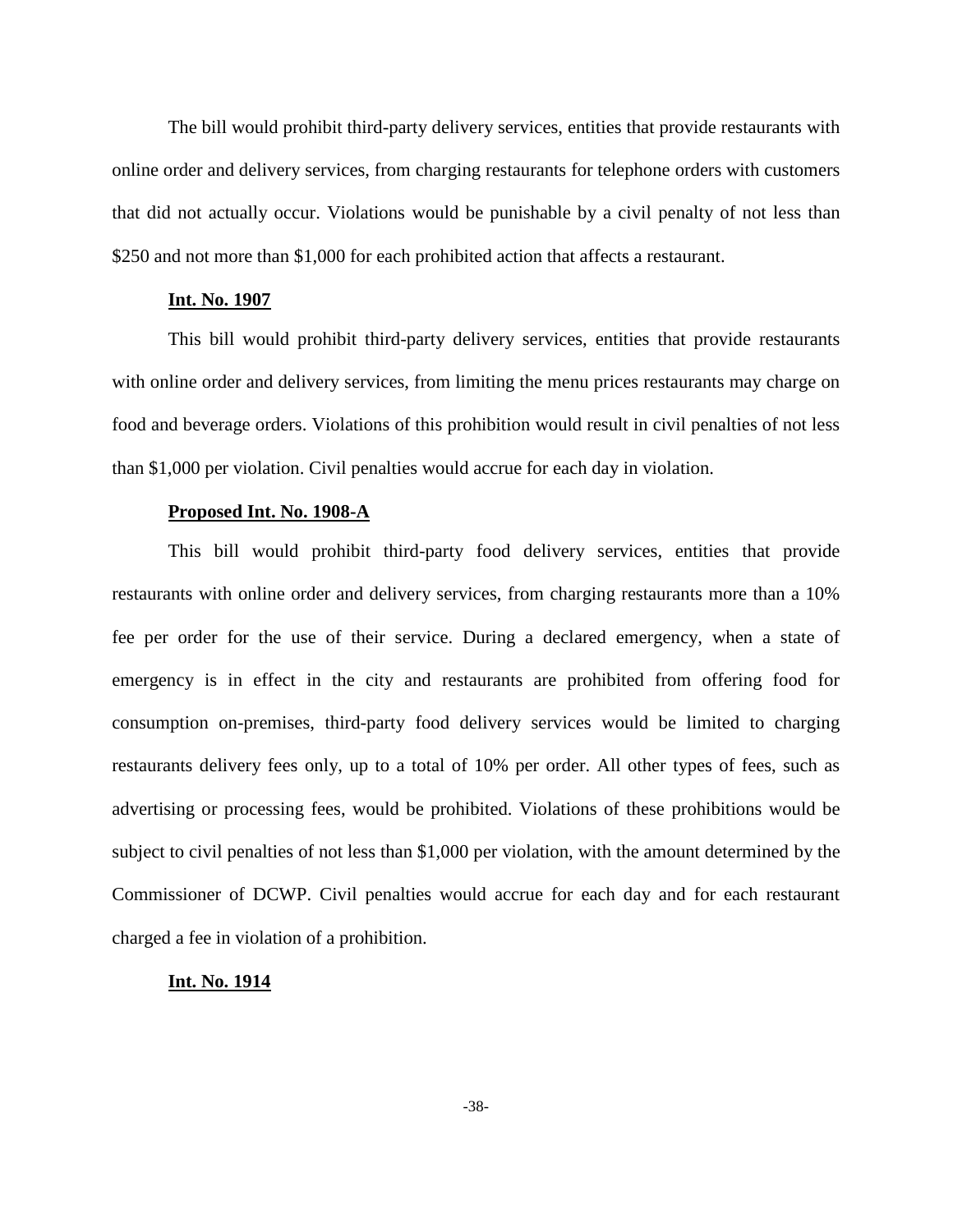This bill provides additional commercial tenant protections in the law by making threatening a commercial tenant based on their status as a COVID-19 impacted business or person a form of harassment punishable by a civil penalty of \$10,000 to \$50,000.

# **Int. No. 1916**

Int. 1916 requires the Department of Consumer Affairs to waive all sidewalk café fees, including consent fees, that are due on or after January 1, 2020 until December 31, 2020. If fees were already paid, the Department is required to issue a full refund. If enacted, this bill takes effect immediately and is retroactive to January 1, 2020.

### **Int. No. 1921**

Int. 1921 creates a new subchapter 22 in chapter 5 of the Administrative Code titled "THIRD-PARTY FOOD DELIVERY SERVICES." This bill requires food service establishments and third-party food delivery services to display online the sanitary inspection letter grades assigned by the Department of Health and Mental Hygiene. New section 20-845 sets out the relevant definitions. New section 20-846 requires third-party delivery services to display sanitary inspection letter grades whenever a food service establishment appears in a list of results from which a consumer may select. The letter grades are also required to be displayed whenever a food service establishment's menu or menu items are displayed to a consumer. Food service establishments that operate their own websites, mobile applications or other internetbased services that offer online ordering capabilities are also required to display their sanitary inspection grades. New section 20-847 creates a penalty of \$100 per violation. Each failure to display a letter grade assigned to a food service establishment in violation of this subchapter shall be considered a separate violation. If enacted, this bill takes effect one year after it becomes law.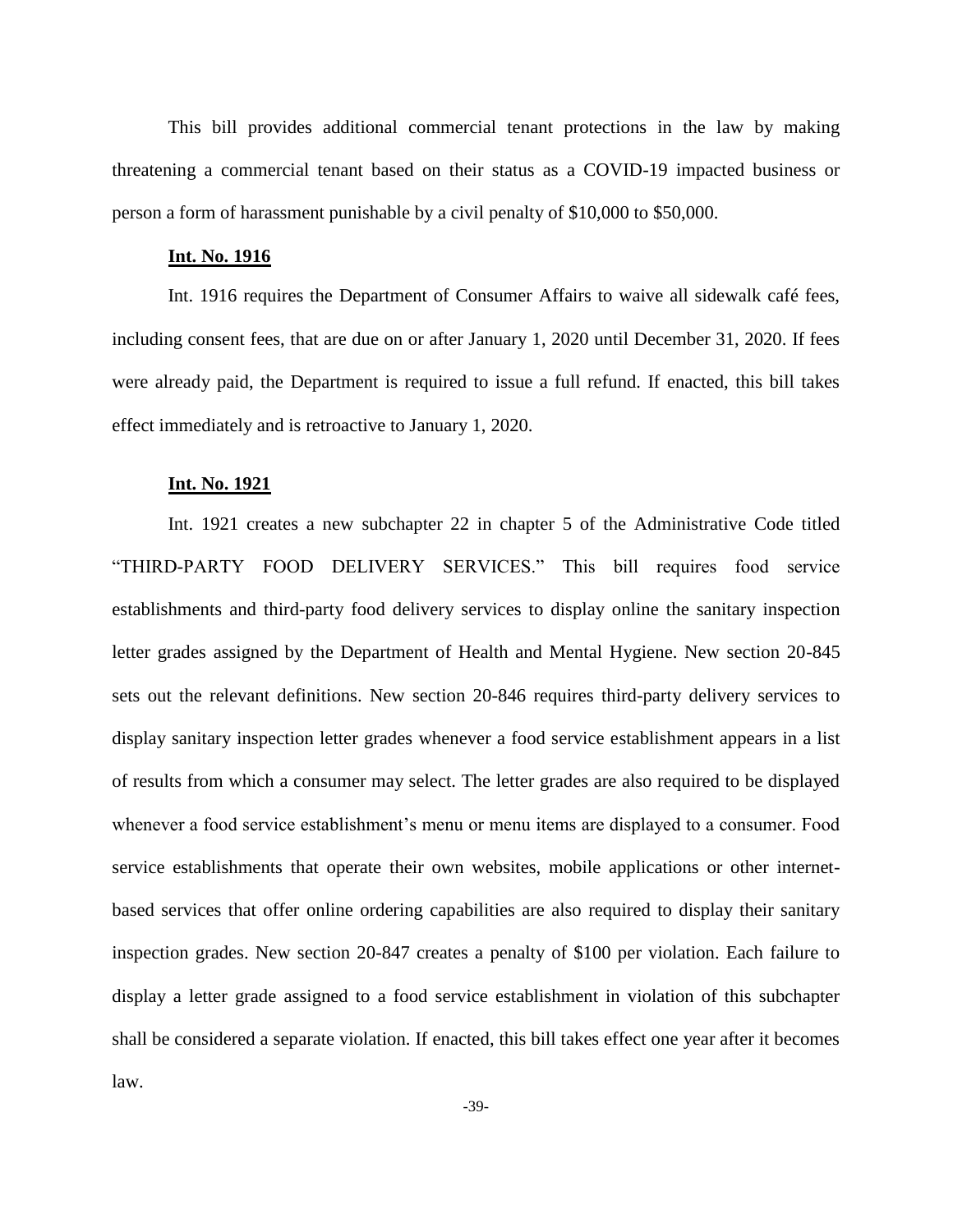This bill would prohibit the enforcement of personal liability provisions in commercial leases or rental agreements involving a COVID-19 impacted tenant where the default or other trigger event happened during the COVID-19 state of emergency. Threatening to or attempting to enforce such a provision would also be considered a form of harassment.

# **Preconsidered Int. No. \_\_\_**

This bill requires the Mayor to publish guidance online listing all City licenses and permits covered by section four of his Emergency Executive Order Number 107 issued on April 14, 2020. Such guidance would confirm exactly which licenses are not required to be renewed during the COVID-19 state of emergency. This bill also requires the Mayor to publish guidance on renewal dates and procedures for such licenses and permits no later than 14 days before the state of emergency ends, with no renewal deadlines until 90 days after the emergency has ended.

### **Res. No. 1049**

This resolution calls upon the United States Congress and the New York State Legislature to pass legislation to prohibit the use of a confession of judgment in business loans. Confessions of judgment, which are documents some businesses sign as a condition of receiving a business loan, can be used by a lender to obtain a judgement against a borrower for any unpaid debts without any further notification. Although New York State has recently prohibited the use of confessions of judgment for out-of-state businesses, they may still be used for New York businesses, and confessions of judgment have been filed in New York courts since the onset of the COVD-19 outbreak, when some businesses have been unable to make loan payments due to closures or decreases in revenue.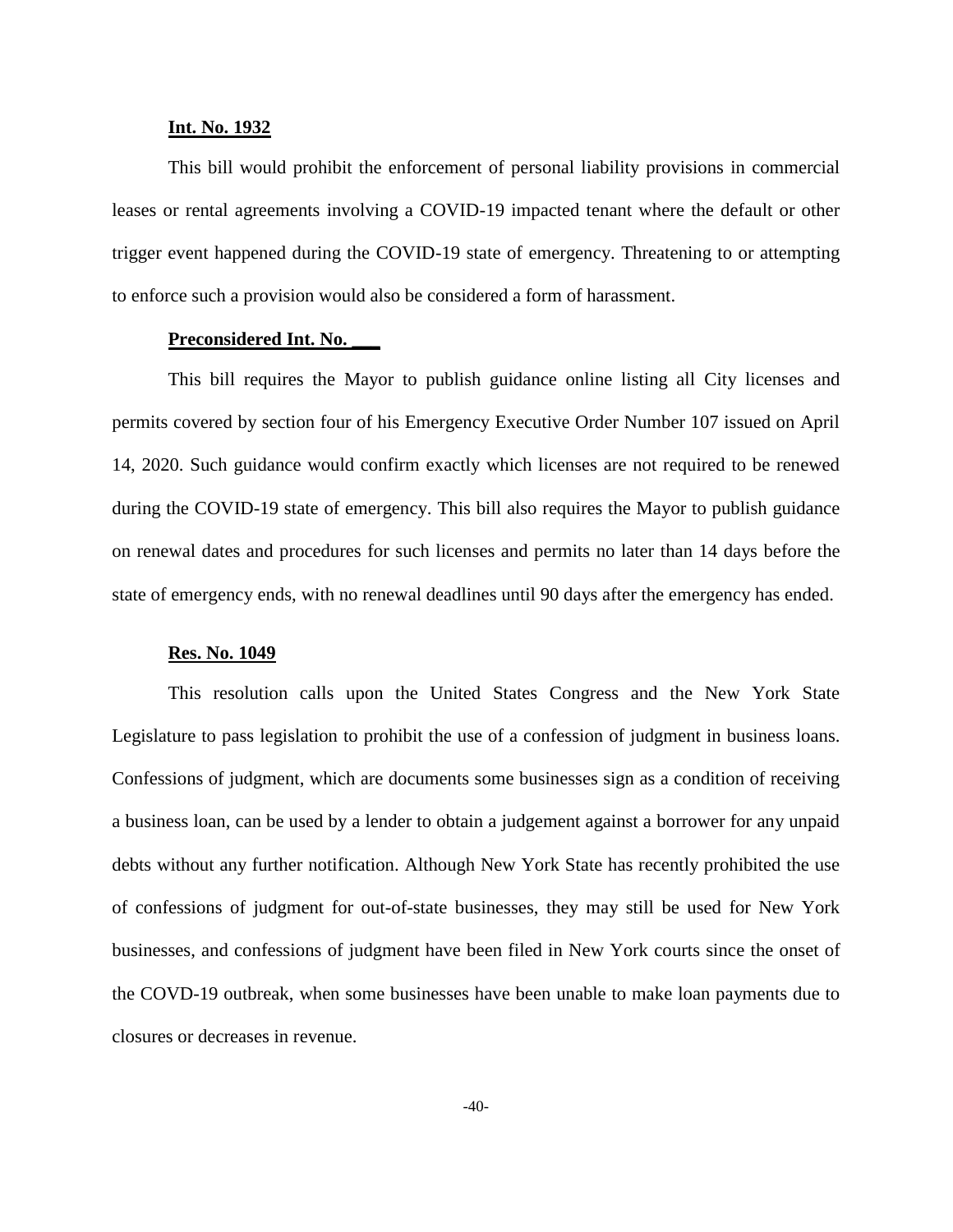## By Council Members Torres, Chin and Ayala

A Local Law to amend the administrative code of the city of New York, in relation to the disclosure of gratuity policies for delivery workers

# Be it enacted by the Council as follows:

Section 1. Chapter 12 of title 20 of the administrative code of the city of New York is amended by adding a new subchapter 7 to read as follows:

### Subchapter 7

#### Delivery Workers

§ 20-1271 Definitions. As used in this subchapter, the following terms have the following meanings:

Base wage. The term "base wage" means money paid, whether by the hour or otherwise, to a delivery worker by an employer in exchange for work performed, not including gratuities, bonuses, allowances, shift differentials or other monetary payments that may contribute to such worker's total compensation.

Covered establishment. The term "covered establishment" means any food service establishment, retail store or other commercial business that offers, in a single commercial transaction over the internet, whether directly or through a third-party application, the sale and same-day delivery of goods to customers from one or more retail locations within the city.

Food service establishment. The term "food service establishment" means any establishment inspected pursuant to the restaurant grading program established pursuant to subdivision a of section 81.51 of the health code of the city of New York.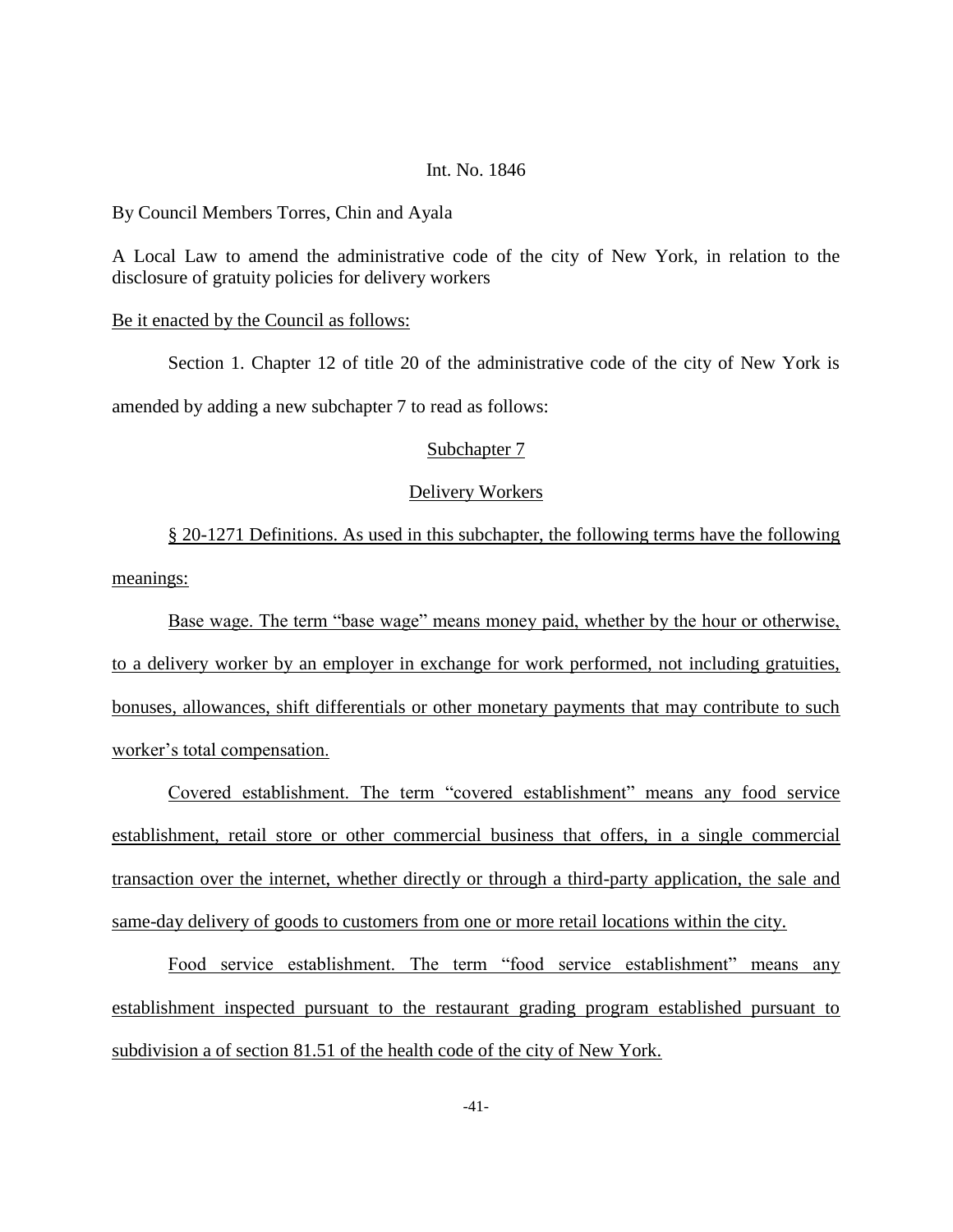Goods. The term "goods" means any merchandise, product or ware offered for sale, including but not limited to food products, groceries, meals and non-food products.

Gratuity. The term "gratuity" means a sum of money, paid voluntarily by a customer, when or after ordering goods for delivery from a covered establishment, in addition to the price of such goods and other mandatory charges such as taxes and fees, where such voluntary sum is paid through a third-party application that allows the customer to choose the amount of the voluntary sum and that refers to the sum as a gratuity or tip, or by another, similar name that would suggest to a reasonable person that the sum, or a substantial portion thereof, would be received by the worker delivering the order in addition to the worker's base wage.

Third-party application. The term "third-party application" means a person who provides a website, mobile application or other internet service that allows a customer to order goods from a covered establishment and arranges for the delivery of those goods to such customer.

§ 20-1272 Disclosure. a. Before or at the same time as a gratuity is solicited from a customer in connection with the purchase and delivery of a good from a covered establishment through a third-party application, such third-party application shall disclose the following information, in plain and simple language and in a conspicuous manner, to such customer about its policies and the policies of such covered establishment regarding gratuities for delivery workers in connection with the delivery of purchased goods:

1. The proportion or fixed amount of each gratuity that is distributed to the worker who delivered the goods purchased, including whether such gratuity is required to be shared with other workers;

2. How gratuities are distributed to delivery workers, whether immediately or otherwise,

-42-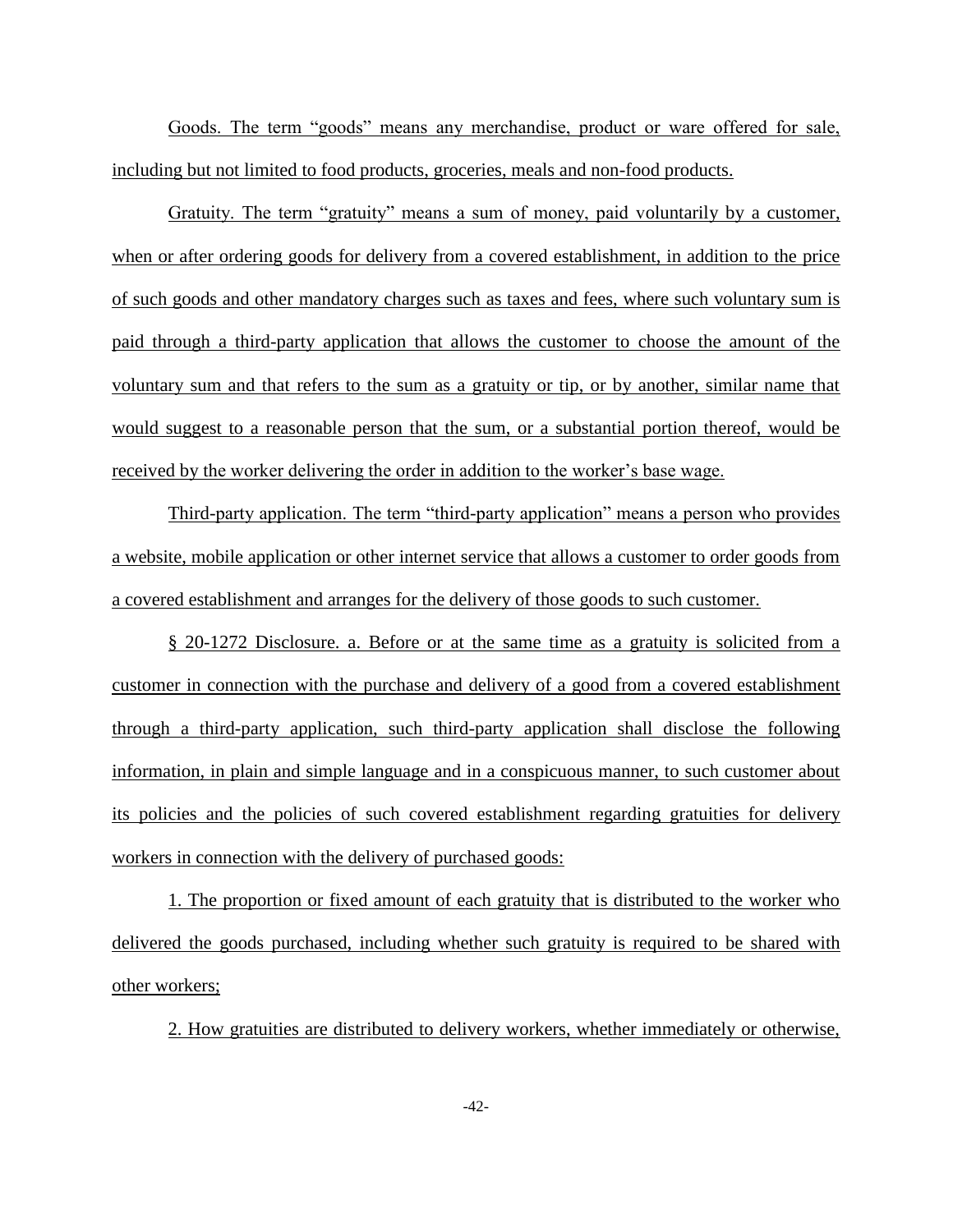and in what form of payment, whether cash or otherwise; and

3. The amount of each gratuity that is used to compose each delivery worker's base wage.

b. Each covered establishment shall provide such disclosure to each third-party application through which such goods are being offered for delivery to customers to allow compliance with subdivision a.

§ 20-1273 Accuracy of representations; recordkeeping. a. No covered establishment or third-party application may misstate or misrepresent any information in the disclosure required by section 20-1272.

b. Such covered establishments and third-party applications shall maintain records demonstrating the provision of such disclosure to customers, and substantiating all the information therein, for three years from the date of each customer's transaction.

§ 20-1274 Penalties. Any person that violates any provision of this subchapter or any rule promulgated pursuant to this subchapter is liable for a civil penalty of not less than \$250 nor more than \$1,000 for each violation. A proceeding to recover any civil penalty authorized pursuant to this subchapter may be brought in any tribunal established within the office of administrative trials and hearings or within any agency of the city designated to conduct such proceedings. For the purposes of this section, each calendar day during which a person is found to have violated this subchapter shall be considered a separate violation, even if such violation affects more than one customer.

§ 2. This local law takes effect 180 days after it becomes law, except that the commissioner of consumer affairs shall take such measures as are necessary for the implementation of this local law, including the promulgation of rules, before such date.

SJ

-43-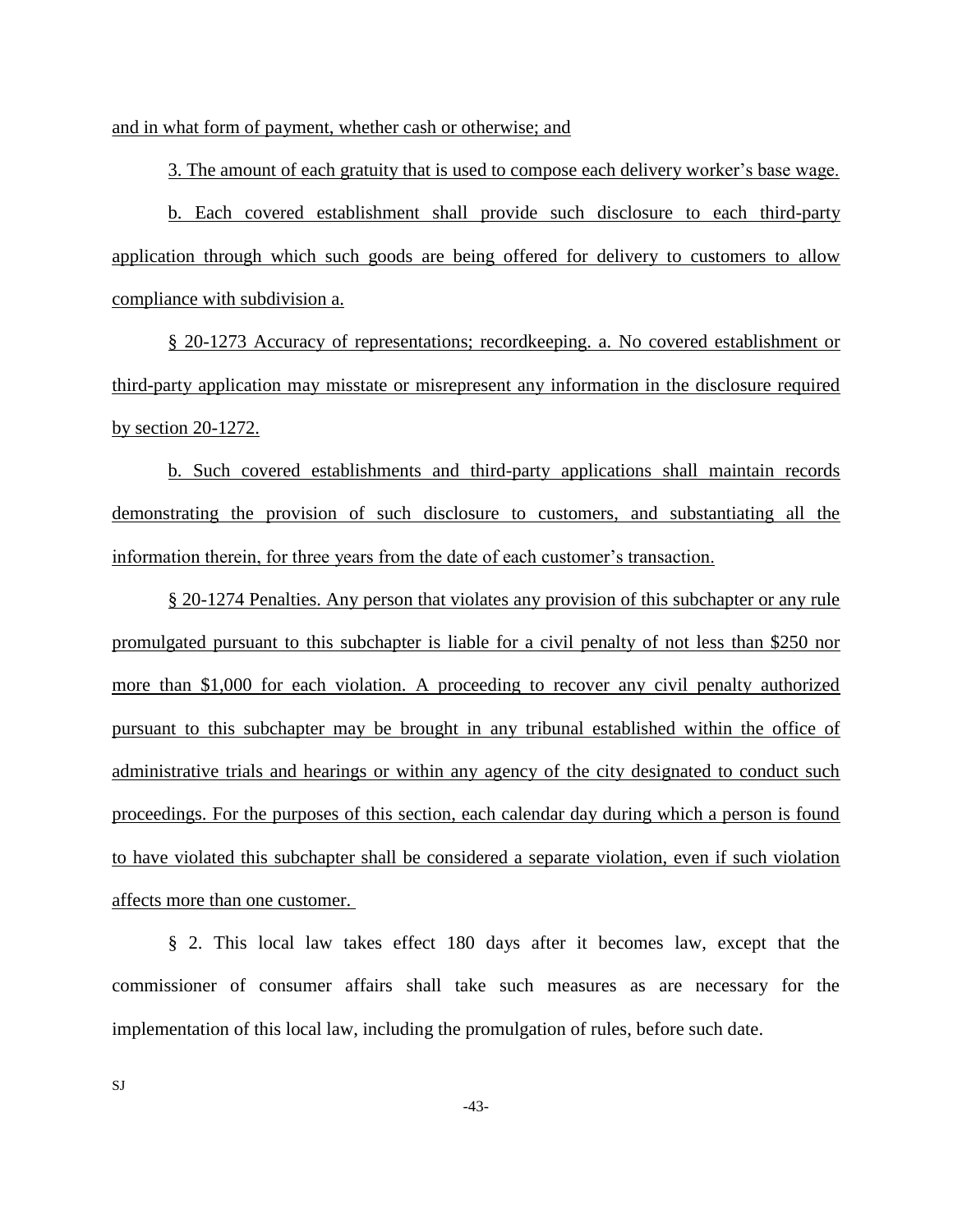LS #10612 6/20/19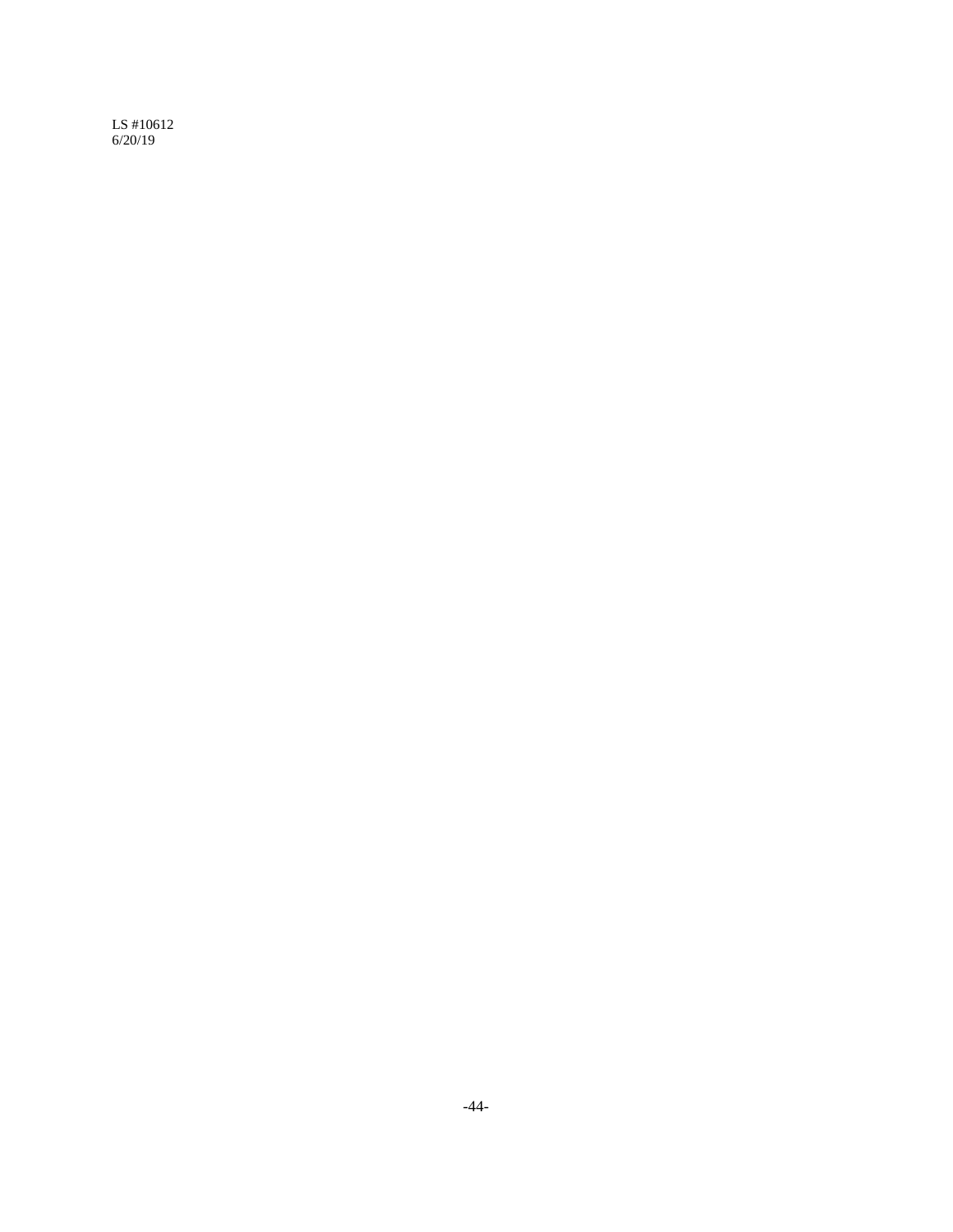By Council Members Gjonaj, Kallos, Constantinides, Brannan, Perkins, Louis and Ayala

A Local Law to amend the administrative code of the city of New York, in relation to food service establishments' packaging of food for delivery

#### Be it enacted by the Council as follows:

Section 1. Chapter 15 of title 17 of the administrative code of the city of New York is amended by adding a new section 17-1508 to read as follows:

§ 17-1508 Packaging food for delivery. a. For purposes of this section, the term "tamperevident packaging" means a package having one or more indicators or barriers to entry which, if breached or missing, can reasonably be expected to provide visible evidence to consumers that tampering has occurred.

b. The department shall by rule establish standards and procedures to decrease the risk that food packaged by food service establishments for delivery is tampered with in transit. Such procedures may include, but need not be limited to, requiring food service establishments to use tamper-evident packaging when packaging food for delivery.

c. The department shall by rule establish civil penalties for any food service establishment that does not meet the standards established pursuant to this section and the rules promulgated hereunder. Such penalties shall not exceed \$100 for each violation.

§ 2. This local law takes effect 120 days after it becomes law, except that the department shall take such measures as are necessary for implementation of section 17-1508 of the administrative code of the city of New York, as added by section one of this local law, including the promulgation of rules, before such date.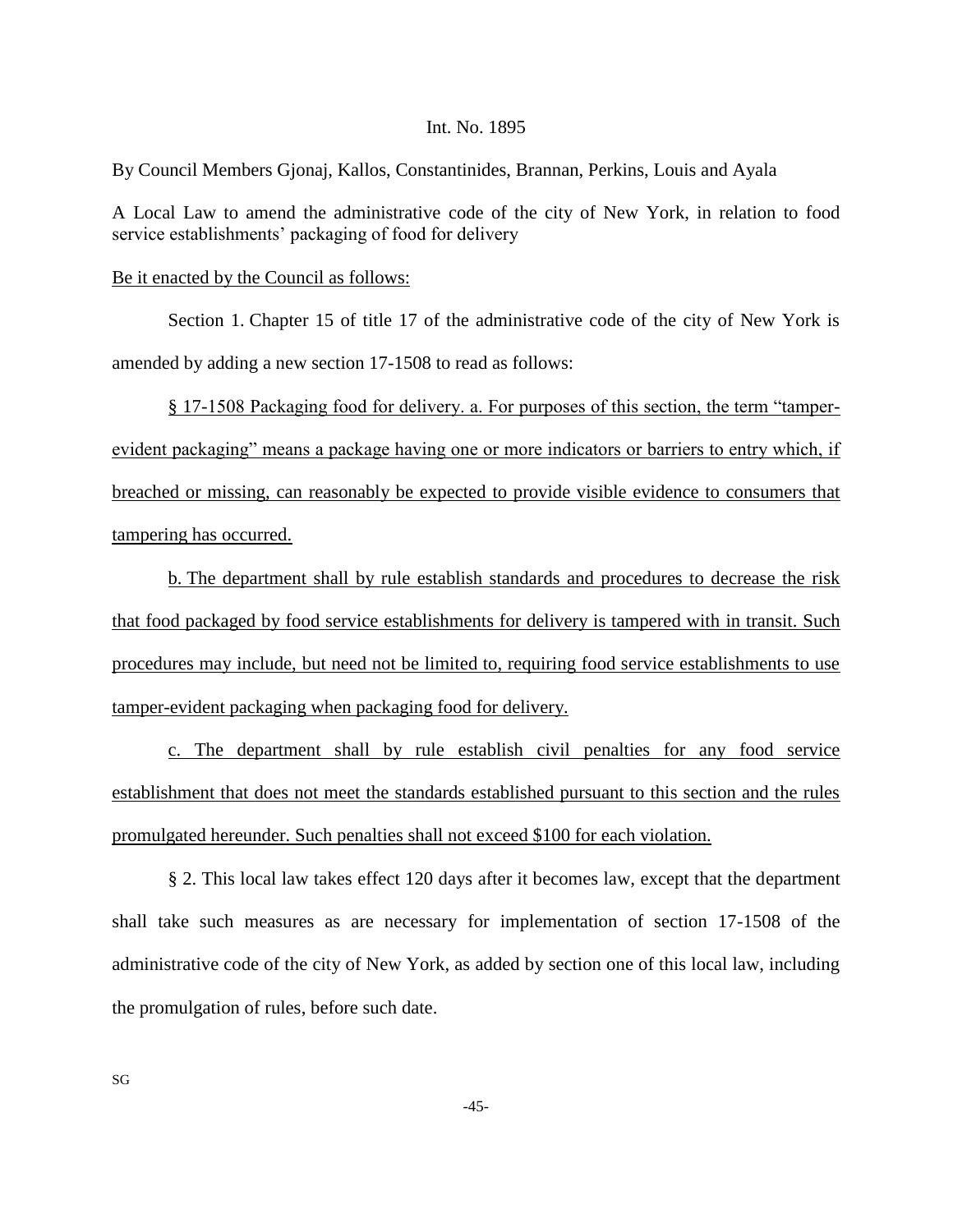LS # 13268 1/14/20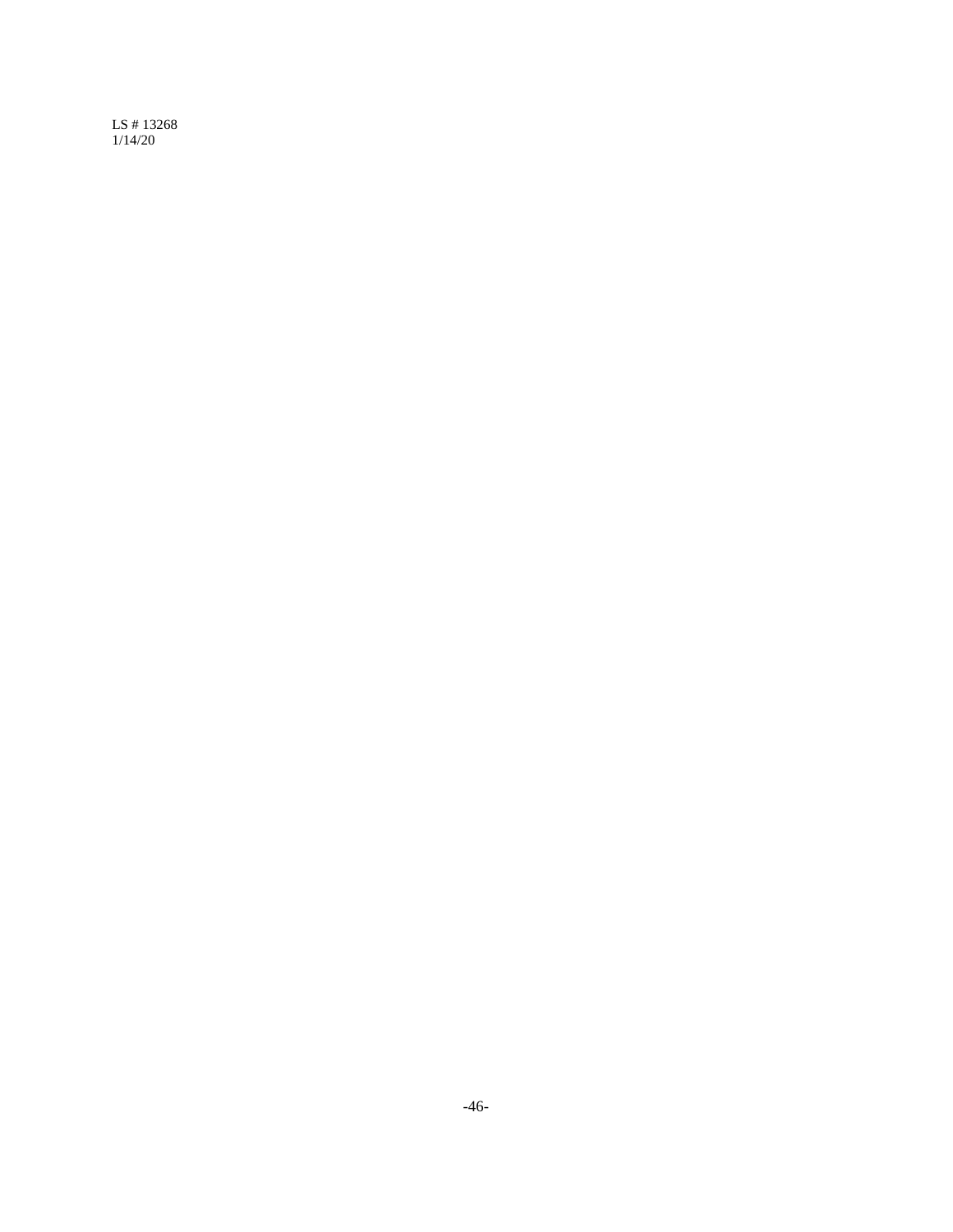By Council Members Gjonaj, Kallos, Constantinides, Brannan, Gibson Perkins and Ayala

A Local Law to amend the administrative code of the city of New York, in relation to the disclosure of commissions charged by third-party food delivery services

#### Be it enacted by the Council as follows:

Section 1. Chapter 5 of title 20 of the administrative code of the city of New York is amended by adding a new subchapter 22 to read as follows:

#### Subchapter 22

### Third Party Food Delivery Services

§ 20-845 Definitions. As used in this subchapter, the following terms have the following meanings:

Covered establishment. The term "covered establishment" means any food service establishment that offers, in a single commercial transaction over the internet, whether directly or through a third-party application, the sale and same-day delivery of food to customers from one or more retail locations within the city.

Food service establishment. The term "food service establishment" has the same meaning as provided in subdivision s of section 81.03 of the health code of the city of New York.

Third-party food delivery service. The term "third-party food delivery service" means any website, mobile application or other internet service that offers or arranges for the sale of food and beverages prepared by, and the same-day delivery or same-day pickup of food and beverages from, no fewer than 20 separately owned and operated food service establishments.

§ 20-846 Commission disclosure. a. When a final price is disclosed to a customer, and before a transaction occurs, for the purchase and delivery food from a covered establishment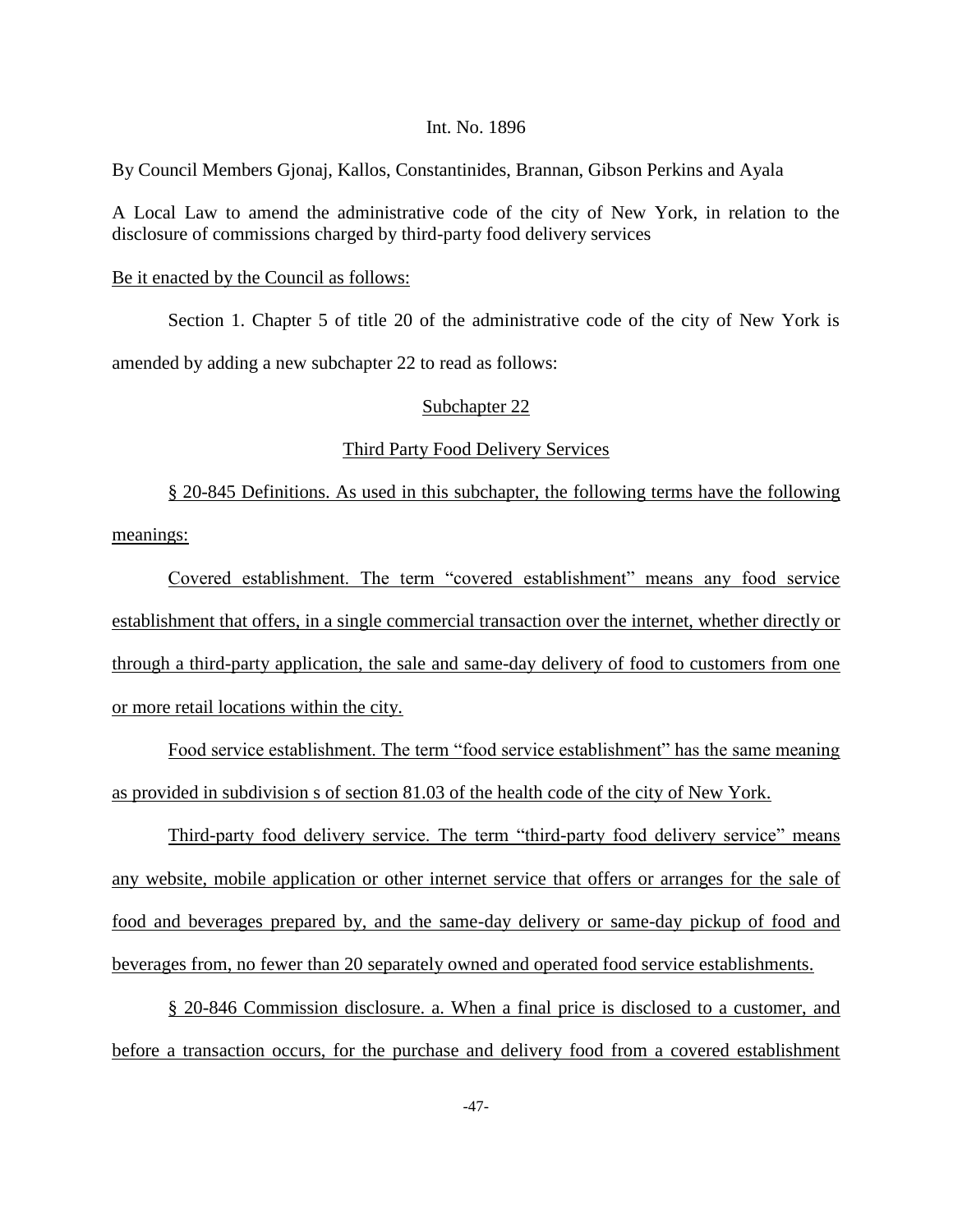through a third-party delivery service, such third-party delivery service shall disclose to such customer, in plain and simple language and in a conspicuous manner, any commission, fee, or any other monetary payment imposed by the third-party delivery service on such covered establishment as a term of a contract or agreement between the parties in connection with the covered establishment utilizing the third-party delivery service.

b. Any covered establishment may decline to disclose to customers the commission charged by a third-party delivery service. If a covered establishment has declined to have such a commission disclosed to customers, the requirement of subdivision a of this section shall not apply with respect to such covered establishment.

§ 20-847 Penalties. Any person that violates any provision of this subchapter or any rule promulgated pursuant to this subchapter is liable for a civil penalty of not less than \$250 nor more than \$1,000 for each violation. A proceeding to recover any civil penalty authorized pursuant to this subchapter may be brought in any tribunal established within the office of administrative trials and hearings or within any agency of the city designated to conduct such proceedings. For the purposes of this section, each calendar day during which a person is found to have violated this subchapter shall be considered a separate violation, even if such violation affects more than one customer.

§ 20-848 Injunctive relief. In addition to any other relief available by law, the commissioner may seek any relief available under article 63 of the civil practice law and rules in a proceeding against any person alleged to be in violation of any provision of this subchapter.

§ 2. This local law takes effect 1 year after it becomes law, except that the commissioner of consumer affairs shall take such measures as are necessary for the implementation of this local law, including the promulgation of rules, before such date.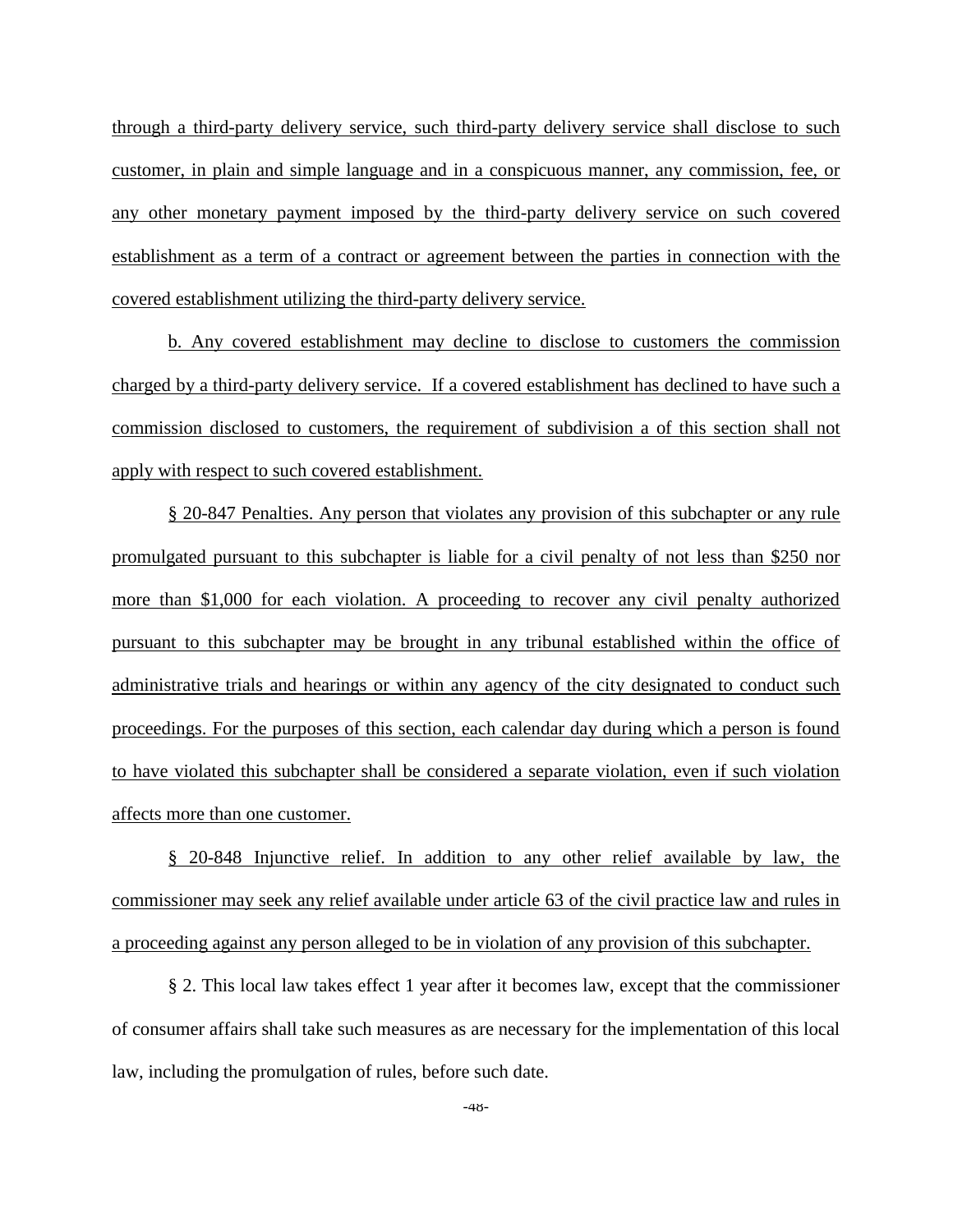JK LS #11768 2/21/2020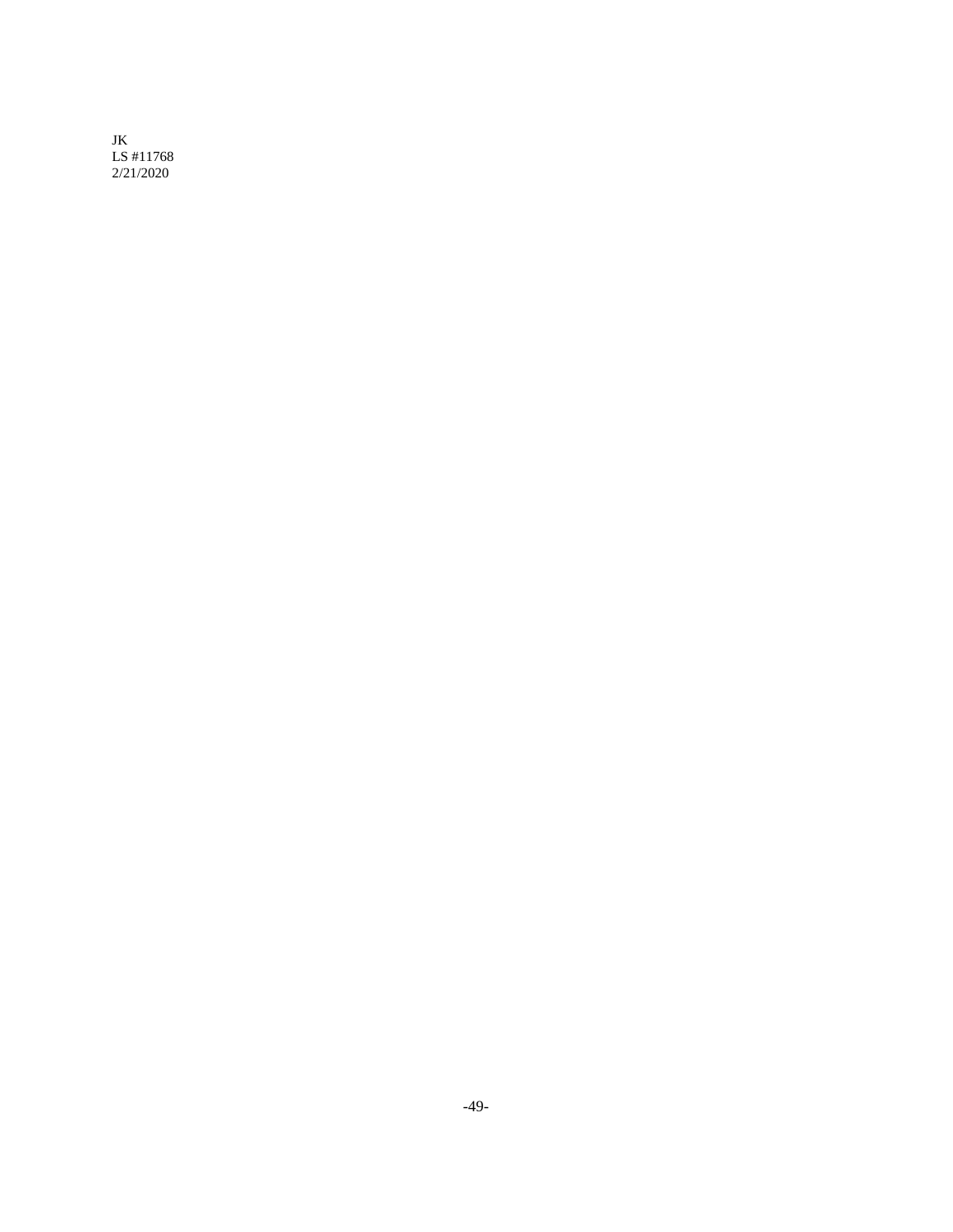By Council Members Gjonaj, Constantinides, Brannan, Gibson, Perkins, Louis and Ayala

A Local Law to amend the administrative code of the city of New York, in relation to the licensing of third-party food delivery services

## Be it enacted by the Council as follows:

Section 1. Chapter 2 of title 20 of the administrative code of the city of New York is amended by adding a new subchapter 36 to read as follows:

### Subchapter 36

# Third-Party Food Delivery Services

§ 20-565 Definitions. As used in this subchapter, the following terms have the following meanings:

Food service establishment. The term "food service establishment" has the same meaning as provided in subdivision s of section 81.03 of the health code of the city of New York.

Third-party food delivery service. The term "third-party food delivery service" means any website, mobile application or other internet service that offers or arranges for the sale of food and beverages prepared by, and the same-day delivery or same-day pickup of food and beverages from, no fewer than 20 separately owned and operated food service establishments.

§ 20-565.1 License required. It shall be unlawful for any person to operate a third-party food delivery service without first having obtained a license thereof issued pursuant to this subchapter.

§ 20-565.2 Application and fees. a. An application for any license required under this subchapter or for any renewal thereof shall be made to the commissioner in such form or manner as the commissioner shall prescribe by rule.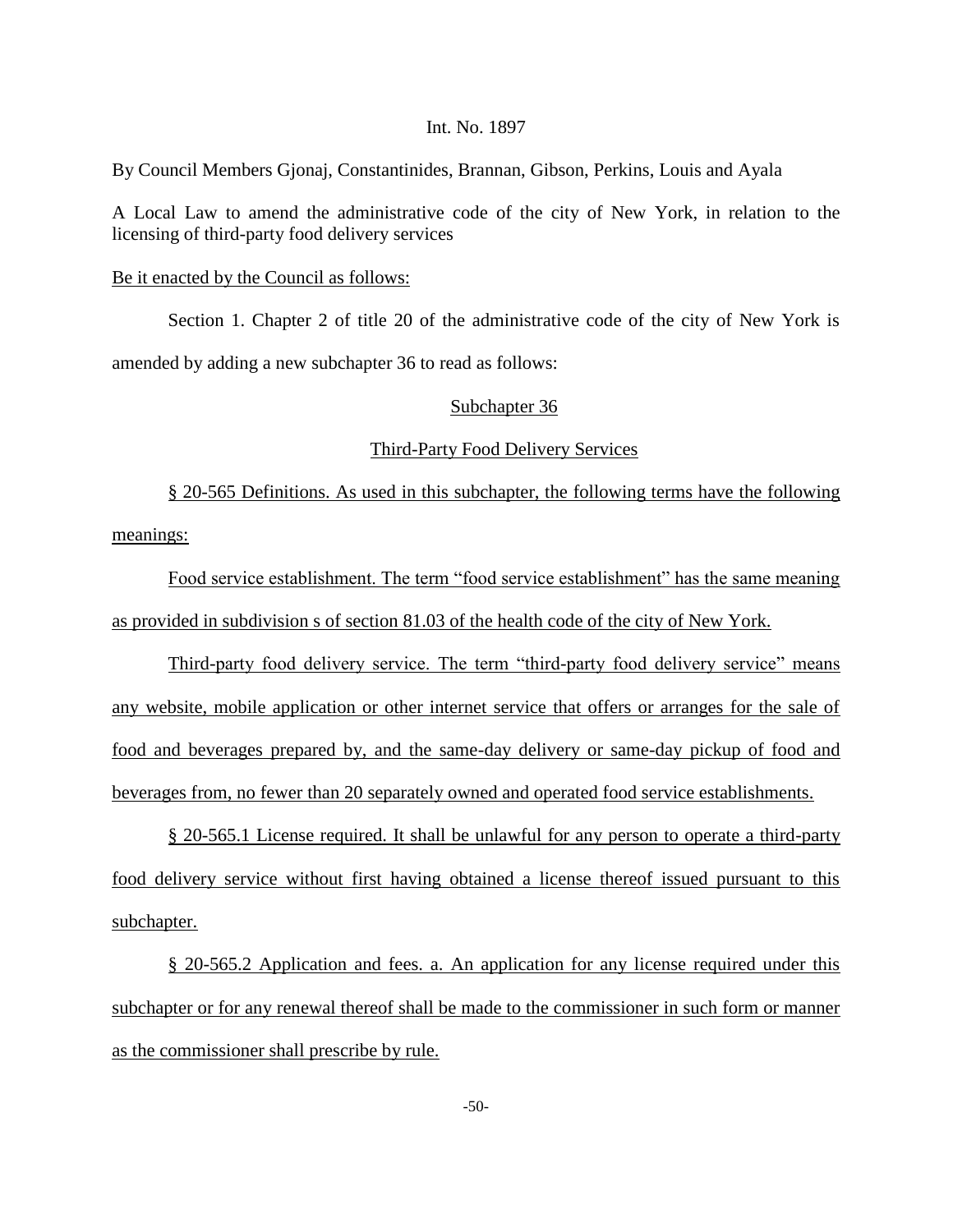b. There shall be a biennial fee for a license to operate a third-party food delivery service. Such fee shall be no less than \$500, as determined by the commissioner.

§ 20-565.3 Issuance of license. A license to operate a third-party food delivery service shall be granted in accordance with the provisions of this subchapter and any rules promulgated by the commissioner thereunder. The commissioner may refuse to issue to an applicant any license required under this subchapter based upon a determination made after due notice and opportunity to be heard that such applicant has engaged in conduct which would constitute a basis for license suspension or revocation as set forth in section 20-565.4 of this subchapter.

§ 20-565.4 Renewal, suspension and revocation of license. In addition to any powers of the commissioner and not in limitation thereof, the commissioner may, after due notice and opportunity to be heard, refuse to renew any license required under this subchapter and may suspend or revoke such license if the person holding such license, or, where applicable, any of its officers, principals, directors, members, managers, employees, or stockholders owning more than ten percent of the outstanding stock of the corporation, has been found to have:

a. Repeated violation of any provision of this subchapter or any rules promulgated thereunder; or

b. Made a material false statement or concealed a material fact in connection with the filing of any application pursuant to this subchapter or have been found to have committed fraud or misrepresentation upon a customer; or

c. Engaged in untrue, misleading or deceptive advertising, or deceptive or unconscionable trade practices as described in chapter five of title twenty of this code and any rules promulgated thereunder; or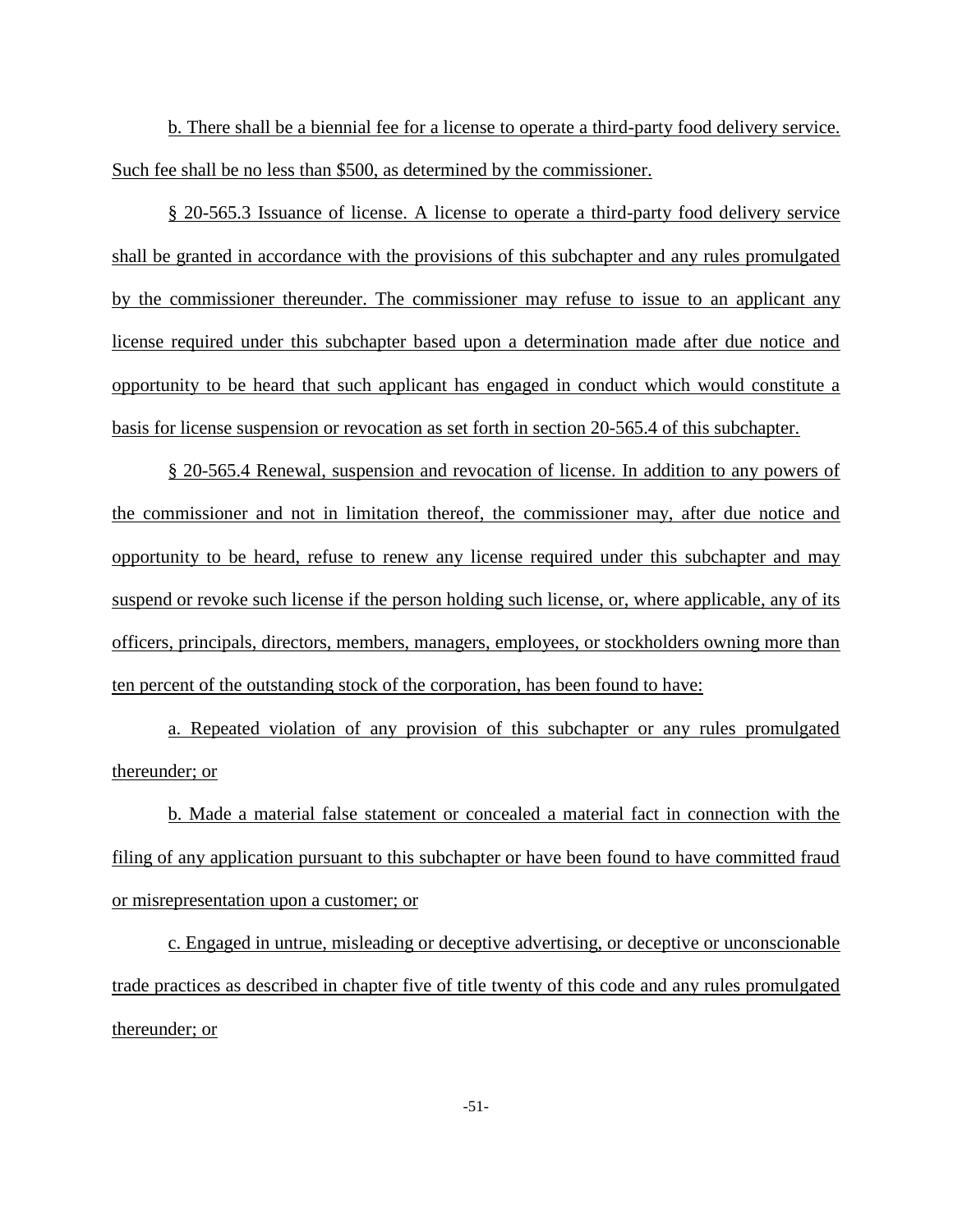d. Not paid, within the time permitted by law, any civil penalty or judgment duly imposed pursuant to the provisions of this subchapter or any rule promulgated thereunder.

§ 20-565.5 Penalties and enforcement. a. Any person who violates, or causes another person to violate, a provision of this subchapter or any rule promulgated pursuant to such subchapter, shall be guilty of an offense punishable by fines and civil penalties imposed by the commissioner.

b. A proceeding to recover any civil penalty pursuant to this section shall be commenced by the service of a summons or notice of violation which shall be returnable to the office of administrative trials and hearings.

§ 2. This local law takes effect 1 year after it becomes law, except that the commissioner of consumer affairs shall take such measures as are necessary for the implementation of this local law, including the promulgation of rules, before such date.

SJ LS #13018 2/21/20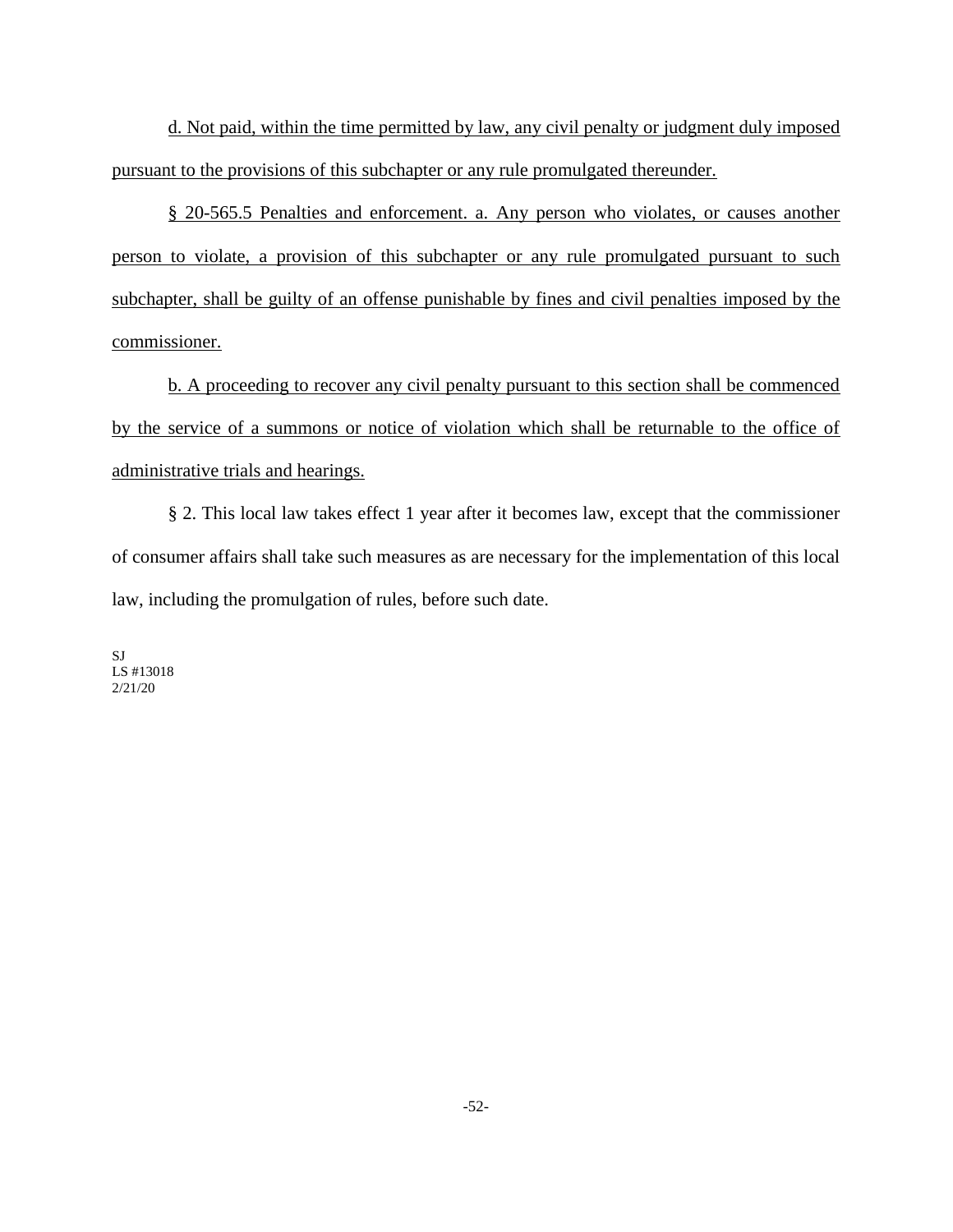By Council Members Gjonaj, Moya, Constantinides, Brannan, Rosenthal, Gibson, Perkins, Louis and Ayala

A Local Law to amend the administrative code of the city of New York, in relation to telephone order charges by third-party food delivery services

#### Be it enacted by the Council as follows:

Section 1. Chapter 5 of title 20 of the administrative code of the city of New York is amended by adding a new subchapter 22 to read as follows:

# Subchapter 22

#### Third Party Food Delivery Services

§ 20-845 Definitions. As used in this subchapter, the following terms have the following meanings:

Covered establishment. The term "covered establishment" means any food service establishment that offers, in a single commercial transaction over the internet, whether directly or through a third-party application, the sale and same-day delivery of food to customers from one or more retail locations within the city.

Food service establishment. The term "food service establishment" has the same meaning as provided in subdivision s of section 81.03 of the health code of the city of New York.

Third-party food delivery service. The term "third-party food delivery service" means any website, mobile application or other internet service that offers or arranges for the sale of food and beverages prepared by, and the same-day delivery or same-day pickup of food and beverages from, no fewer than 20 separately owned and operated food service establishments.

§ 20-846 Telephone orders. No third-party delivery service may charge a commission from a covered establishment for a telephone order that does not result in an actual transaction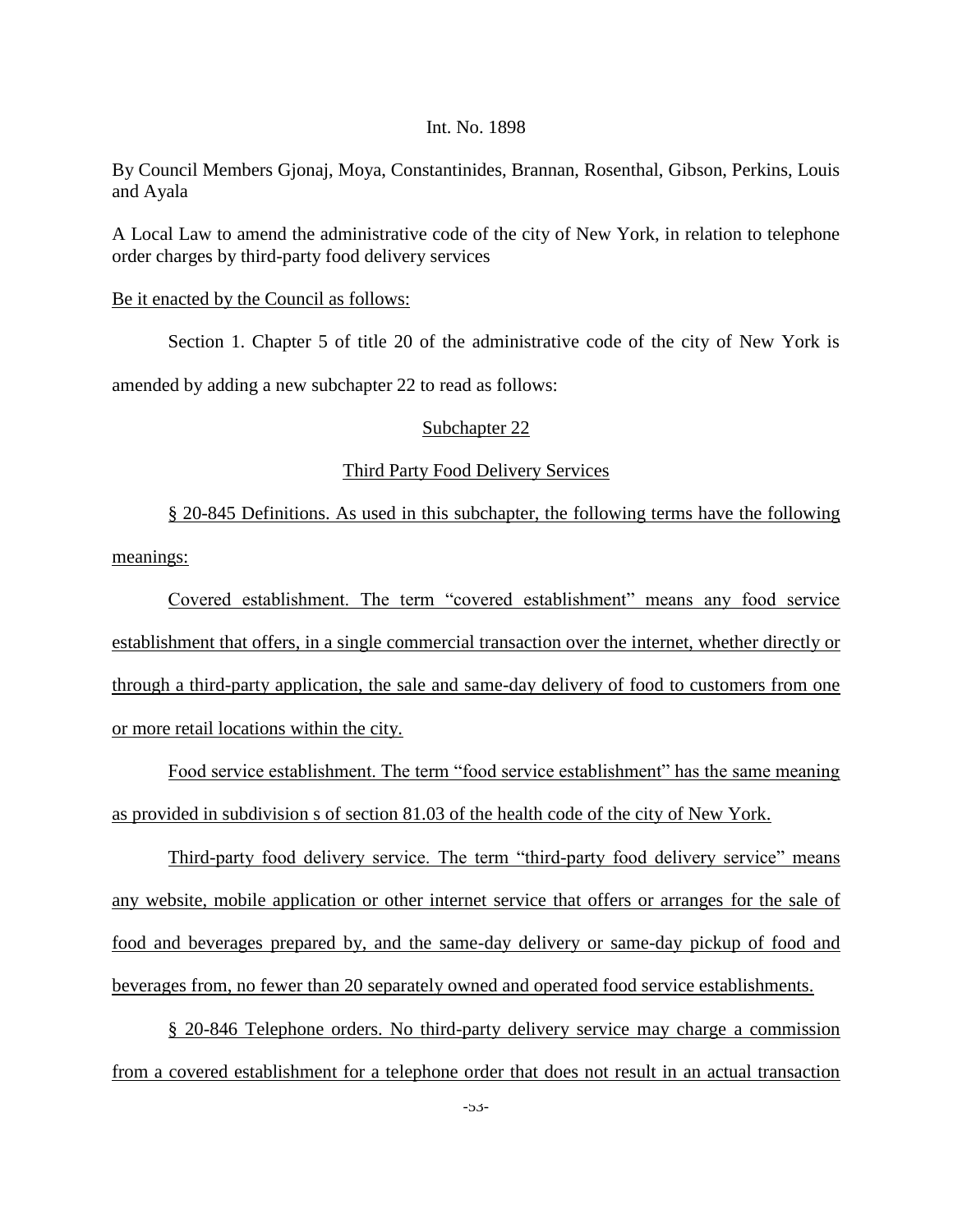between the covered establishment and a customer during such telephone call, or that exceeds the established commission rate between the third-party delivery service and covered establishment.

§ 20-847 Penalties. Any person that violates any provision of this subchapter or any rule promulgated pursuant to this subchapter is liable for a civil penalty of not less than \$250 nor more than \$1,000 for each violation. A proceeding to recover any civil penalty authorized pursuant to this subchapter may be brought in any tribunal established within the office of administrative trials and hearings or within any agency of the city designated to conduct such proceedings. For the purposes of this section each instance in which a prohibited action affects a covered establishment shall constitute a separate violation.

§ 20-848 Injunctive relief. In addition to any other relief available by law, the commissioner may seek any relief available under article 63 of the civil practice law and rules in a proceeding against any person alleged to be in violation of any provision of this subchapter.

§ 2. This local law takes effect 1 year after it becomes law, except that the commissioner of consumer affairs shall take such measures as are necessary for the implementation of this local law, including the promulgation of rules, before such date.

JK LS #12594 2/21/2020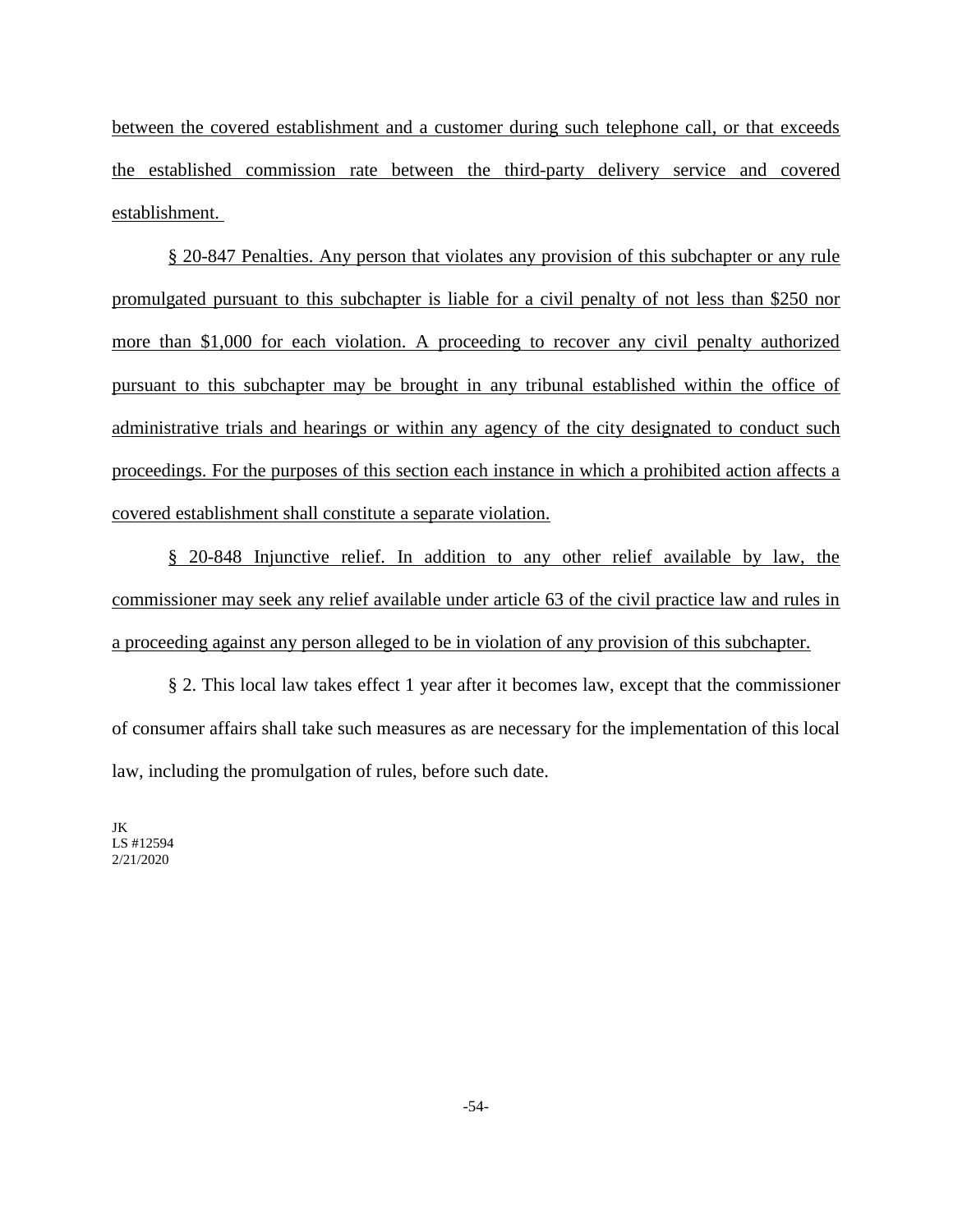By Council Members Moya, Gjonaj, Brannan, Rosenthal, Gibson, Perkins, Louis and Ayala

A Local Law to amend the administrative code of the city of New York, in relation to prohibiting third-party food delivery services from limiting the purchase prices covered establishments may charge on food and beverage orders

#### Be it enacted by the Council as follows:

Section 1. Chapter 5 of title 20 of the administrative code of the city of New York is amended by adding a new subchapter 22 to read as follows:

# Subchapter 22

# Third-Party Food Delivery Services

§ 20-845 Definitions. For the purposes of this subchapter, the following terms have the following meanings:

Covered establishment. The term "covered establishment" means any food service establishment that offers, in a single commercial transaction over the internet, whether directly or through a third-party food delivery service, the sale and same-day delivery of food to customers from one or more retail locations within the city.

Food service establishment. The term "food service establishment" has the same meaning as provided in subdivision s of section 81.03 of the health code of the city of New York.

Online order. The term "online order" means an order placed by a customer through a platform provided by a third-party food delivery service.

Purchase price. The term "purchase price" means the menu price of a food order from a covered establishment. Such term therefore excludes taxes, gratuities and any other fees that may make up the total cost to the customer of a food order.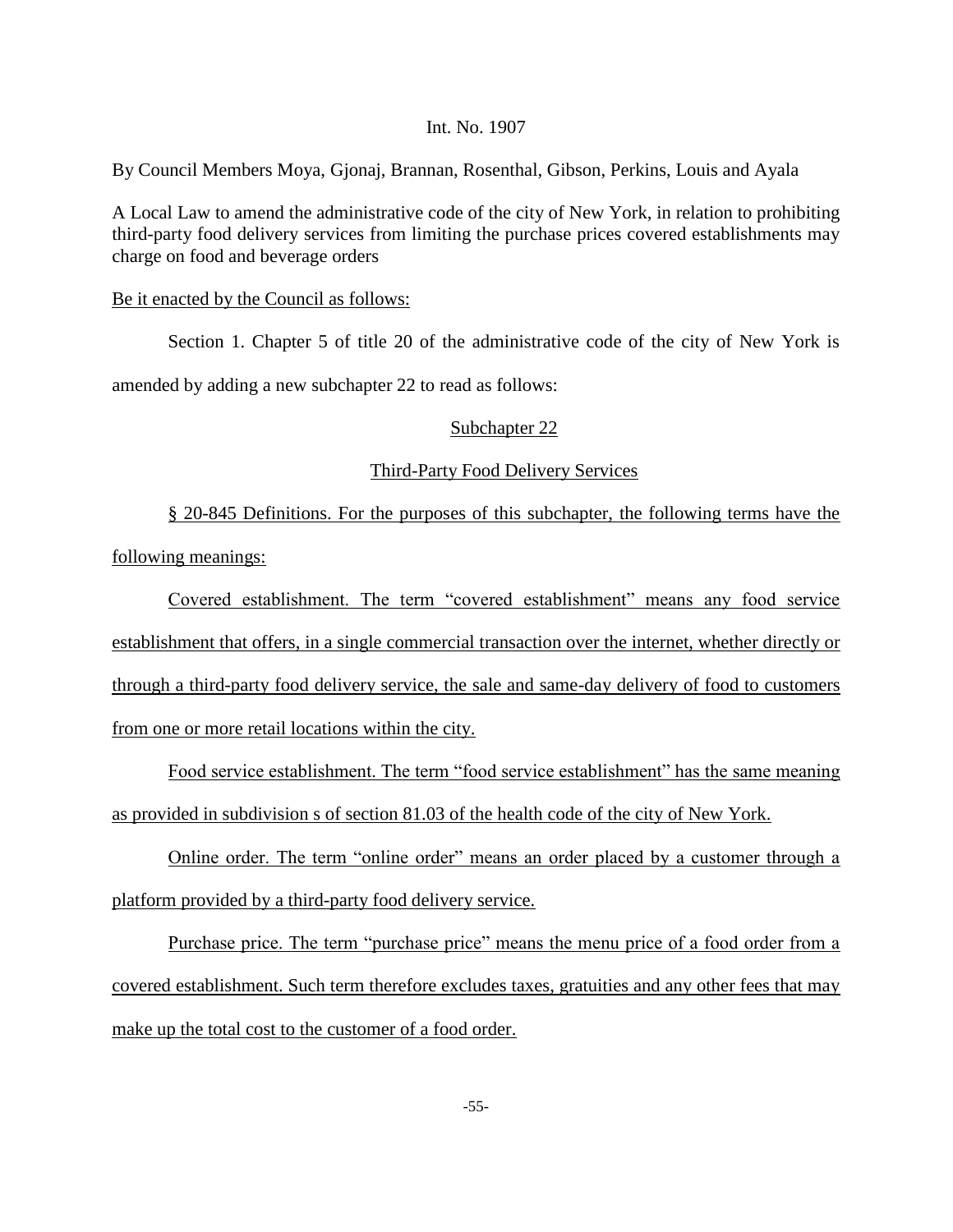Third-party food delivery service. The term "third-party food delivery service" means any website, mobile application or other internet service that offers or arranges for the sale of food and beverages prepared by, and the same-day delivery or same-day pickup of food and beverages from, no fewer than 20 separately owned and operated food service establishments.

§ 20-846 Prohibited limits on purchase prices. It shall be unlawful for third-party food delivery services to, by contract or any other means, impose on covered establishments any requirement regarding the purchase prices that covered establishments may charge for food or beverages ordered through such application or through any other means.

§ 20-847 Penalties. Any person that violates any provision of this subchapter or any rule promulgated pursuant to this subchapter shall be subject to a civil penalty of not less than \$1,000 per violation. A proceeding to recover any civil penalty authorized pursuant to this subchapter may be brought in any tribunal established within the office of administrative trials and hearings or within any agency of the city designated to conduct such proceedings. For the purposes of this section, each calendar day during which a person is found to have violated this subchapter shall be considered a separate violation, even if such violation affects more than one covered establishment.

§ 20-848 Injunctive relief. In addition to any other relief available by law, the commissioner may seek any relief available under article 63 of the civil practice law and rules in a proceeding against any person alleged to be in violation of any provision of this subchapter.

§ 2. This local law takes effect 1 year after it becomes law, except that the commissioner of consumer affairs shall take such measures as are necessary for the implementation of this local law, including the promulgation of rules, before such date.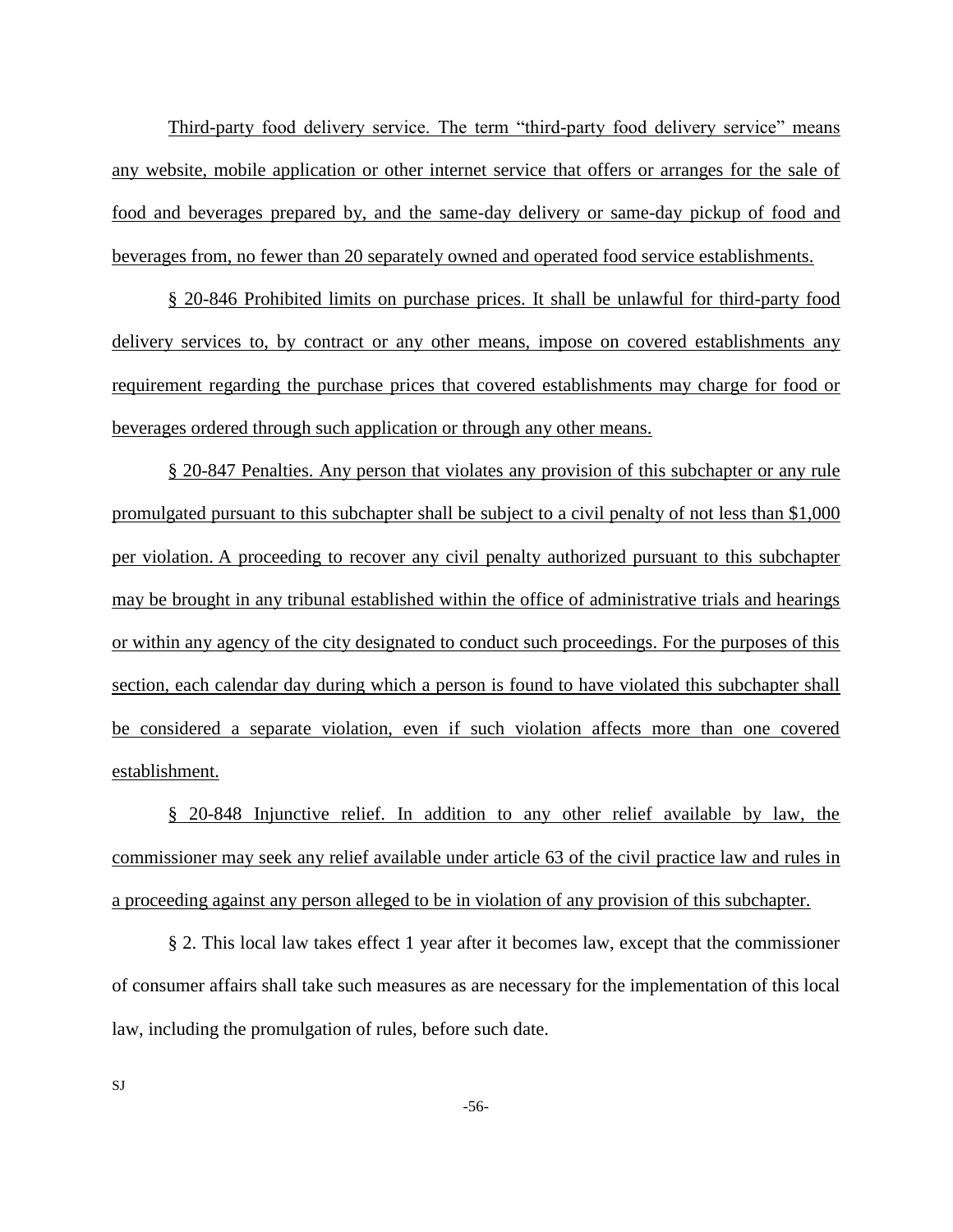LS #9163 2/21/20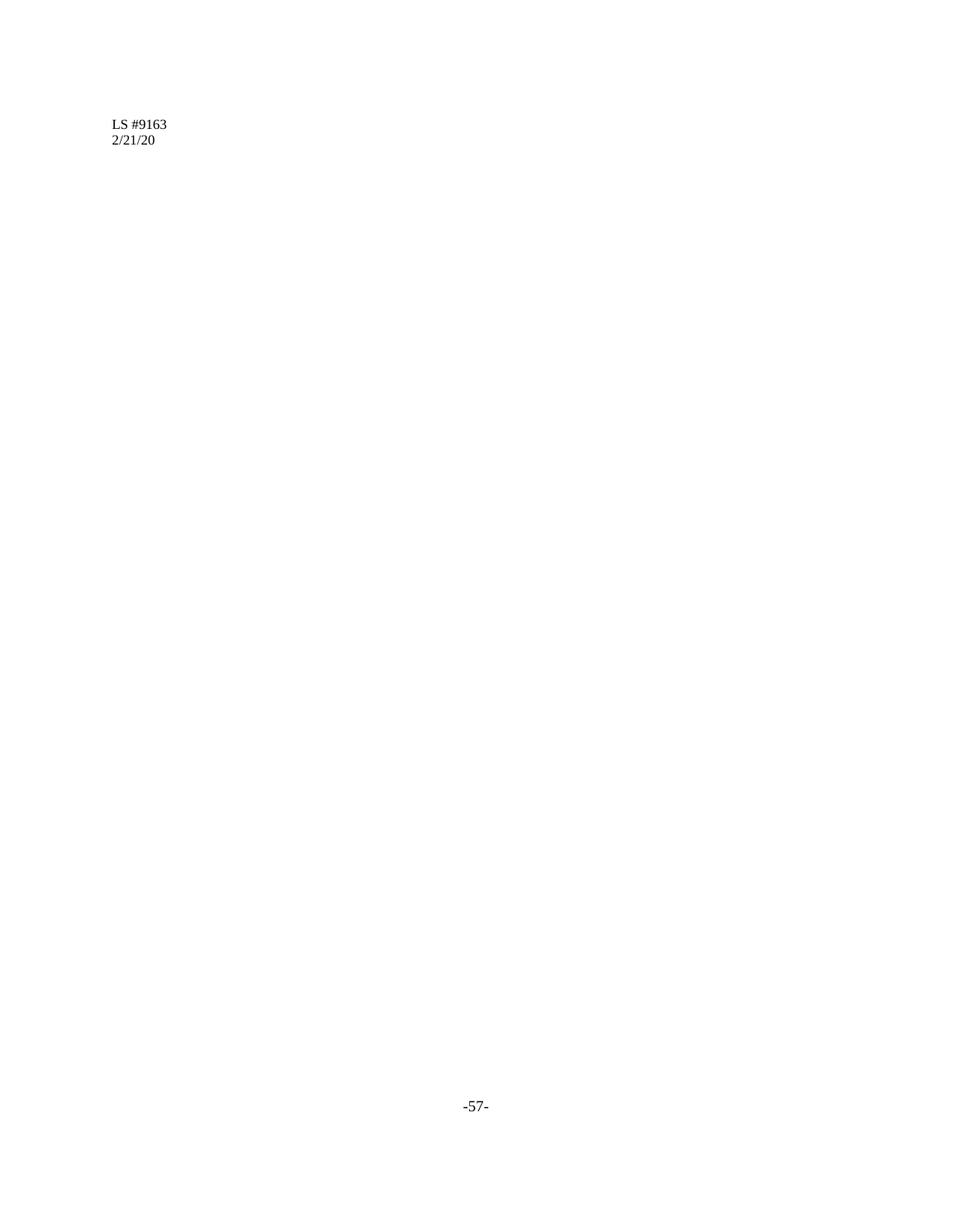Proposed Int. No. 1908-A

By Council Members Moya, Gjonaj, Kallos, Brannan, Rosenthal, Gibson, Ayala, Van Bramer, Rivera, Cohen, Perkins and Louis

A Local Law to amend the administrative code of the city of New York, in relation to fees charged by third-party food delivery services

#### Be it enacted by the Council as follows:

Section 1. Chapter 5 of title 20 of the administrative code of the city of New York is amended by adding a new subchapter 22 to read as follows:

# Subchapter 22

#### Third-Party Food Delivery Services

§ 20-845 Definitions. For the purposes of this subchapter, the following terms have the following meanings:

Covered establishment. The term "covered establishment" means any food service establishment that offers, in a single commercial transaction over the internet, whether directly or through a third-party food delivery service, the sale and same-day delivery of food to customers from one or more retail locations within the city.

Declared emergency. The term "declared emergency" means any time during which a state of emergency has been declared by the president of the United States, the governor of the state of New York or the mayor of the city, and is in effect in the city, and during which all food service establishments in the city are prohibited from providing food for consumption onpremises.

Delivery fee. The term "delivery fee" means a fee charged by a third-party food delivery service to cover the cost of providing a covered establishment with a service that delivers food from such establishment to customers. The term does not include any other fee that may be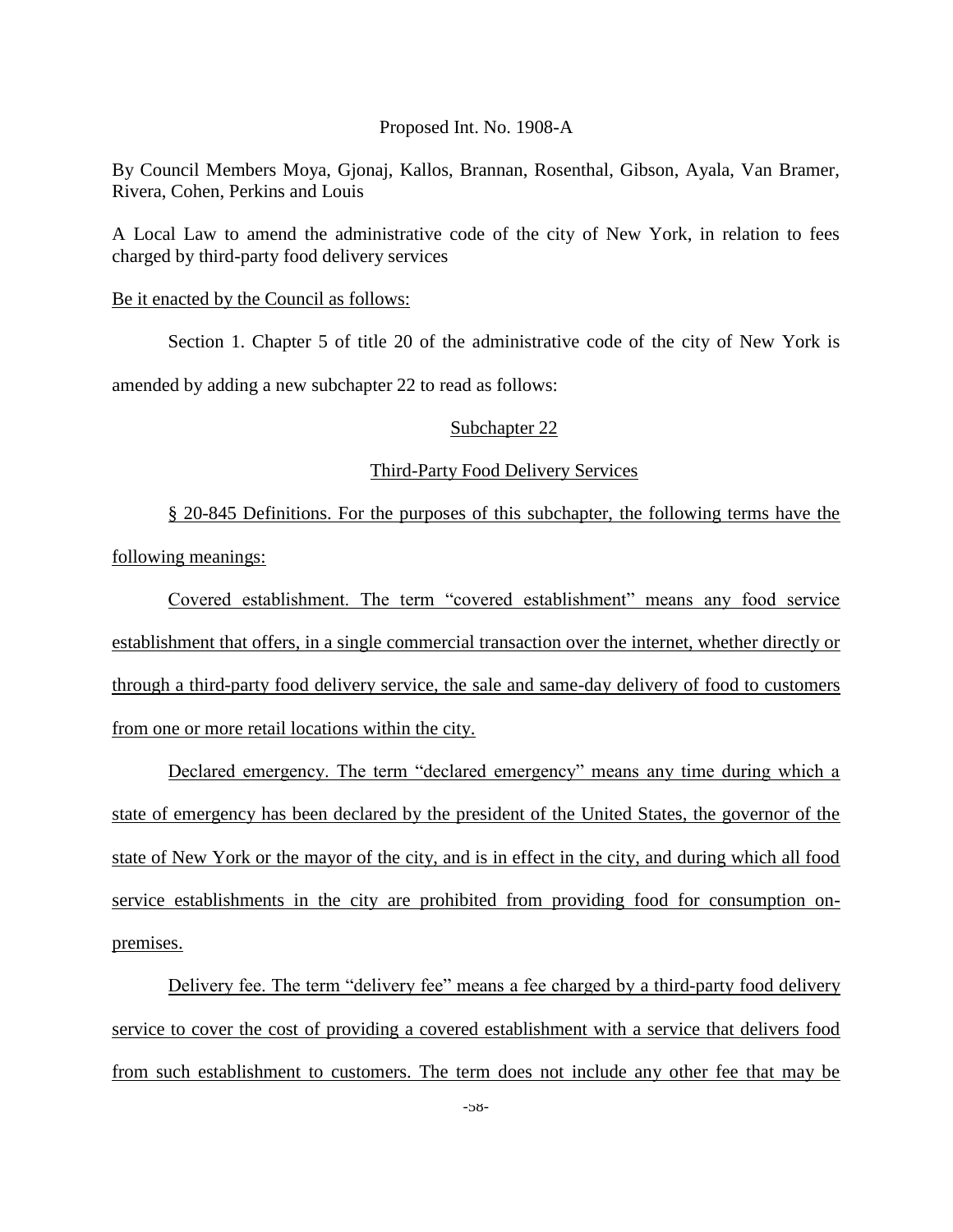charged by a third-party food delivery service to a covered establishment, such as fees for listing or advertising the covered establishment on the third-party food delivery service platform or fees related to processing the online order.

Food service establishment. The term "food service establishment" has the same meaning as provided in subdivision s of section 81.03 of the health code of the city of New York.

Online order. The term "online order" means an order placed by a customer through a platform provided by a third-party food delivery service.

Purchase price. The term "purchase price" means the menu price of an online order. Such term does not include taxes, gratuities and any other fees that may make up the total cost to the customer of an online order.

Third-party food delivery service. The term "third-party food delivery service" means any website, mobile application or other internet service that offers or arranges for the sale of food and beverages prepared by, and the same-day delivery or same-day pickup of food and beverages from, no fewer than 20 separately owned and operated food service establishments.

§ 20-846 Service fees. a. It shall be unlawful for a third-party food delivery service to charge a covered establishment a fee for the use of their service that totals more than 10% of the purchase price of each online order.

b. Subdivision a of this section notwithstanding, during a declared emergency it shall be unlawful for any third-party food delivery service to charge a covered establishment a delivery fee that totals more than 10% of the purchase price of each online order, and it shall be unlawful during such declared emergency for a third-party food delivery service to charge a covered establishment any fee for the use of their services other than a delivery fee.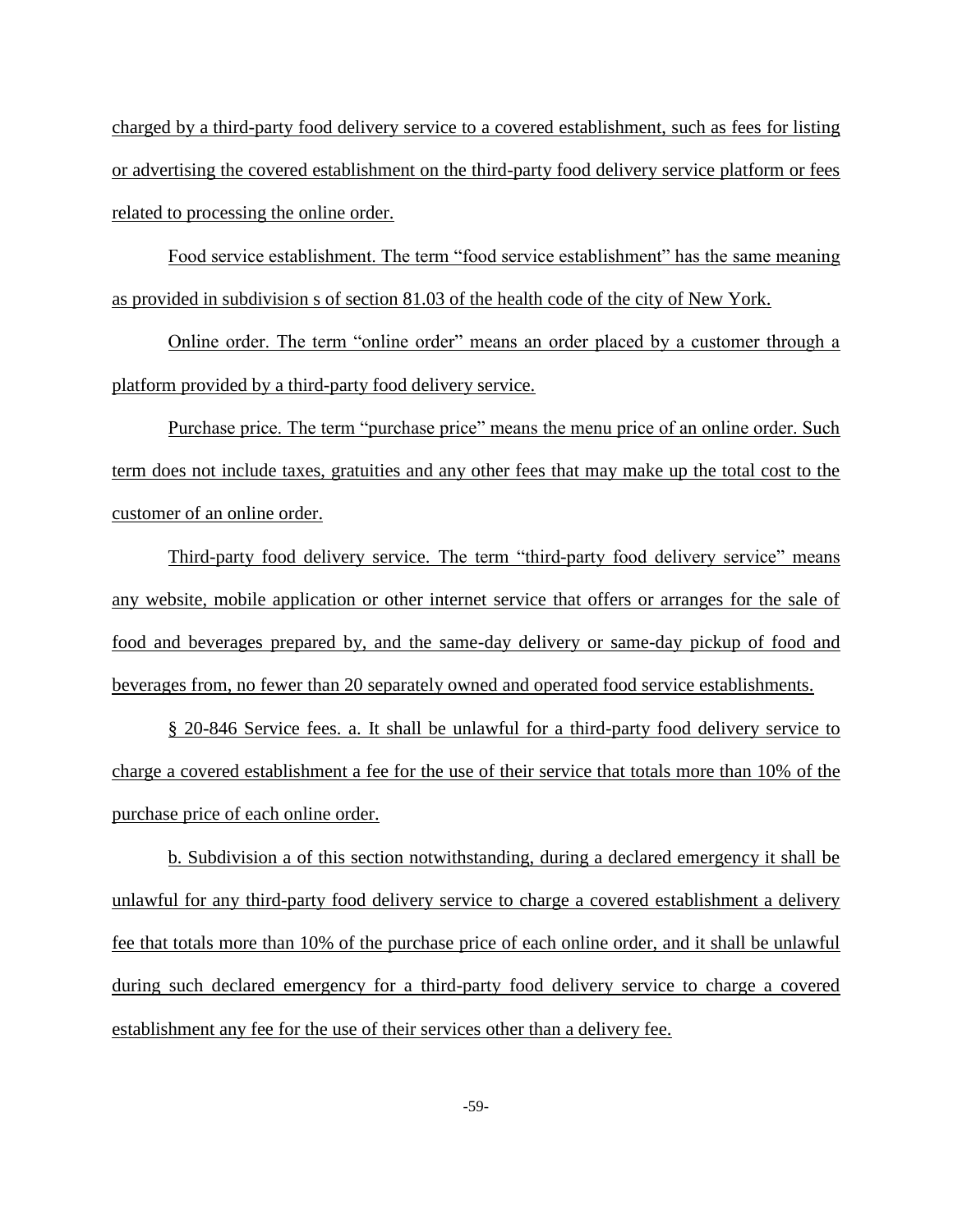§ 20-847 Penalties. Any person that violates any provision of this subchapter or any rule promulgated pursuant to this subchapter shall be subject to a civil penalty of not less than \$1,000 per violation, with the exact amount determined by a rule promulgated by the commissioner of consumer affairs. Violations shall accrue on a daily basis for each day and for each covered establishment charged a fee in violation of this subchapter or any rule promulgated pursuant to this subchapter. A proceeding to recover any civil penalty authorized pursuant to this subchapter may be brought in any tribunal established within the office of administrative trials and hearings or within any agency of the city designated to conduct such proceedings.

§ 20-848 Injunctive relief. In addition to any other relief available by law, the commissioner may seek any relief available under article 63 of the civil practice law and rules in a proceeding against any person alleged to be in violation of any provision of this subchapter.

§ 2. This local law takes effect immediately.

SJ LS #9163 4/20/20 10:30 AM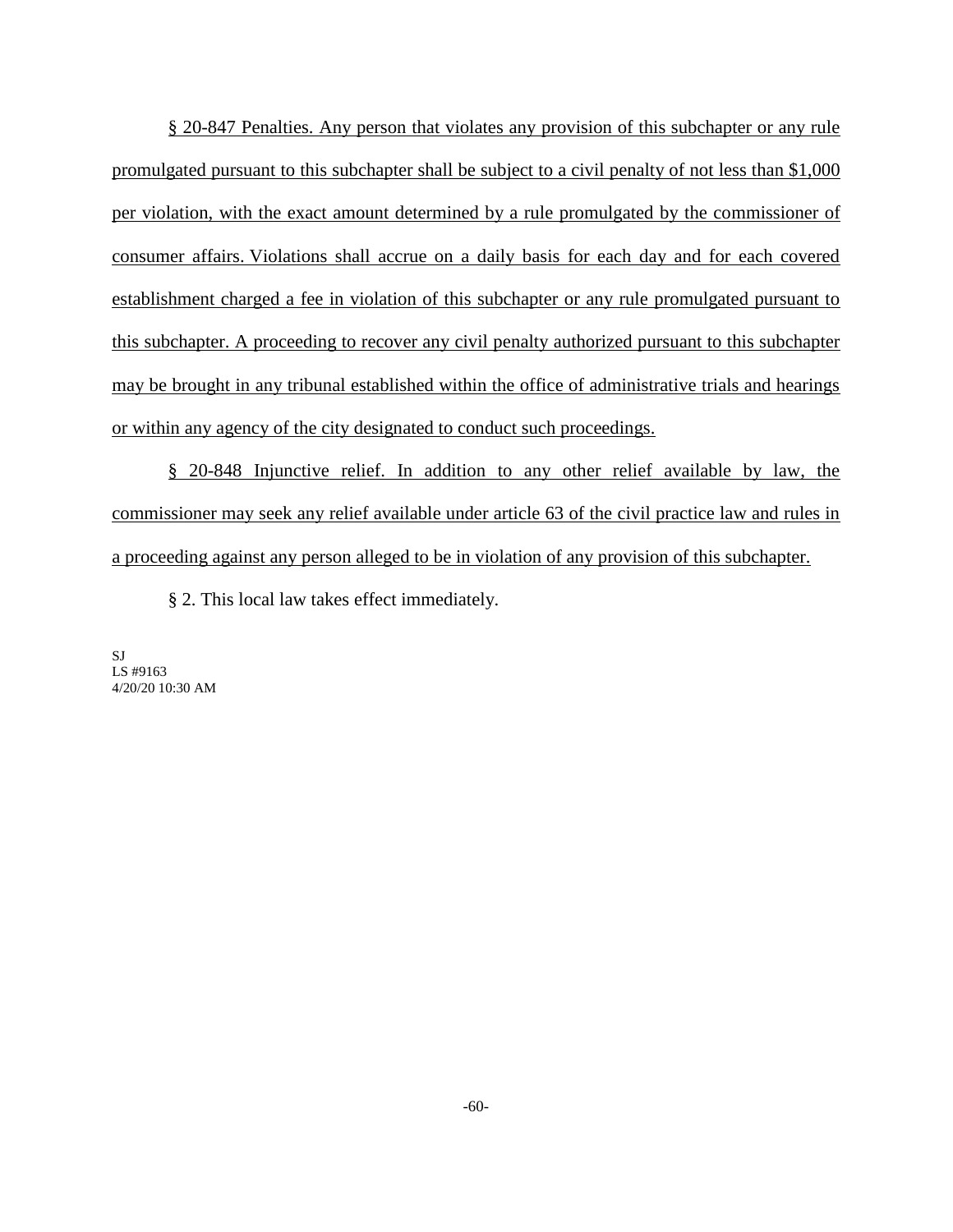By Council Members Adams, the Speaker (Council Member Johnson), Kallos, Van Bramer, Chin, Louis and Ayala

A Local Law to amend the administrative code of the city of New York, in relation to harassment of commercial tenants impacted by COVID-19

### Be it enacted by the Council as follows:

Section 1. Paragraph 11 of subdivision a of section 22-902 of the administrative code of the city of New York, as added by local law number 185 for the year 2019, is amended to read as follows:

11. threatening a commercial tenant based on (i) such person's actual or perceived age, race, creed, color, national origin, gender, disability, marital status, partnership status, caregiver status, uniformed service, sexual orientation, alienage or citizenship status, status as a victim of domestic violence[,] or status as a victim of sex offenses or stalking, or (ii) the commercial tenant's status as a person or business impacted by COVID-19, or the commercial tenant's receipt of a rent concession or forbearance for any rent owed during the COVID-19 period; provided that for the purposes of this paragraph:

(a) the term "COVID-19 period" means March 7, 2020 through the later of (i) the end of the first month that commences after the expiration of the moratorium on enforcement of evictions of residential and commercial tenants set forth in executive order number 202.8, as issued by the governor on March 20, 2020 and thereafter extended, (ii) the end of the first month that commences after the expiration of the moratorium on certain residential evictions set forth in section 4024 of the coronavirus aid, relief, and economic security, or CARES, act and any subsequent amendments to such section or (iii) September 30, 2020, inclusive;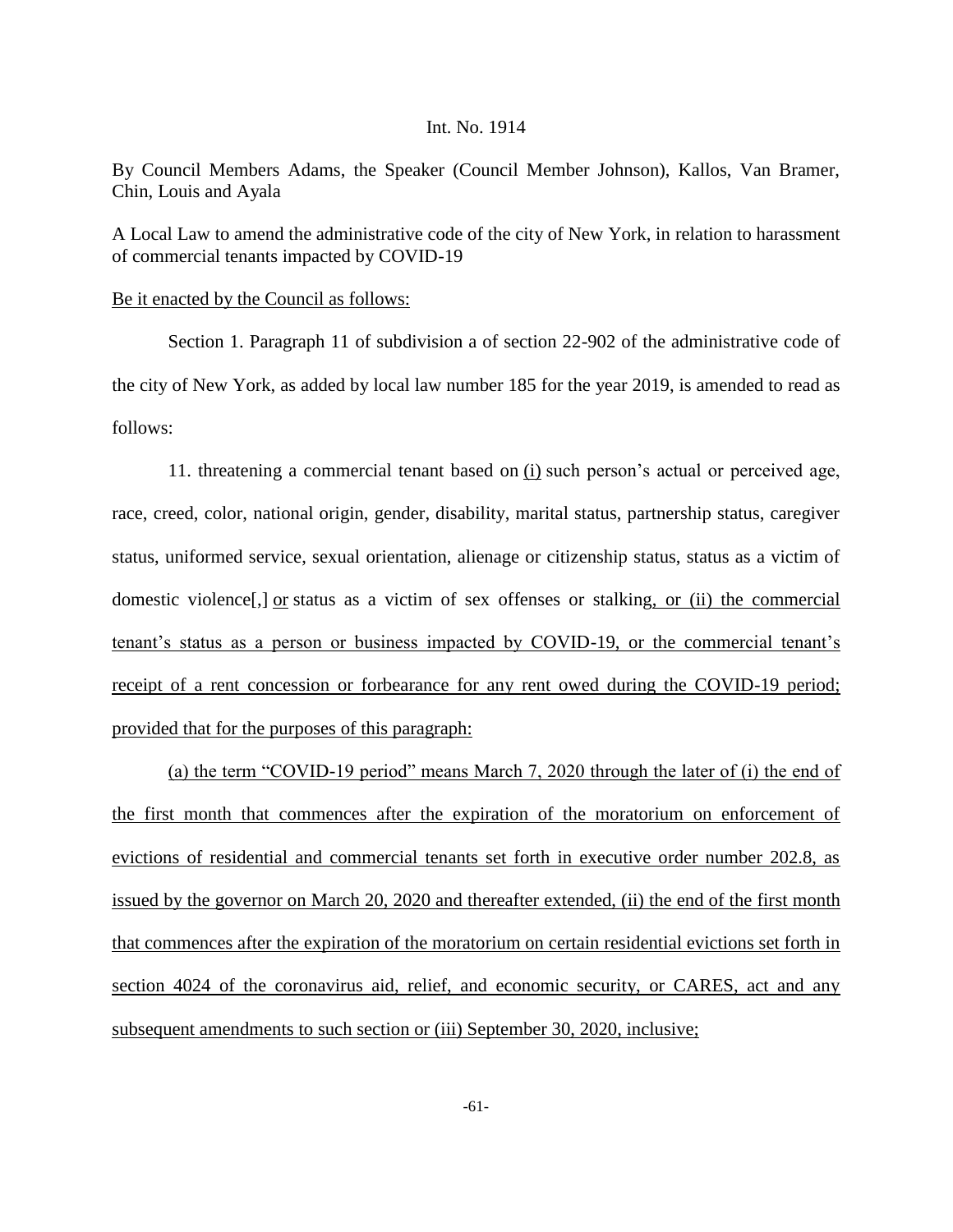(b) a person is "impacted by COVID-19" if such person experienced one or more of the following situations:

(1) the person was diagnosed with COVID-19 or is experiencing symptoms of COVID-19 and seeking a medical diagnosis; provided that for the purposes of this subparagraph, the term "COVID-19" means the 2019 novel coronavirus or 2019-nCoV;

(2) a member of the person's household was diagnosed with COVID-19;

(3) the person was providing care for a family member or a member of the person's household who was diagnosed with COVID-19;

(4) a member of the person's household for whom the person had primary caregiving responsibility was unable to attend school or another facility that was closed as a direct result of the COVID-19 state disaster emergency and such school or facility care was required for the person to work; provided that for the purposes of this subparagraph, the term "COVID-19 state disaster emergency" means the state disaster emergency declared by the governor in executive order number 202 issued on March 7, 2020;

(5) the person was unable to reach their place of business because of a quarantine imposed as a direct result of the COVID-19 state disaster emergency;

(6) the person was unable to reach their place of business because the person had been advised by a health care provider to self-quarantine due to concerns related to COVID-19;

(7) the person became the breadwinner or major supporter for a household because the head of the household died as a direct result of COVID-19;

(8) the person's business is closed as a direct result of the COVID-19 state disaster emergency; and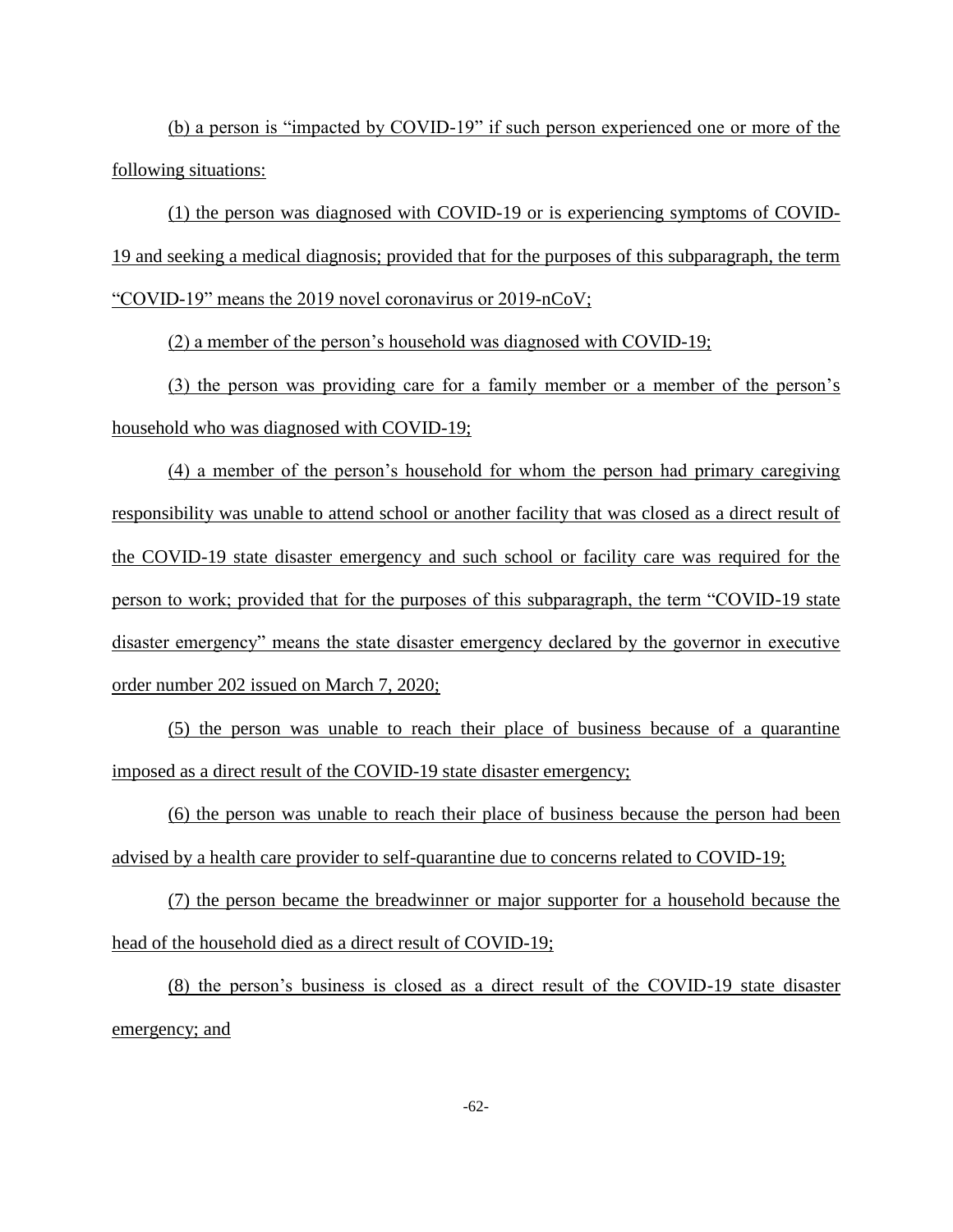(c) a business is "impacted by COVID-19" if (i) it was subject to seating, occupancy or on-premises service limitations pursuant to an executive order issue by the governor or mayor during the COVID-19 period or (ii) its revenues during any three-month period within the COVID-19 period were less than 50 percent of its revenues for the same period in 2019 or less than 50 percent of its aggregate revenues for the months of December 2019, January 2019 and February 2020;

§ 2. This local law takes effect immediately.

LS # 14764 4/20/20 4:37PM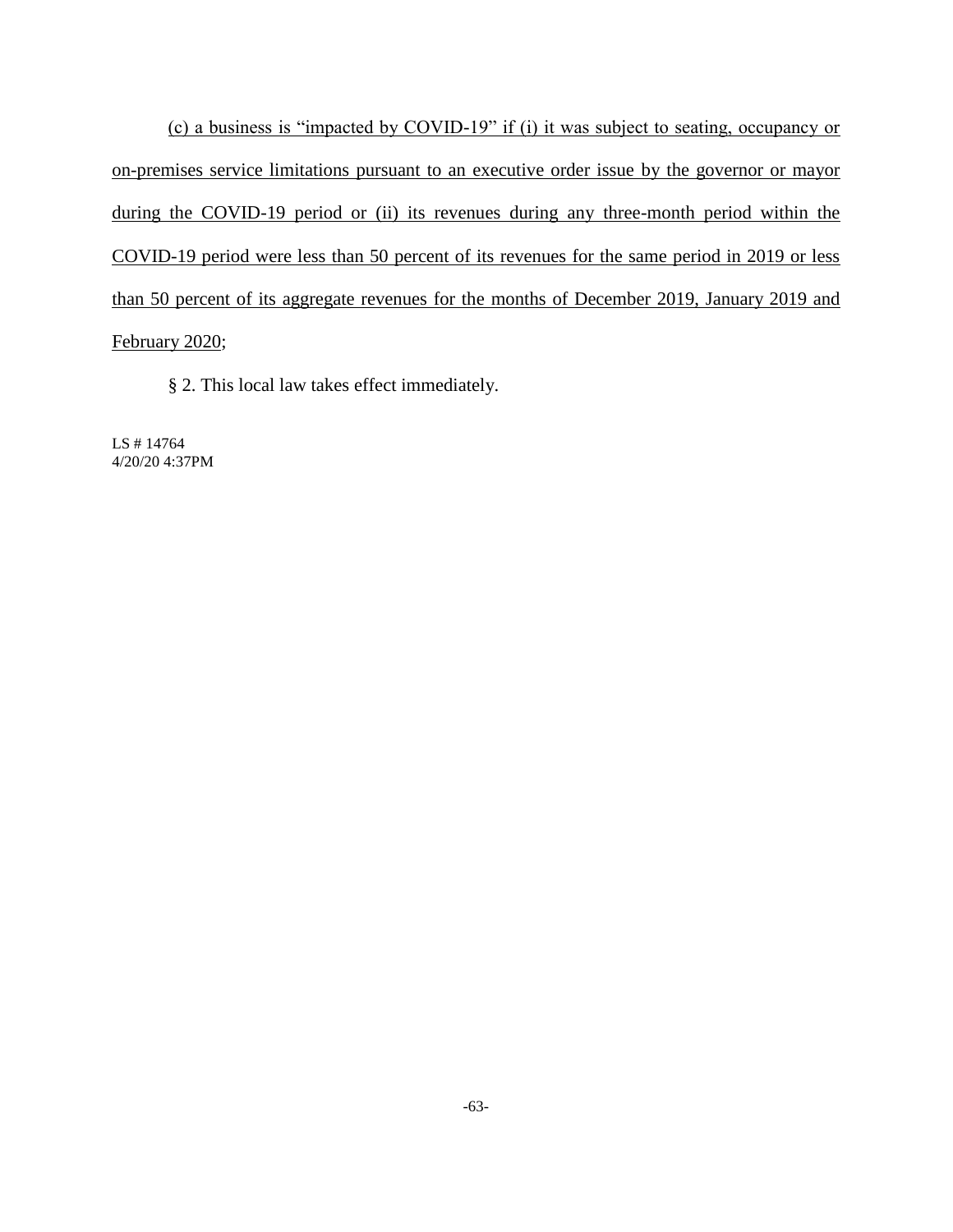By Council Members Cohen, Chin, Powers, Yeger, Louis and Ayala

A Local Law in relation to requiring the department of consumer affairs to waive and refund all fees related to sidewalk cafe licenses that are due on or after January 1, 2020 until December 31, 2020, and providing for the repeal of such provision upon the expiration thereof

# Be it enacted by the Council as follows:

Section 1. Emergency waiver of sidewalk cafe fees. a. Notwithstanding any inconsistent provision of law or rule, the department of consumer affairs shall waive all fees related to sidewalk cafe licenses issued pursuant to subchapter 6 of chapter 2 of title 20 of the administrative code, including, but not limited to, revocable consent fees, for which the payment due date falls on or after January 1, 2020 until December 31, 2020. The department shall issue refunds for all sidewalk cafe license fees paid by licensees on or after January 1, 2020 until December 31, 2020.

b. This section does not apply to new sidewalk cafe license applications filed with the department of consumer affairs on or after March 30, 2020.

c. The department shall have the authority to promulgate any rules necessary to administer the provisions of this section.

§ 2. This local law takes effect immediately and is retroactive to and deemed to have been in effect as of January 1, 2020.

§ 3. This local law expires and is deemed repealed on January 1, 2021.

BAM LS #14484 3/31/2020 6:08 p.m.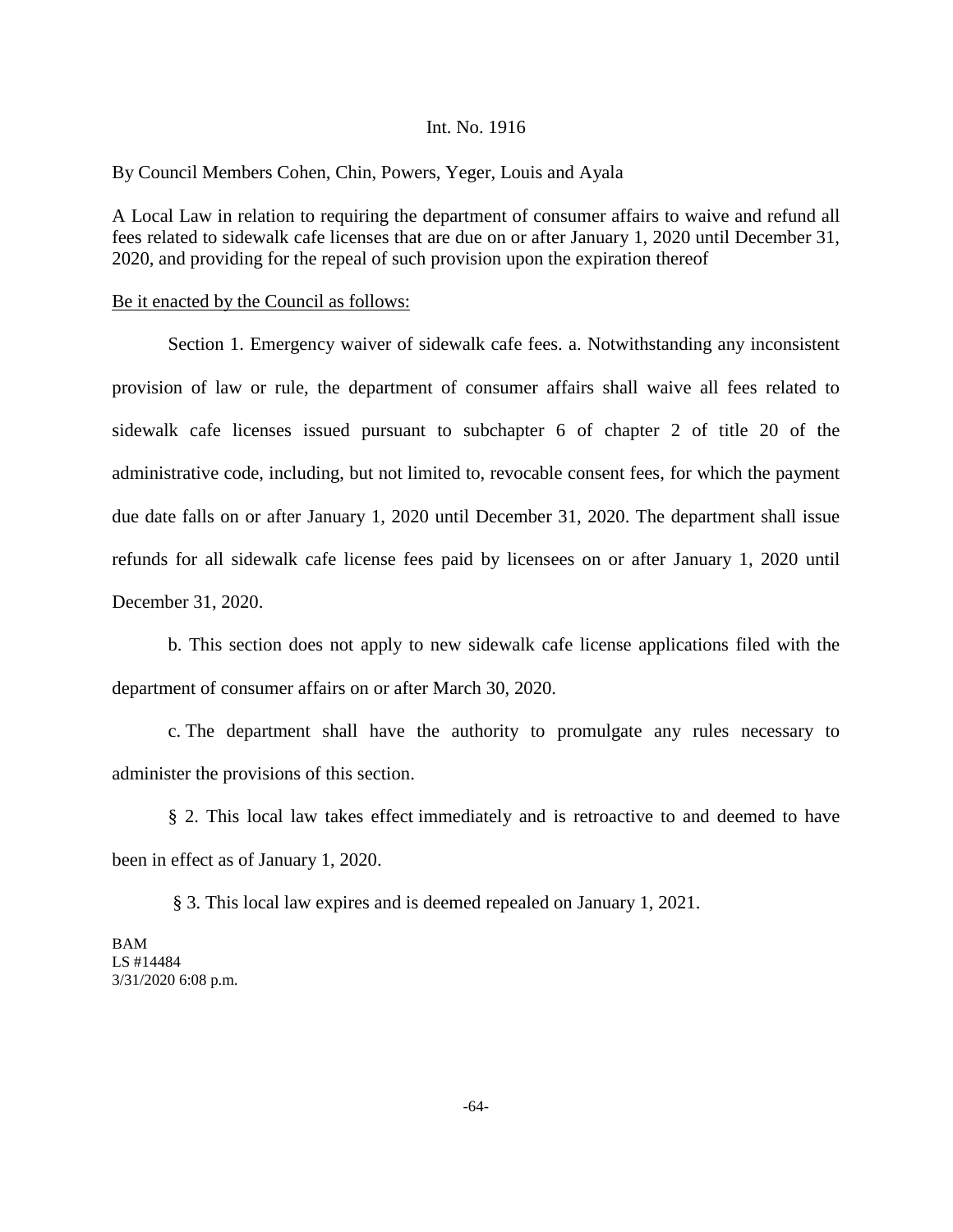By Council Members Gjonaj, Louis, Powers, Cohen and Ayala

A Local Law to amend the administrative code of the city of New York, in relation to requiring third-party food delivery services and food service establishments to display sanitary inspection letter grades online

# Be it enacted by the Council as follows:

Section 1. Chapter 5 of title 20 of the administrative code of the city of New York is amended by adding a new subchapter 22 to read as follows:

# Subchapter 22

# THIRD-PARTY FOOD DELIVERY SERVICES

§ 20-845 Definitions. For the purposes of this subchapter, the following terms have the following meanings:

Food service establishment. The term "food service establishment" has the same meaning

as provided in subdivision s of section 81.03 of the health code of the city of New York.

Letter grade. The term "letter grade" means the sanitary inspection grade issued by the department of health and mental hygiene pursuant to section 81.51 of the health code of the city of New York.

Menu. The term "menu" means a written list of the names or images of a food item or items and the prices of such items, that is the primary writing of a food service establishment from which a person makes an order selection.

Menu item. The term "menu item" means any food item that a customer may select for purchase from a food service establishment.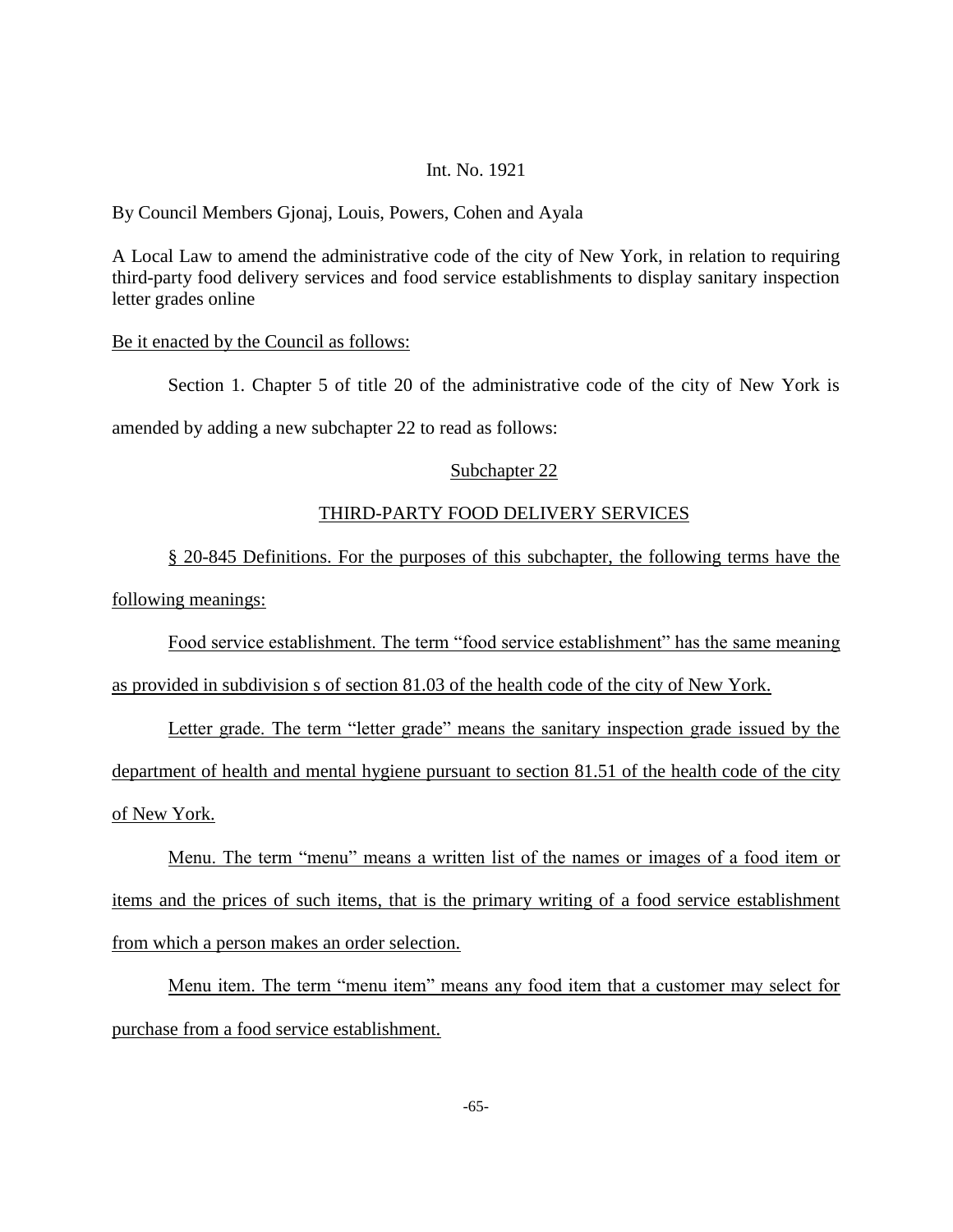Online order. The term "online order" means an order placed by a customer through a platform provided by a third-party food delivery service or a food service establishment.

Third-party food delivery service. The term "third-party food delivery service" means any website, mobile application or other internet service that offers or arranges for the sale of food and beverages prepared by, and the same-day delivery or same-day pickup of food and beverages from, no fewer than 20 separately owned and operated food service establishments.

§ 20-846 Display of letter grades required. a. Every third-party food delivery service shall display the letter grade assigned to each food service establishment in a conspicuous manner to persons using such service. Such letter grade shall be displayed adjacent to the name of each food service establishment whenever such name appears on a list of food service establishments that can be selected by a person to make an online order. Such letter grade shall also be displayed conspicuously whenever the menu or menu items of a food service establishment are displayed for selection by persons using such service.

b. Every food service establishment that operates a website, mobile application or other internet service that offers or arranges for the sale of food and beverages prepared by, and the same-day delivery or same-day pickup of food and beverages from such food service establishment, shall conspicuously and prominently post its letter grade on such website, mobile application or other internet service.

c. The department may establish by rule additional requirements relating to the display of such letter grades.

§ 20-847 Penalties. Any person that violates any provision of this subchapter or any rule promulgated pursuant to this subchapter shall be subject to a civil penalty of not less than \$100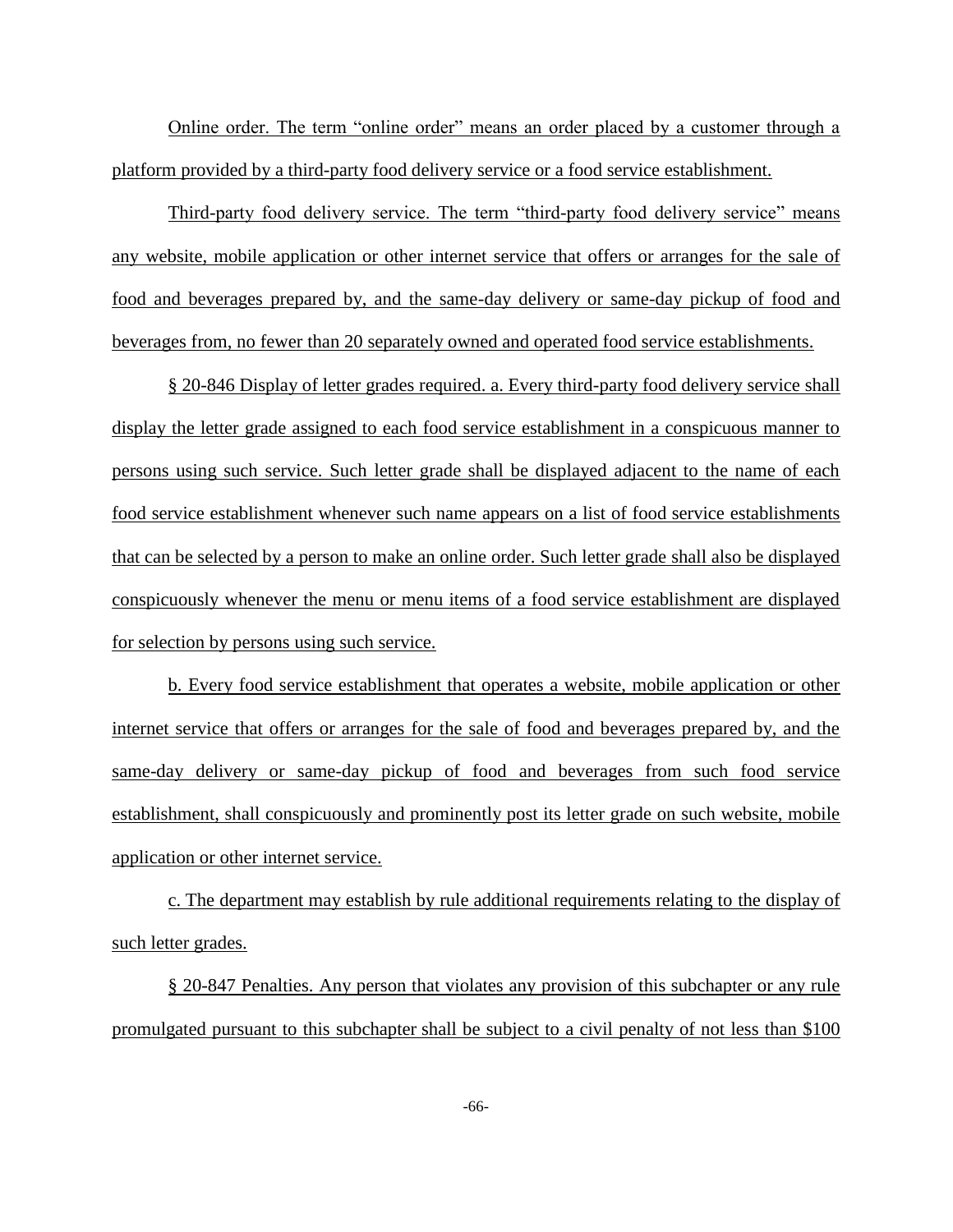per violation. A proceeding to recover any civil penalty authorized pursuant to this subchapter may be brought in any tribunal established within the office of administrative trials and hearings or within any agency of the city designated to conduct such proceedings. For the purposes of this section, each failure to display a letter grade assigned to a food service establishment in violation of this subchapter shall be considered a separate violation.

§ 2. This local law takes effect 1 year after it becomes law, except that the commissioner of consumer affairs shall take such measures as are necessary for the implementation of this local law, including the promulgation of rules, before such date.

BAM LS #13959 2/28/20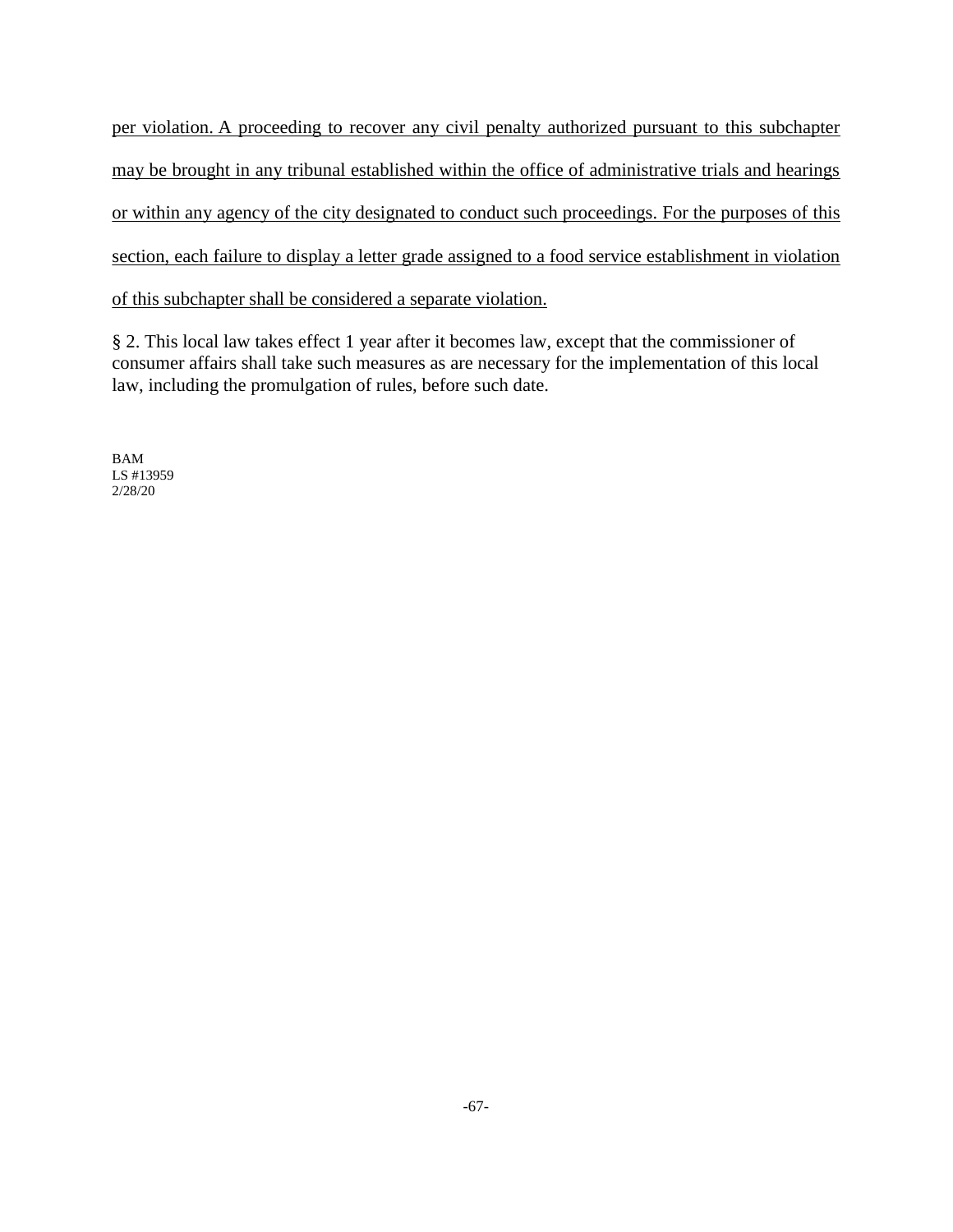By Council Member Rivera, the Speaker (Council Member Johnson), Kallos, Van Bramer, Rosenthal, Chin and Ayala

A Local Law to amend the administrative code of the city of New York, in relation to personal liability provisions of leases for commercial tenants impacted by COVID-19

Be it enacted by the Council as follows:

Section 1. Chapter 10 of title 22 of the administrative code of the city of New York is amended by adding a new section 22-1004 to read as follows:

§ 22-1004. Personal liability provisions in commercial leases. a. Definitions. For the purposes of this section, the following terms have the following meanings:

COVID-19. The term "COVID-19" means the 2019 novel coronavirus or 2019-nCoV.

COVID-19 period. The term "COVID-19 period" means March 7, 2020 through the later

of (i) the end of the first month that commences after the expiration of the moratorium on enforcement of evictions of residential and commercial tenants set forth in executive order number 202.8, as issued by the governor on March 20, 2020 and thereafter extended, (ii) the end of the first month that commences after the expiration of the moratorium on certain residential evictions set forth in section 4024 of the coronavirus aid, relief, and economic security, or CARES, act and any subsequent amendments to such section or (iii) September 30, 2020, inclusive.

COVID-19 state disaster emergency. The term "COVID-19 state disaster emergency" means the state disaster emergency declared by the governor in executive order number 202 issued on March 7, 2020.

Impacted by COVID-19. The term "impacted by COVID-19" means: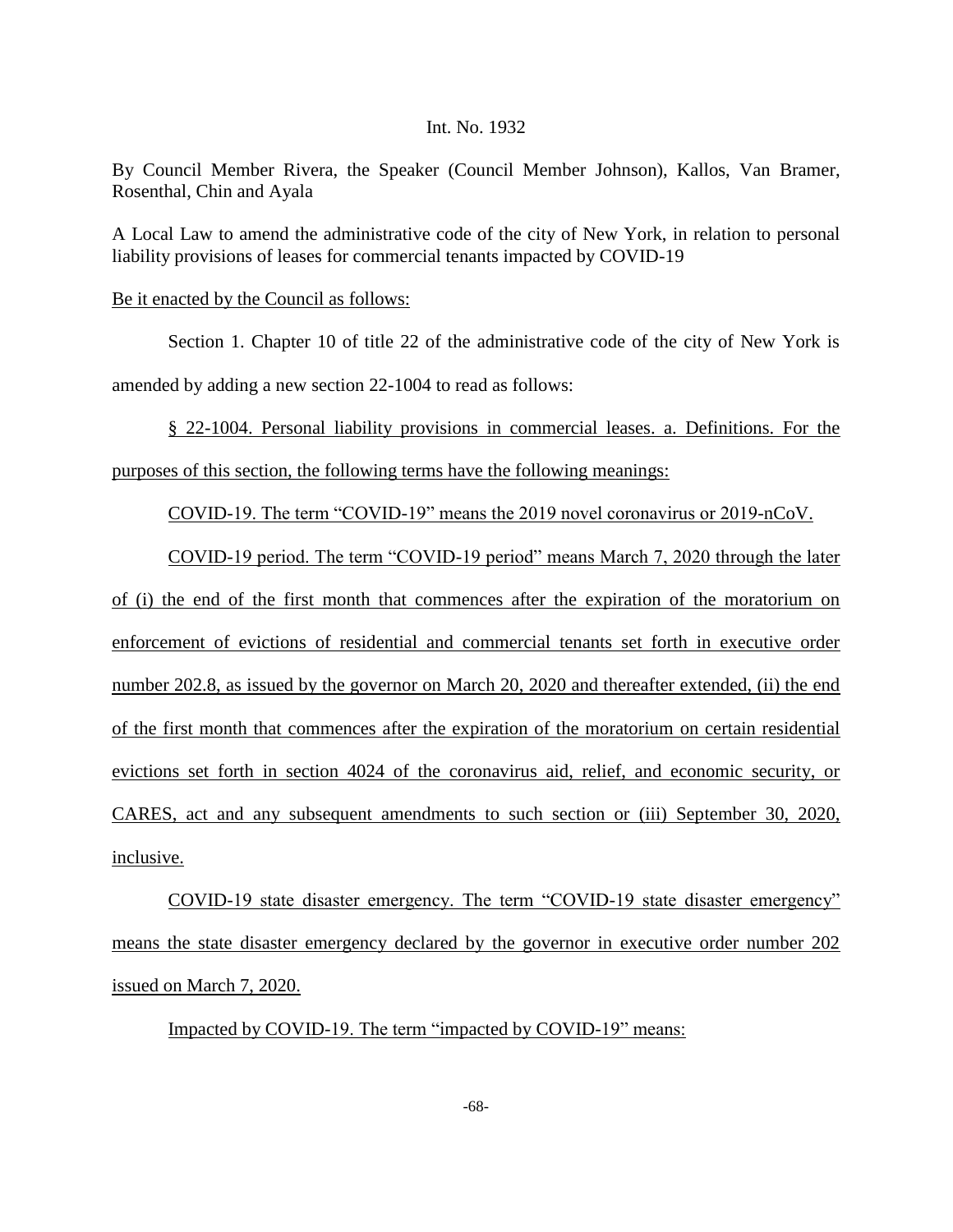1. With respect to an individual, that the individual experienced one or more of the following situations:

(a) the individual was diagnosed with COVID-19 or is experiencing symptoms of COVID-19 and seeking a medical diagnosis;

(b) a member of the individual's household was diagnosed with COVID-19;

(c) the individual was providing care for a family member or a member of the individual's household who was diagnosed with COVID-19;

(d) a member of the individual's household for whom the person had primary caregiving responsibility was unable to attend school or another facility that was closed as a direct result of the COVID-19 state disaster emergency and such school or facility care was required for the person to work;

(e) the individual was unable to reach their place of business because of a quarantine imposed as a direct result of the COVID-19 state disaster emergency;

(f) the individual was unable to reach their place of business because of the person had been advised by a health care provider to self-quarantine due to concerns related to COVID-19;

(g) the individual became the breadwinner or major support for a household because the head of the household died as a direct result of COVID-19; or

(h) the individual's business closed as a direct result of the COVID-19 state disaster emergency.

2. With respect to a business, that (i) the business was subject to seating, occupancy or on-premises service limitations pursuant to an executive order issued by the governor or mayor during the COVID-19 period or (ii) the revenues of the business during any three-month period within the COVID-19 period were less than 50 percent of its revenues for the same period in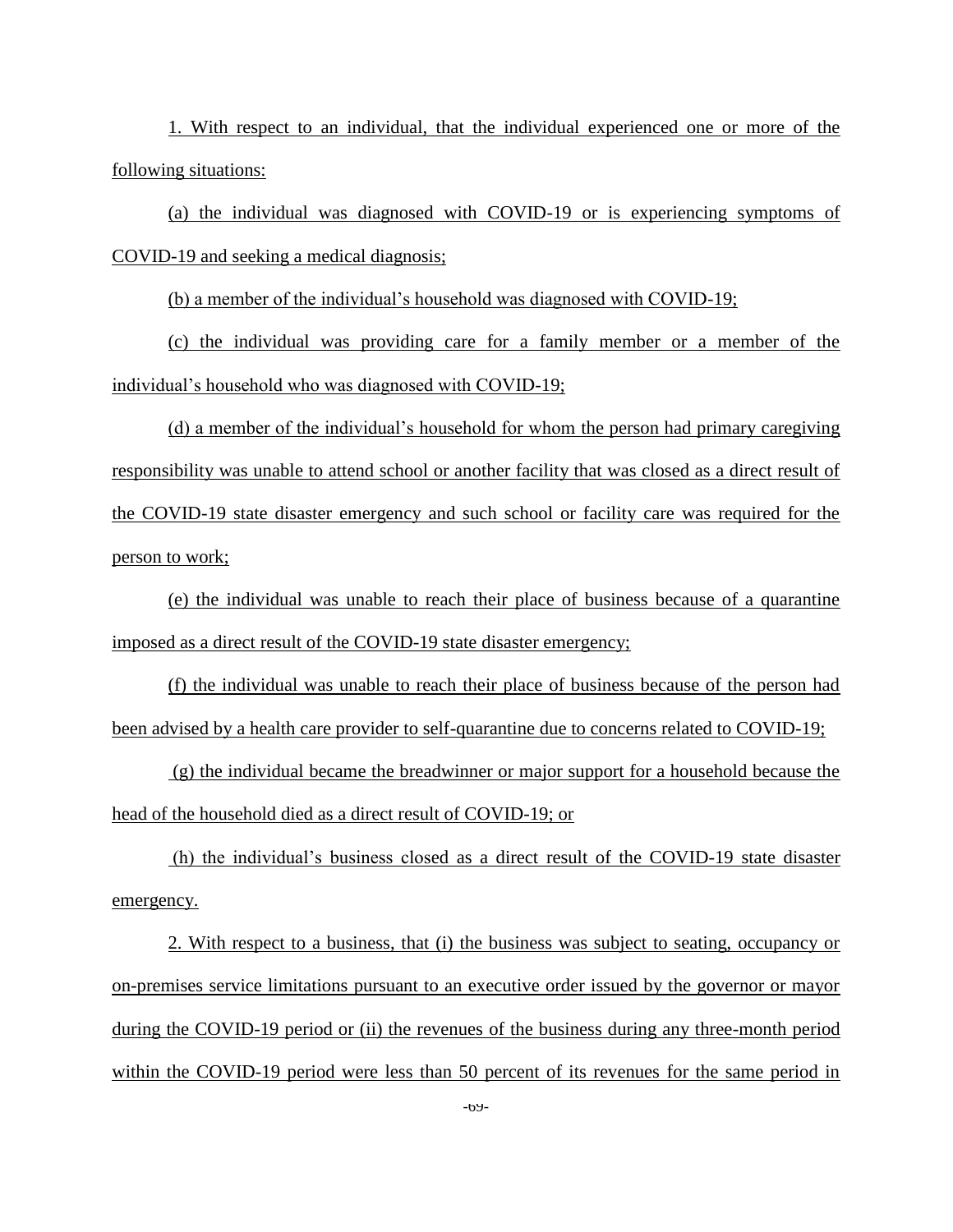2019 or less than 50 percent of its aggregate revenues for the months of December 2019, January 2019, and February 2020.

Personal liability provision. The term "personal liability provision" means, with respect to a commercial lease or other rental agreement involving real property and to which a business is a party as tenant, a term that provides for an individual to become wholly or partially personally liable for an obligation of such business arising under such lease or agreement upon the occurrence of a default or other event.

b. No personal liability provision of a commercial lease or other rental agreement involving real property and to which a business impacted by COVID-19 is a party as tenant may be enforced against an individual where the default or other event allowing for such enforcement occurs during the COVID-19 period.

§ 2. Subdivision a of section 22-902 of the administrative code of the city of New York, as amended by local law number 185 for the year 2019, is amended to read as follows:

a. A landlord shall not engage in commercial tenant harassment. Except as provided in subdivision b of this section, commercial tenant harassment is any act or omission by or on behalf of a landlord that (i) would reasonably cause a commercial tenant to vacate covered property, or to surrender or waive any rights under a lease or other rental agreement or under applicable law in relation to such covered property, and (ii) includes one or more of the following:

1. using force against or making express or implied threats that force will be used against a commercial tenant or such tenant's invitee;

2. causing repeated interruptions or discontinuances of one or more essential services;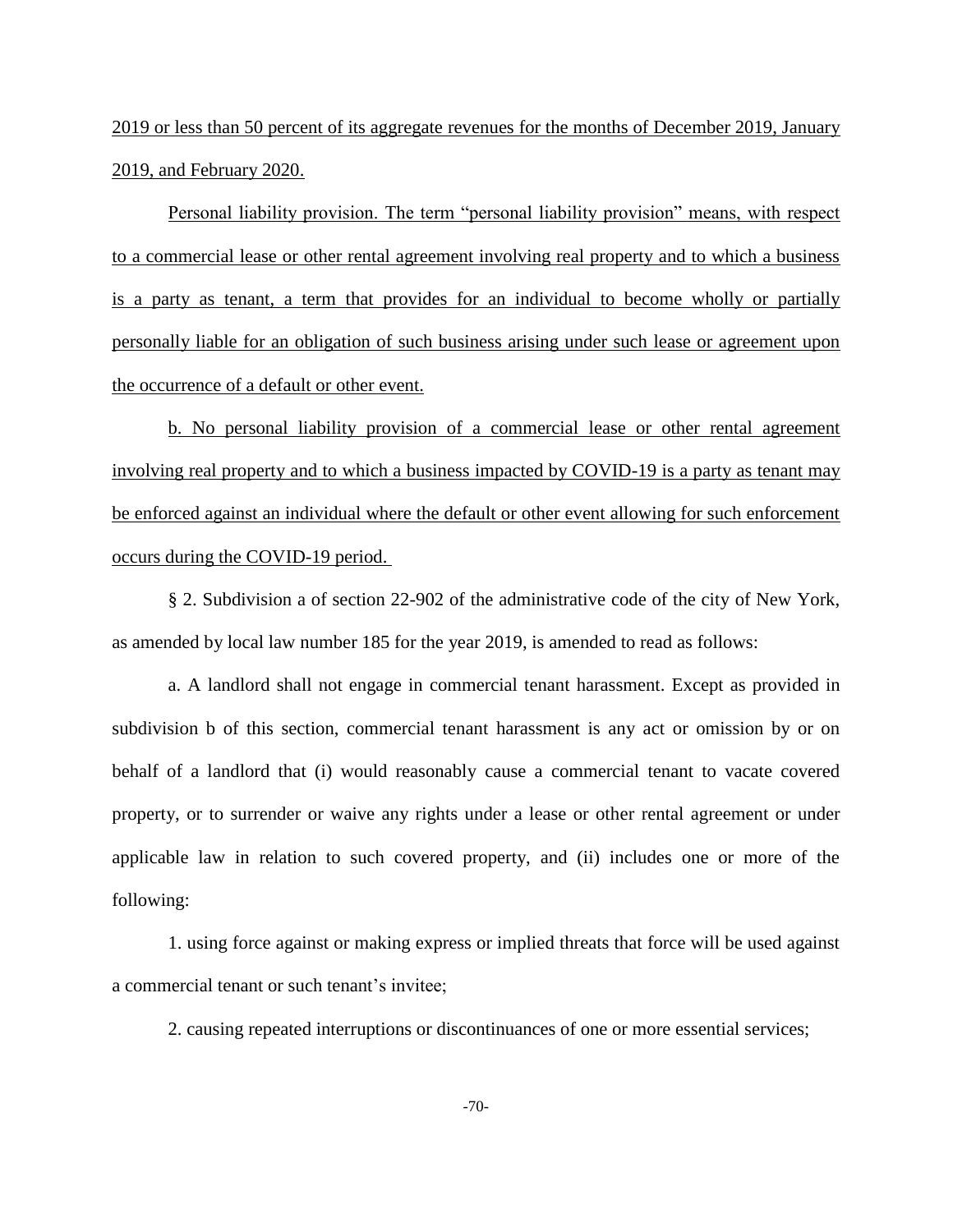3. causing an interruption or discontinuance of an essential service for an extended period of time;

4. causing an interruption or discontinuance of an essential service where such interruption or discontinuance substantially interferes with a commercial tenant's business;

5. repeatedly commencing frivolous court proceedings against a commercial tenant;

6. removing from a covered property any personal property belonging to a commercial tenant or such tenant's invitee;

7. removing the door at the entrance to a covered property occupied by a commercial tenant; removing, plugging or otherwise rendering the lock on such entrance door inoperable; or changing the lock on such entrance door without supplying a key to the new lock to the commercial tenant occupying the covered property;

8. preventing a commercial tenant or such tenant's invitee from entering a covered property occupied by such tenant;

9. substantially interfering with a commercial tenant's business by commencing unnecessary construction or repairs on or near covered property; [or]

10. engaging in any other repeated or enduring acts or omissions that substantially interfere with the operation of a commercial tenant's business;

11. threatening a commercial tenant based on such person's actual or perceived age, race, creed, color, national origin, gender, disability, marital status, partnership status, caregiver status, uniformed service, sexual orientation, alienage or citizenship status, status as a victim of domestic violence, status as a victim of sex offenses or stalking;

-71-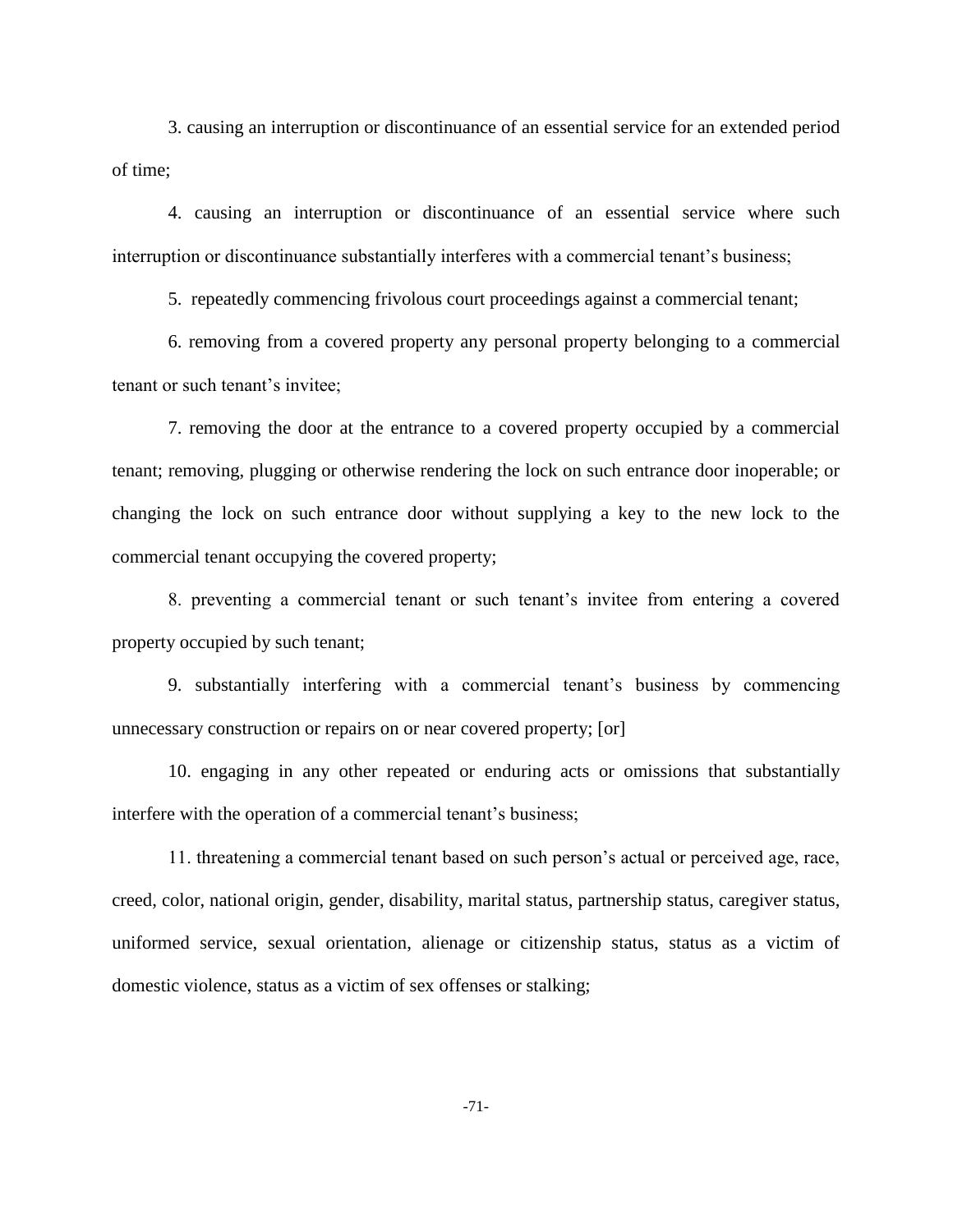12. requesting identifying documentation that would disclose the citizenship status of a commercial tenant, an invitee of a commercial tenant or any person seeking entry to the covered property in order to patronize such commercial tenant; [or]

13. unreasonably refusing to cooperate with a tenant's permitted repairs or construction activities[.]; or

14. threatening to or implementing a personal liability provision that is not enforceable pursuant to section 22-1004 of the code; provided that for the purposes of this paragraph:

(a) the term "COVID-19 period" means March 7, 2020 through the later of (i) the end of the first month that commences after the expiration of the moratorium on enforcement of evictions of residential and commercial tenants set forth in executive order number 202.8, as issued by the governor on March 20, 2020 and thereafter extended, (ii) the end of the first month that commences after the expiration of the moratorium on certain residential evictions set forth in section 4024 of the coronavirus aid, relief, and economic security, or CARES, act and any subsequent amendments to such section or (iii) September 30, 2020, inclusive;

(b) a person is "impacted by COVID-19" if such person experienced one or more of the following situations:

(1) the person was diagnosed with COVID-19 or is experiencing symptoms of COVID-19 and seeking a medical diagnosis; provided that for the purposes of this subparagraph, the term "COVID-19" means the 2019 novel coronavirus or 2019-nCoV;

(2) a member of the person's household was diagnosed with COVID-19;

(3) the person was providing care for a family member or a member of the person's household who was diagnosed with COVID-19;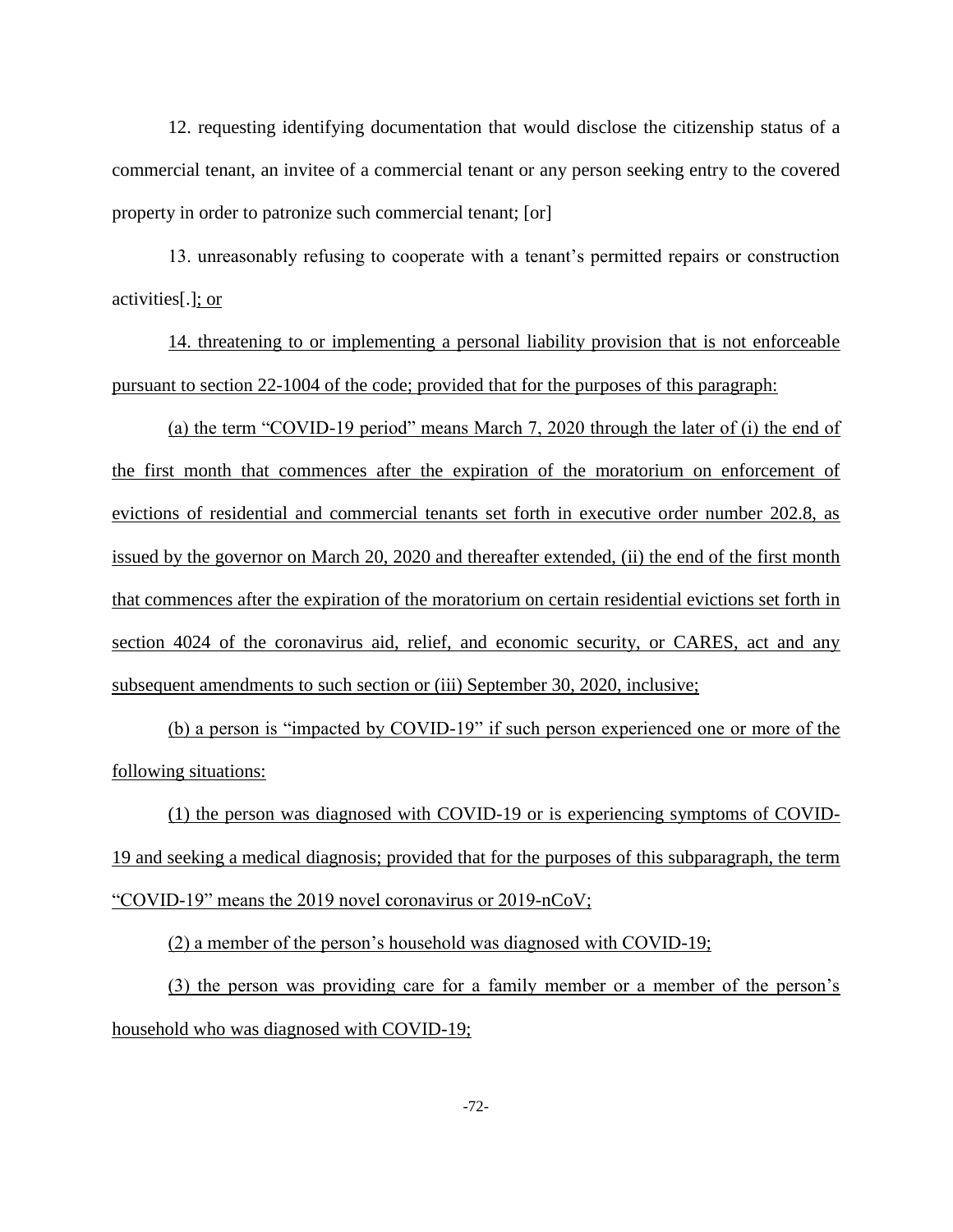(4) a member of the person's household for whom the person had primary caregiving responsibility was unable to attend school or another facility that was closed as a direct result of the COVID-19 state disaster emergency and such school or facility care was required for the person to work; provided that for the purposes of this subparagraph, the term "COVID-19 state disaster emergency" means the state disaster emergency declared by the governor in executive order number 202 issued on March 7, 2020;

(5) the person was unable to reach the person's place of business because of a quarantine imposed as a direct result of the COVID-19 state disaster emergency;

(6) the person was unable to reach the person's place of business because the person had been advised by a health care provider to self-quarantine due to concerns related to COVID-19;

(7) the person became the breadwinner or major support for a household because the head of the household died as a direct result of COVID-19; or

(8) the person's business is closed as a direct result of the COVID-19 state disaster emergency;

(c) a business is "impacted by COVID-19" if (i) it was subject to seating, occupancy or on-premises service limitations pursuant to an executive order issued by the governor or mayor during the COVID-19 period or (ii) its revenues during any three-month period within the COVID-19 period were less than 50 percent of its revenues for the same period in 2019 or less than 50 percent of its aggregate revenues for the months of December 2019, January 2019, and February 2020; and

(d) the term "personal liability provision" has the meaning set forth in section 22-1004 of the code;

§ 3. This local law takes effect immediately.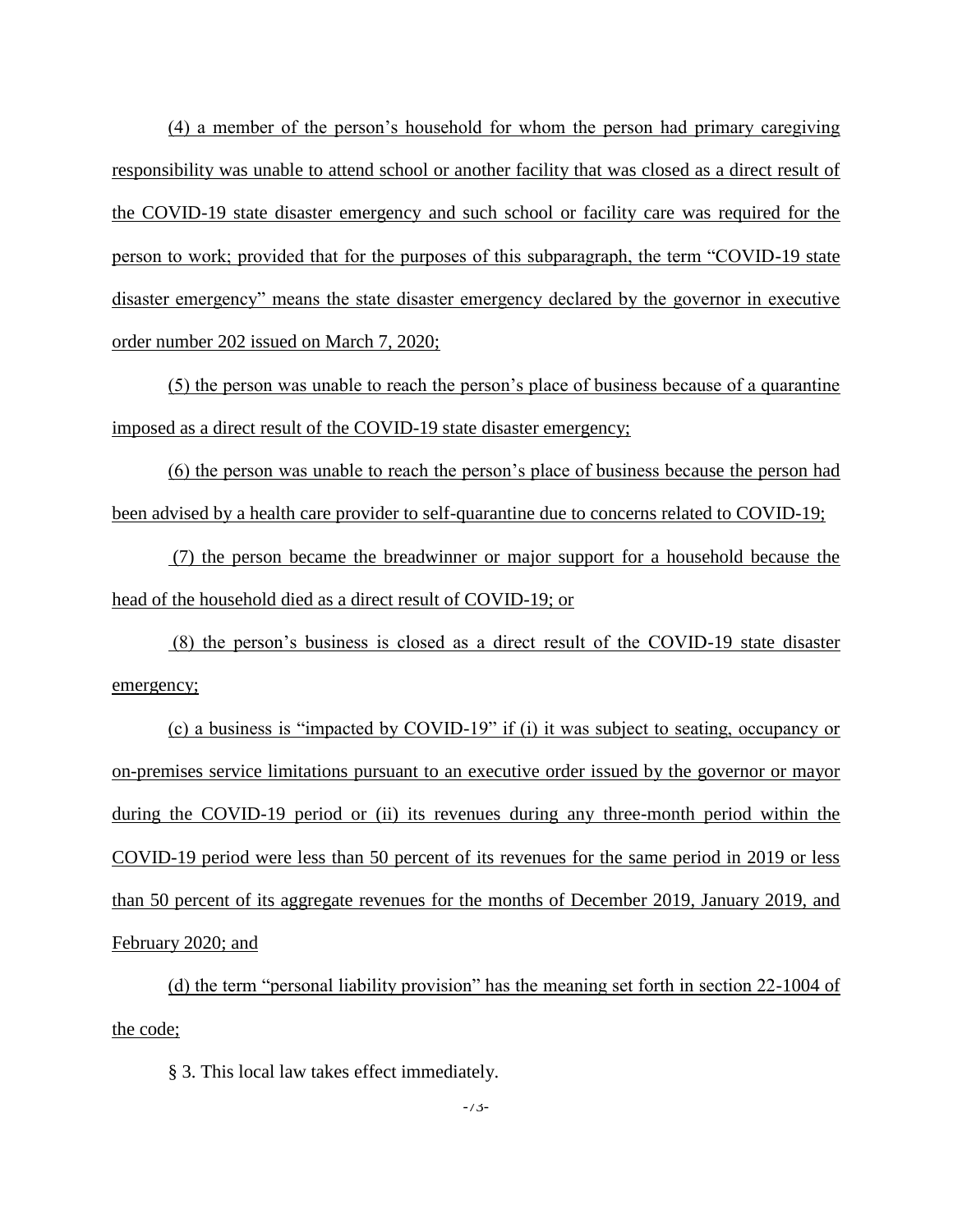LS # 14817 4/20/20 4:31PM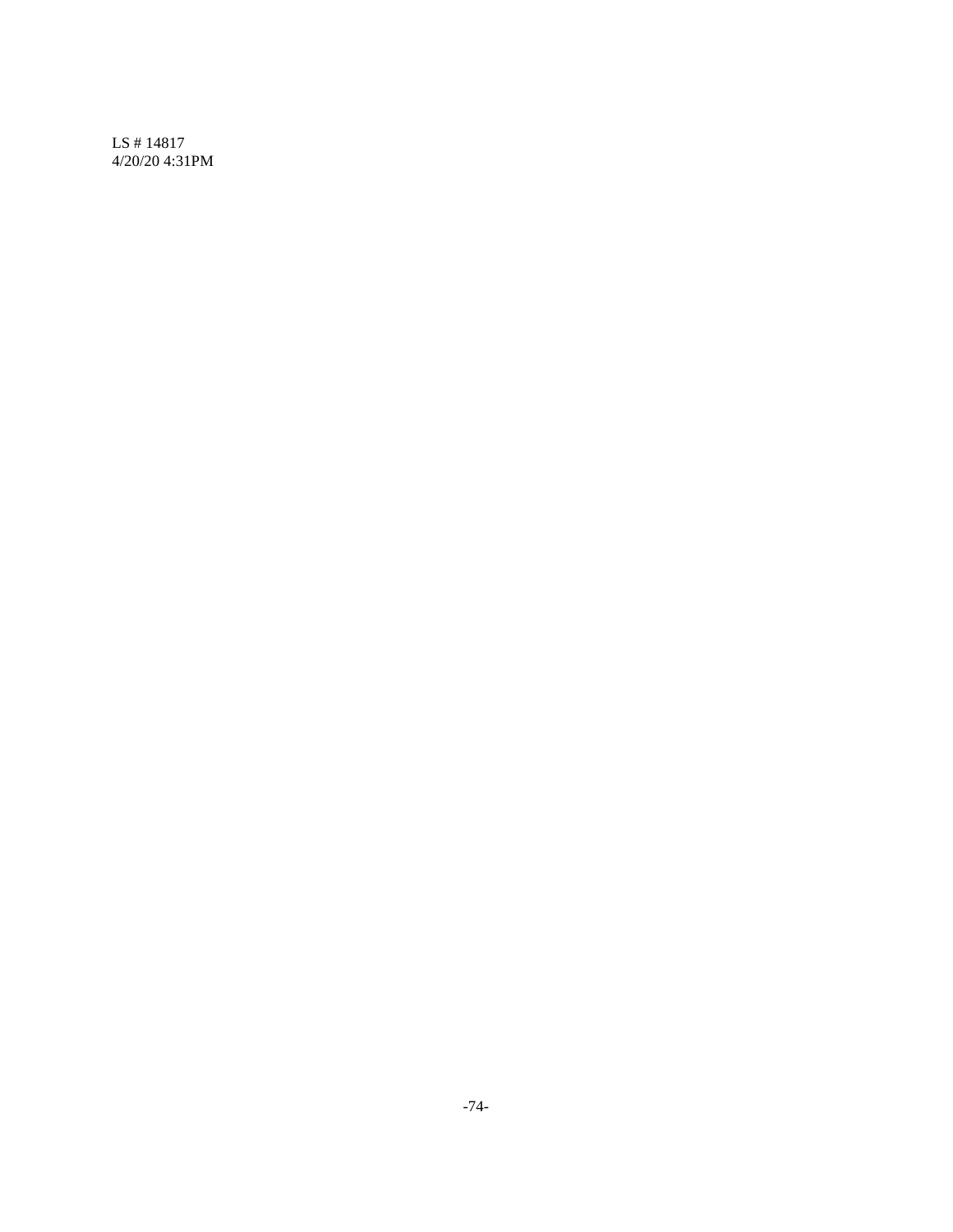## Preconsidered Int. No.

## By Council Member Matteo

A Local Law in relation to requiring the mayor to issue a guidance on license and permit renewal deadline extensions, and requiring that no such licenses or permits be required to be renewed within 90 days after the COVID-19 emergency has ended, and providing for the repeal of such provision upon the expiration thereof

## Be it enacted by the Council as follows:

Section 1. Emergency extension of renewal deadlines for licenses and permits due to COVID-19. a. The mayor or his designee shall publish guidance that includes a list of all city licenses and permits covered by section 4 of the mayor's emergency executive order number 107 for the year 2020. Such guidance shall be published online no later than 14 days after the enactment of this local law.

b. The mayor or his designee shall update the guidance published pursuant to subdivision a to include information about renewal procedures and deadlines for such licenses and permits and shall publish such updated guidance online no later than 14 days prior to the end of the emergency declared by the mayor's executive order number 98 for the year 2020, as such order may be extended. A failure to publish such guidance shall not limit the mayor's authority to end the emergency declared by the mayor's executive order number 98 for the year 2020, as such order may be extended.

c. No city license or permit covered by section 4 of the mayor's emergency executive order number 107 for the year 2020 shall be required to be renewed during the COVID-19 state of emergency and for a period of 90 days after such emergency has ended.

d. For the purposes of this local law, the term "COVID-19 state of emergency" means the period of time from the effective date of this local law until the state of emergency declared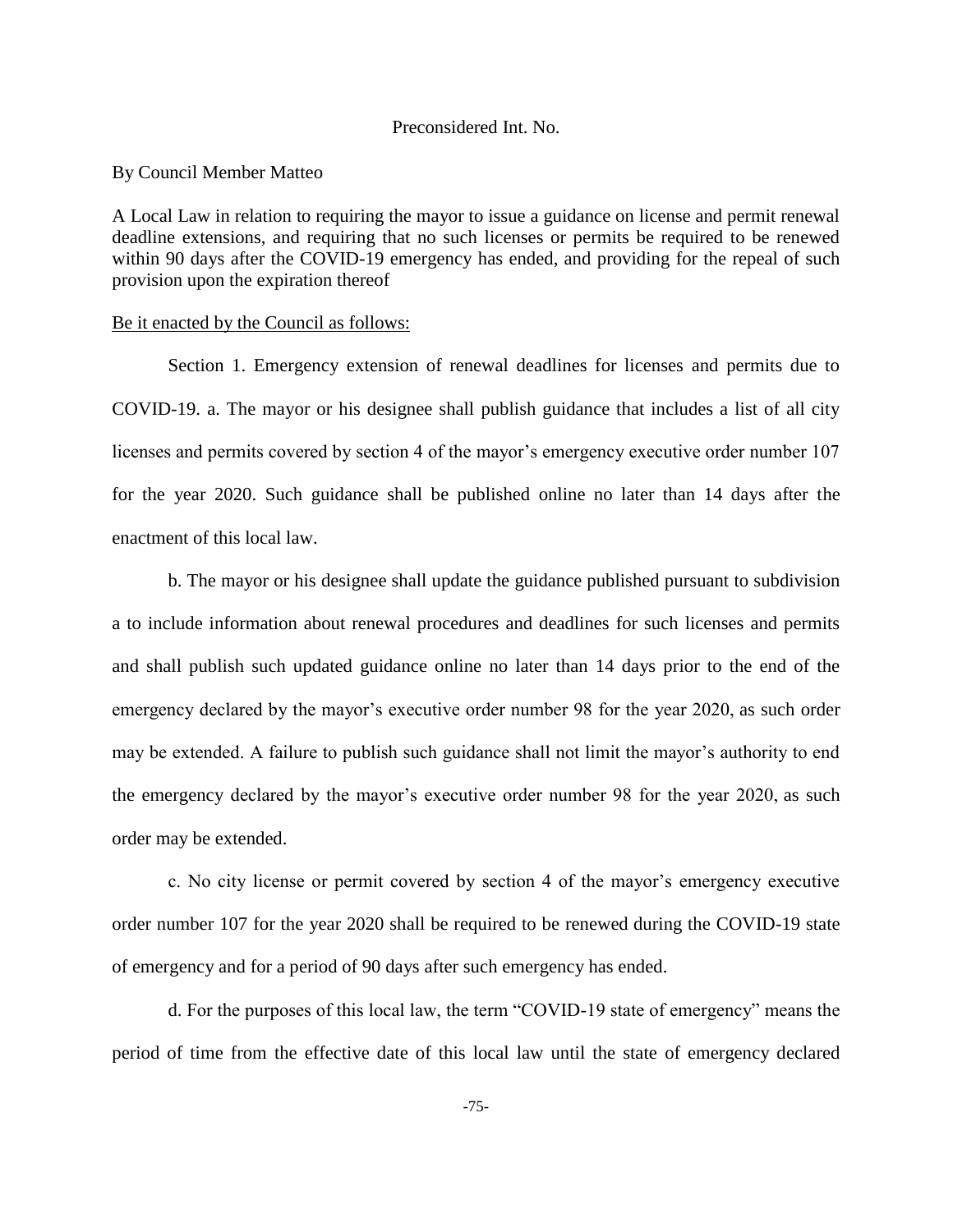pursuant to the governor's executive order number 202 for the year 2020, as such order may be extended, and the mayor's executive order number 98 for the year 2020, as such order may be extended, have both expired with respect to the city of New York.

§ 2. This local law takes effect immediately and expires and is deemed repealed 100 days after the COVID-19 state of emergency has ended.

BAM LS #14873 4/23/2020 12:00 p.m.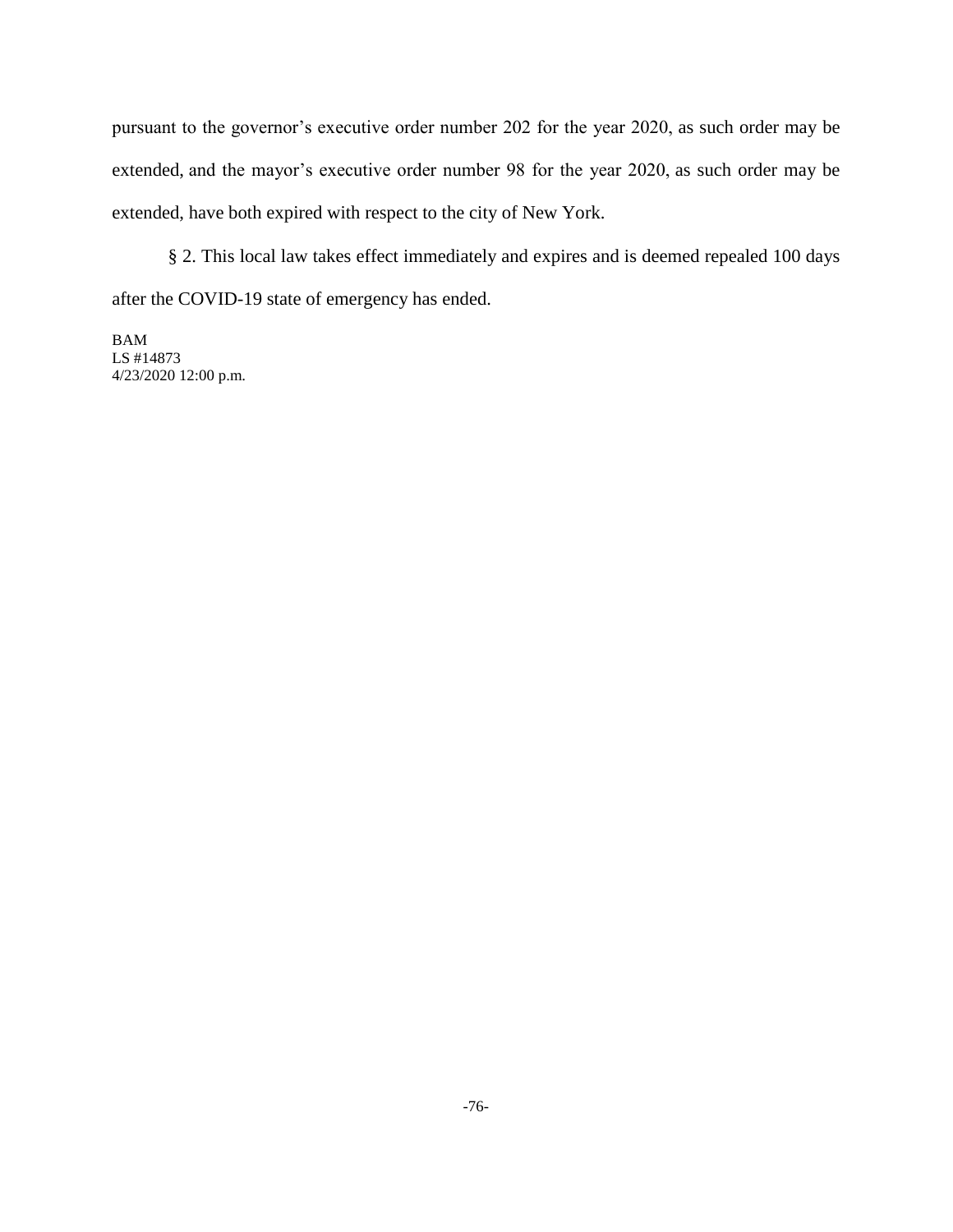## Res. No. 1049

Resolution calling upon the United States Congress and the New York State Legislature to pass legislation to prohibit the use of a confession of judgment in business loans.

By the Public Advocate (Mr. Williams) and Council Members Levin, Cabrera and Louis

Whereas, There are currently 11,938 active taxicab medallions operating in New York City; and

Whereas, Many medallions owners take out business loans to finance the purchase of their vehicles; and

Whereas, Some of the business loans that medallion owners take out include a document known as a "confession of judgment," where the borrower waives the right to due process if the debt is unpaid and there is a dispute; and

Whereas, Once signed, a "confession of judgment" can be used by the lender to obtain a judgment against the borrower without any further notification; and

Whereas, The Federal government currently has prohibitions on the use of confessions of judgment in consumer loans, but not for business loans; and

Whereas, The United States Federal Trade Commission has recently called for the elimination of confessions of judgment in small business lending contracts; and

Whereas, Many states have also banned confessions of judgment practices for business loans, but New York State does not prohibit them; and

Whereas, A recent New York Times expose revealed that "confession of judgment" documents may have been used by lenders to influence some borrowers applying for taxi medallion loans; and